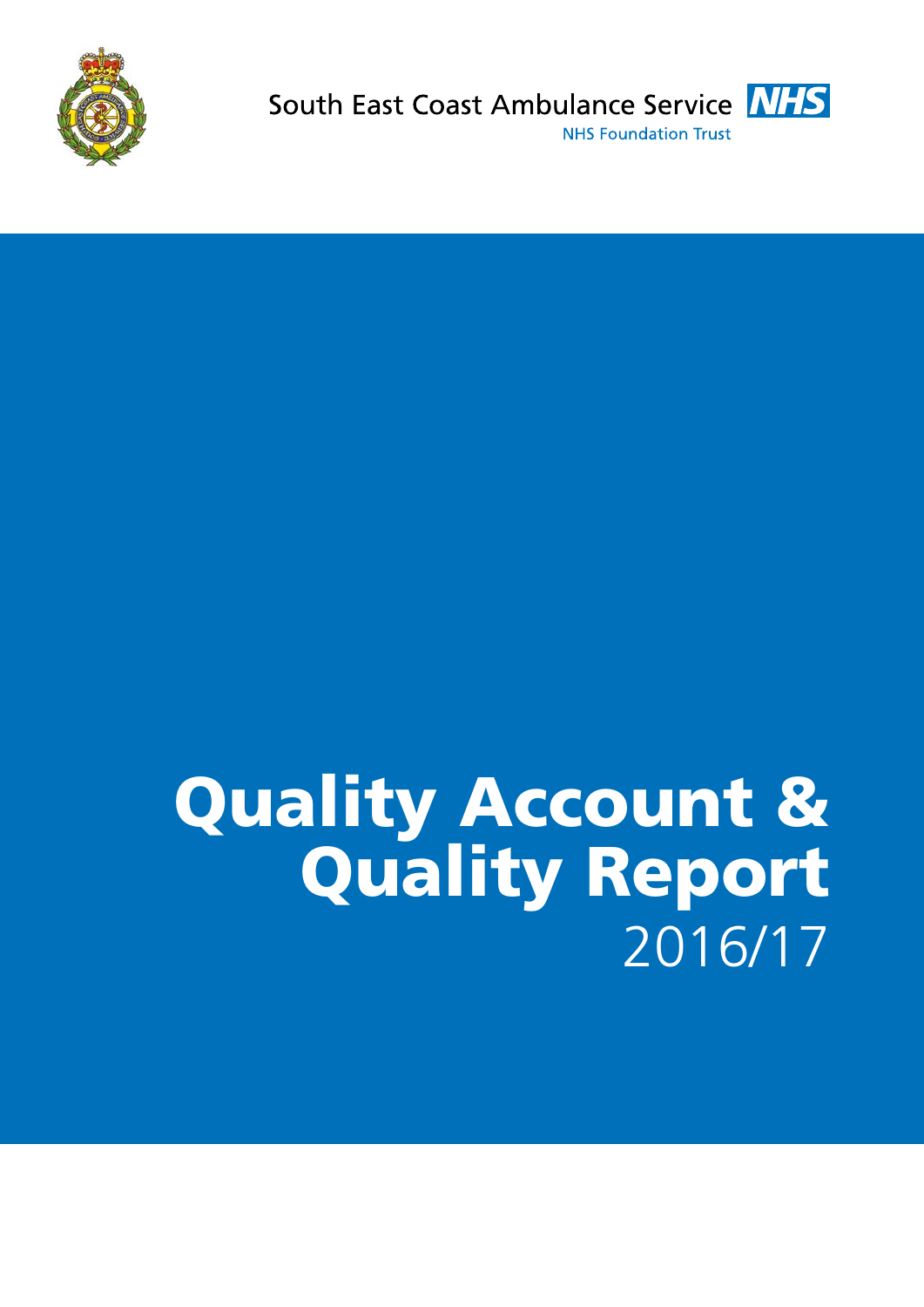This document is based on current quality accounts legislation and NHS Improvement's additional requirements for quality reports.

The Quality Account and Quality Report can be accessed via the SECAmb website www.secamb.nhs.uk or alternatively for copies of the document please e-mail enquiries@secamb.nhs.uk

Or write to:

South East Coast Ambulance Service NHS Foundation Trust Nexus House 4 Gatwick Road Crawley RH10 9BG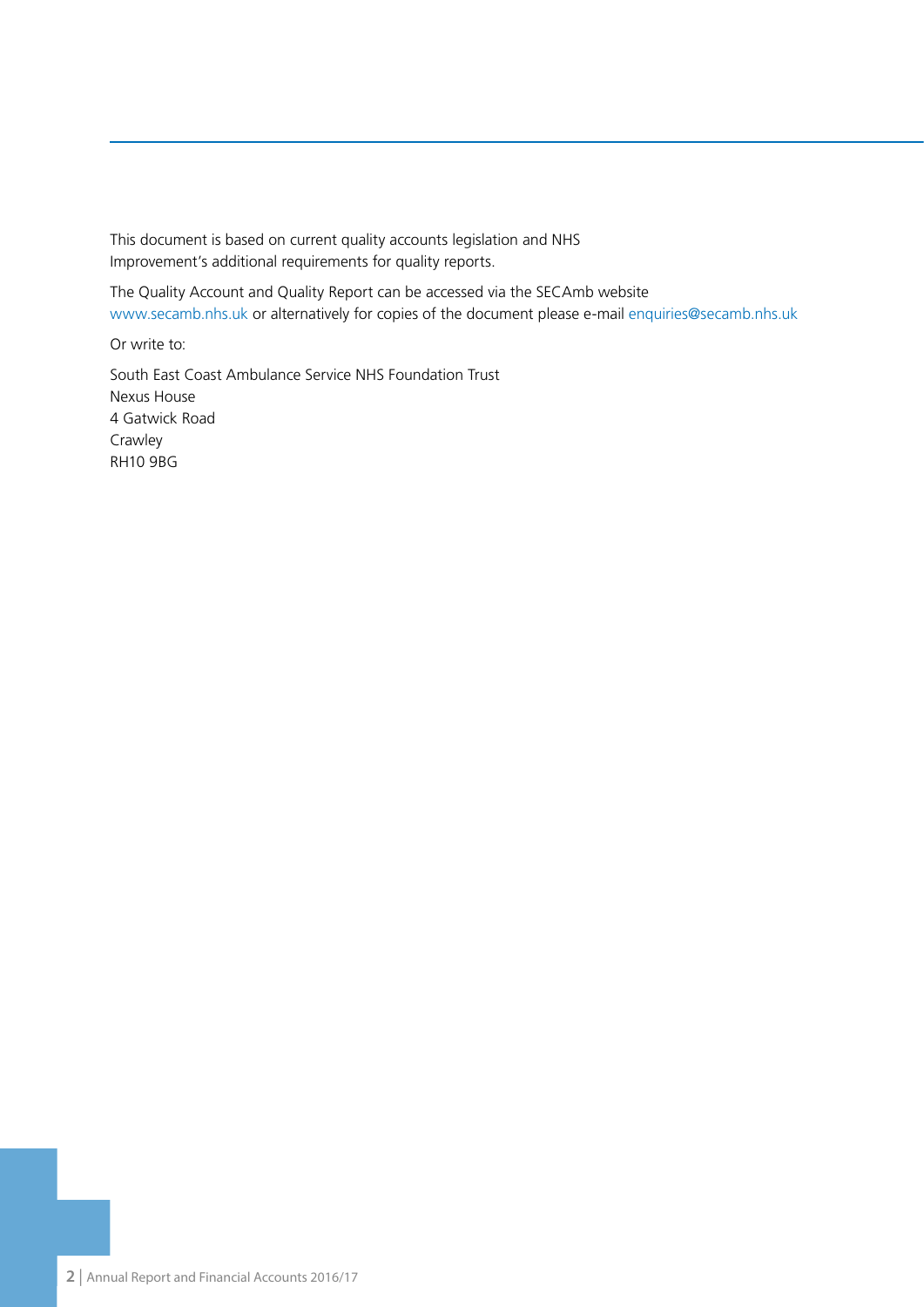# **Contents**

# **INTRODUCTION 154**

**PART 1**

| 1 <sub>1</sub> | Chief Executive's Statement on Quality                                                                                                                                 | 156 |
|----------------|------------------------------------------------------------------------------------------------------------------------------------------------------------------------|-----|
|                | PART 2 - Priorities for improvement and statements of assurance from the Board                                                                                         |     |
| 2.1.           | Priorities for improvement                                                                                                                                             | 158 |
|                | 2.1.1. Delayed Paramedic Practitioner (PP) referrals                                                                                                                   | 159 |
|                | 2.1.2. Frequent Caller Identification and Management                                                                                                                   | 164 |
|                | 2.1.3. 999 Call Community First Responder (CFR) Survey                                                                                                                 | 166 |
|                | 2.1.4. Delivery of high quality patient care by enhancing the skills of<br>Clinical Advisors working in NHS 111                                                        | 168 |
|                | 2.1.5. Using IBIS to assess and monitor whether End of Life Care patients with Preferred<br>Place of Care/Death documented on IBIS care plans achieve their care goals | 172 |
| 2.2.           | Statements of assurance from the Board                                                                                                                                 | 182 |
| 2.3.           | Reporting against core indicators                                                                                                                                      | 185 |
|                | <b>PART 3 - Other information</b>                                                                                                                                      |     |
|                | Annex 1: Statements from commissioners, local Healthwatch organisations and<br>Overview & Scrutiny Committees                                                          | 206 |
|                | Annex 2: Statement of directors' responsibilities for the quality report                                                                                               | 212 |
|                | Annex 3: Independent Auditor's Report                                                                                                                                  | 213 |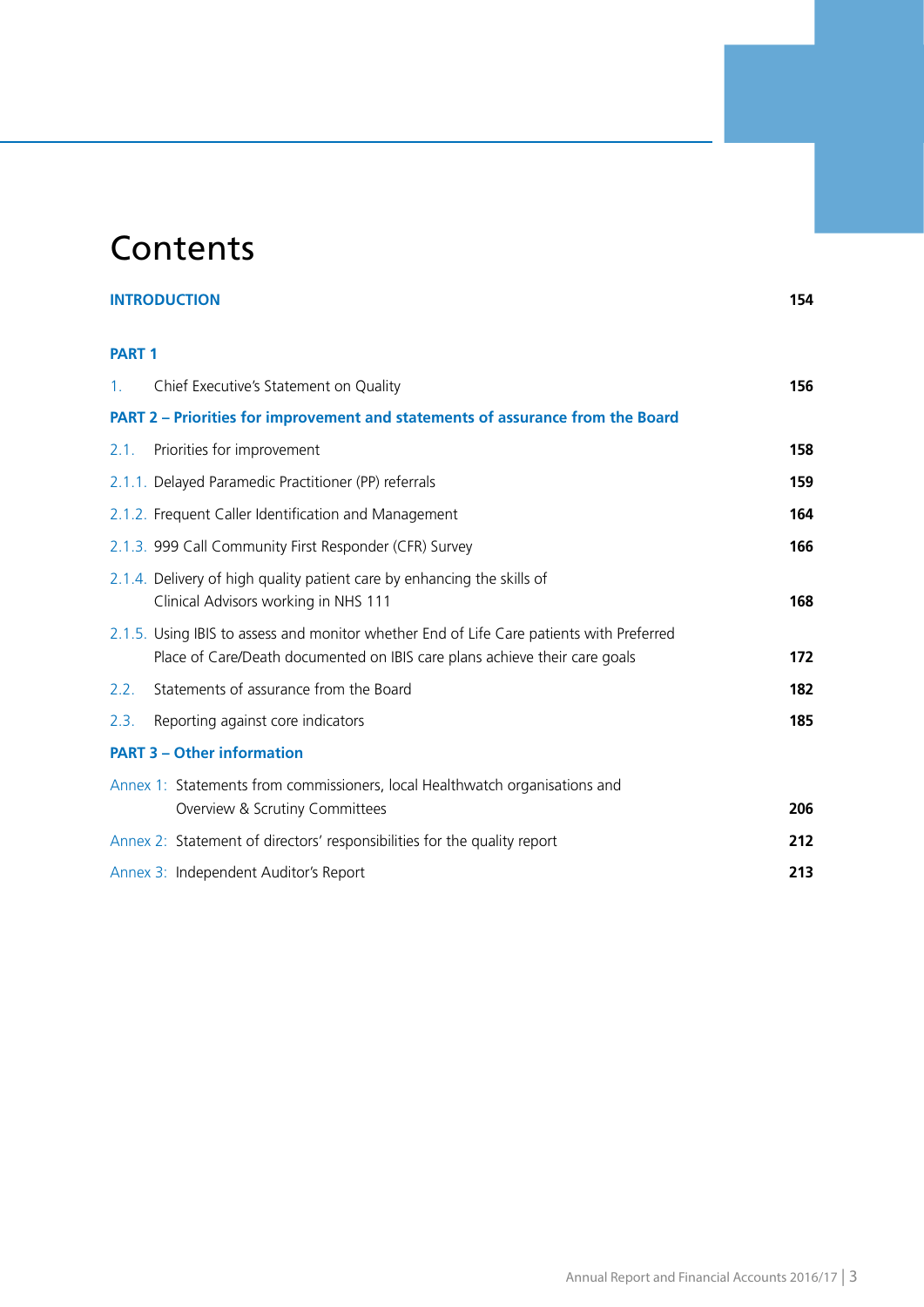# Introduction

### *The purpose of this document is to report on the quality of care provided by South East Coast Ambulance Service (SECAmb) during 2016/17.*

Throughout this document you will see how we have performed against a series of measurables and targets. You will also learn about the service improvements which the Trust has committed to implement, both in the short and longer term, learning from the challenges that we have faced this year.

To qualify the information presented in this report, we have a legal requirement to obtain external scrutiny on the content and data that you will find in this document. This scrutiny is provided by the Trust's auditors and follows a framework set out by NHS Improvement (NHSI). In turn this scrutiny offers assurance to our patients on our performance reporting.

The format of the Quality Account and Quality Report is prescribed under regulation and forms three parts which much appear in the following order:

- + **Part 1 Statement on quality from the Chief Executive of the NHS Foundation Trust**
- + **Part 2 Priorities for improvement and statements of assurance from the Board** – Priorities for improvement
	- Statements of assurance from the Board
	- Reporting against core indicators
- + **Part 3 Other information; and two annexes:**
	- Annex 1 Statements from commissioners, local Healthwatch organisations and Overview and Scrutiny Committees
	- Annex 2 Statement of directors' responsibilities for the quality report

The integrity of the data submitted to the Department of Health has come under scrutiny and the Trust may re-state the data submitted, in line with permitted national reporting timescales, after a thorough review.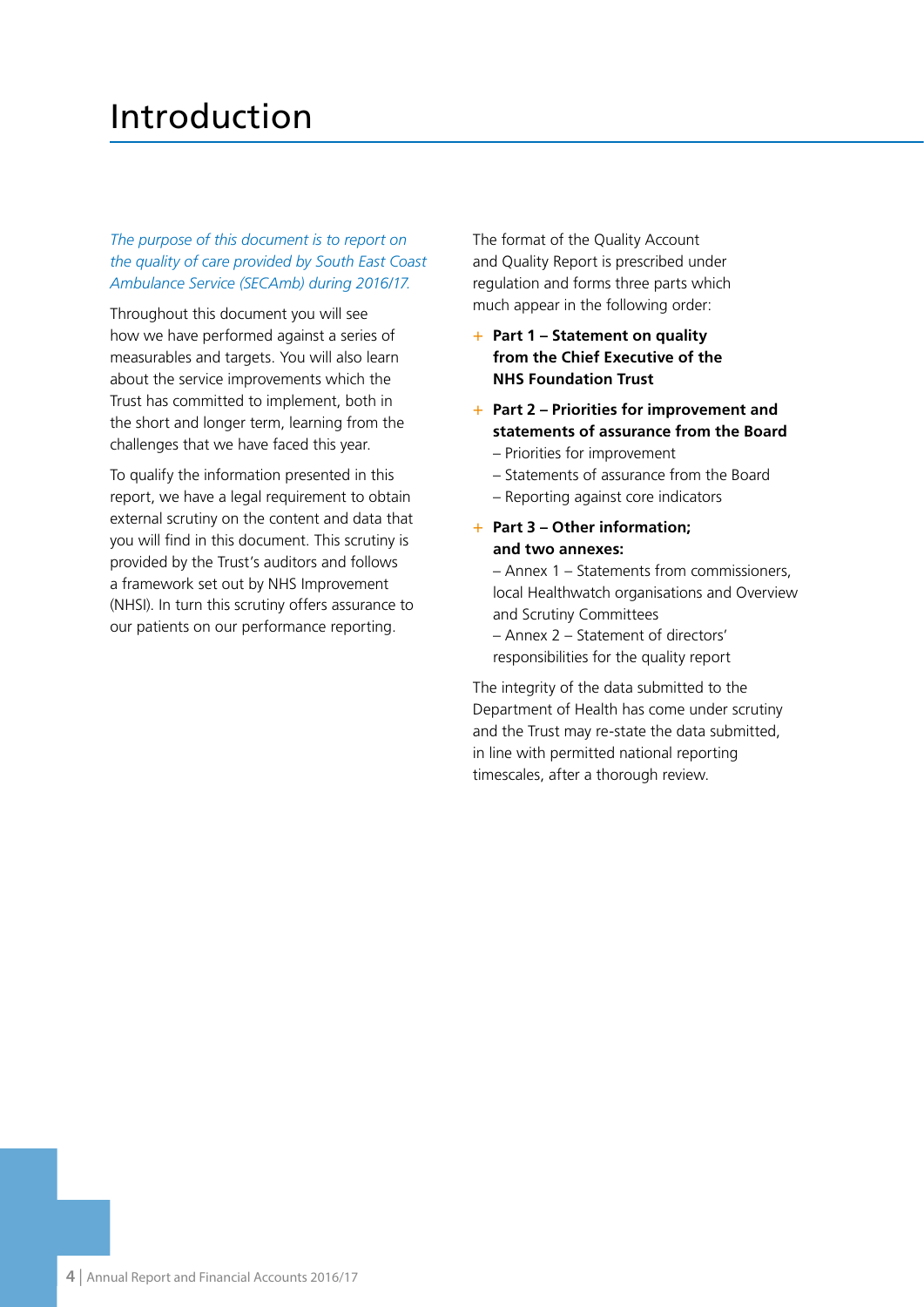Annual Report and Financial Accounts 2016/17 | 5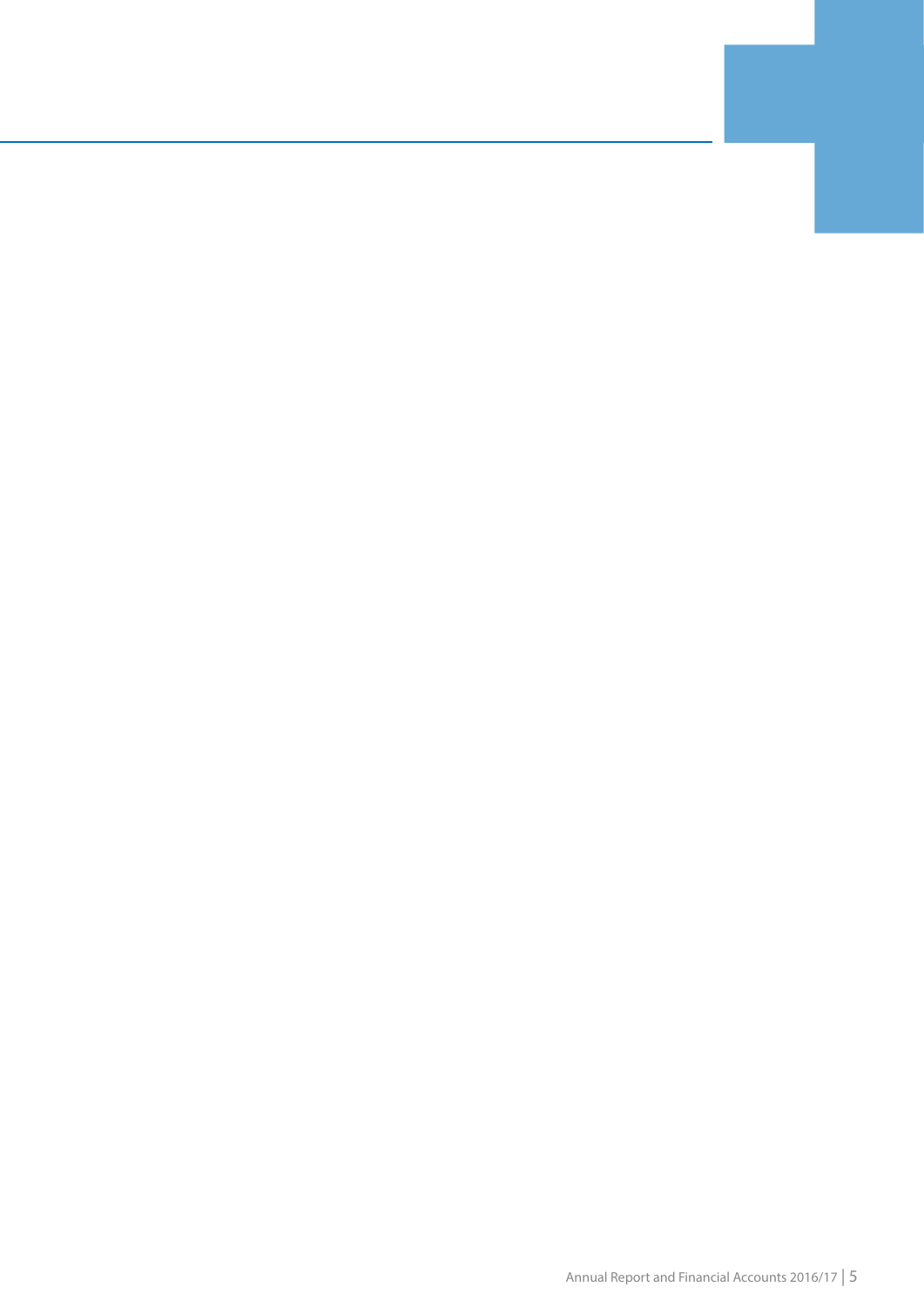# Part One

# **1.0. Chief Executive's Statement on Quality**

*I am pleased to present South East Coast Ambulance (SECAmb) NHS Foundation Trust's Quality Report for 2016/17. This year has been challenging for the Trust but our staff have worked hard to deliver a good service to our patients, as well as pursuing improvements through our Unified Recovery Plan (URP).*

#### **As a Trust, we:**

- + Receive and respond to 999 calls from members of the public
- + Respond to urgent calls from healthcare professional e.g. GPs
- + Provide non-emergency patient transport services (up to 31st March 2017)
- + Receive and respond to NHS 111 calls from members of the public

We provide these services to a population of 4.5m across the South East Coast area.

I hope this report demonstrates the areas where we have seen improvements, as well as the areas where we need to do more. There has been much to do doing this year, which has meant we have had to prioritise some areas over others, meaning some are still outstanding.

In last year's report, we stated that 2015/16 was the most difficult year that the Trust had ever faced.

2016/17 has proved to be just as difficult, with the Trust facing a number of internal and external challenges which have impacted on our aim to deliver a high quality and response patient service, including:

- $+$  Challenges in recruiting and retaining sufficient numbers of clinical and non-clinical staff
- $+$  The capacity of the Trust to maintain the pace of improvement required
- $+$  A significant increase in hospital handover delays, which impacts on the availability of crews
- + Sustained high demand which was above contractual levels, as well as our need to improve operational efficiency
- $+$  The need to embed new quality processes

In May 2016 the Trust was inspected by the Care Quality Commission (CQC), who identified a number of issues leading to an overall rating of Inadequate for the Trust, due to specific ratings of Inadequate for the Safe and Well-Led domains.

In response, the Trust developed a specific CQC Action Plan, as part of our boarder, over-arching Unified Recovery Plan (URP) – you can read more about the Trust's response to the CQC visit and the work underway to drive up quality throughout the organisation later on in the Report.

The Trust did not meet its 999 operational performance targets during the year and fell behind where we would want to be on some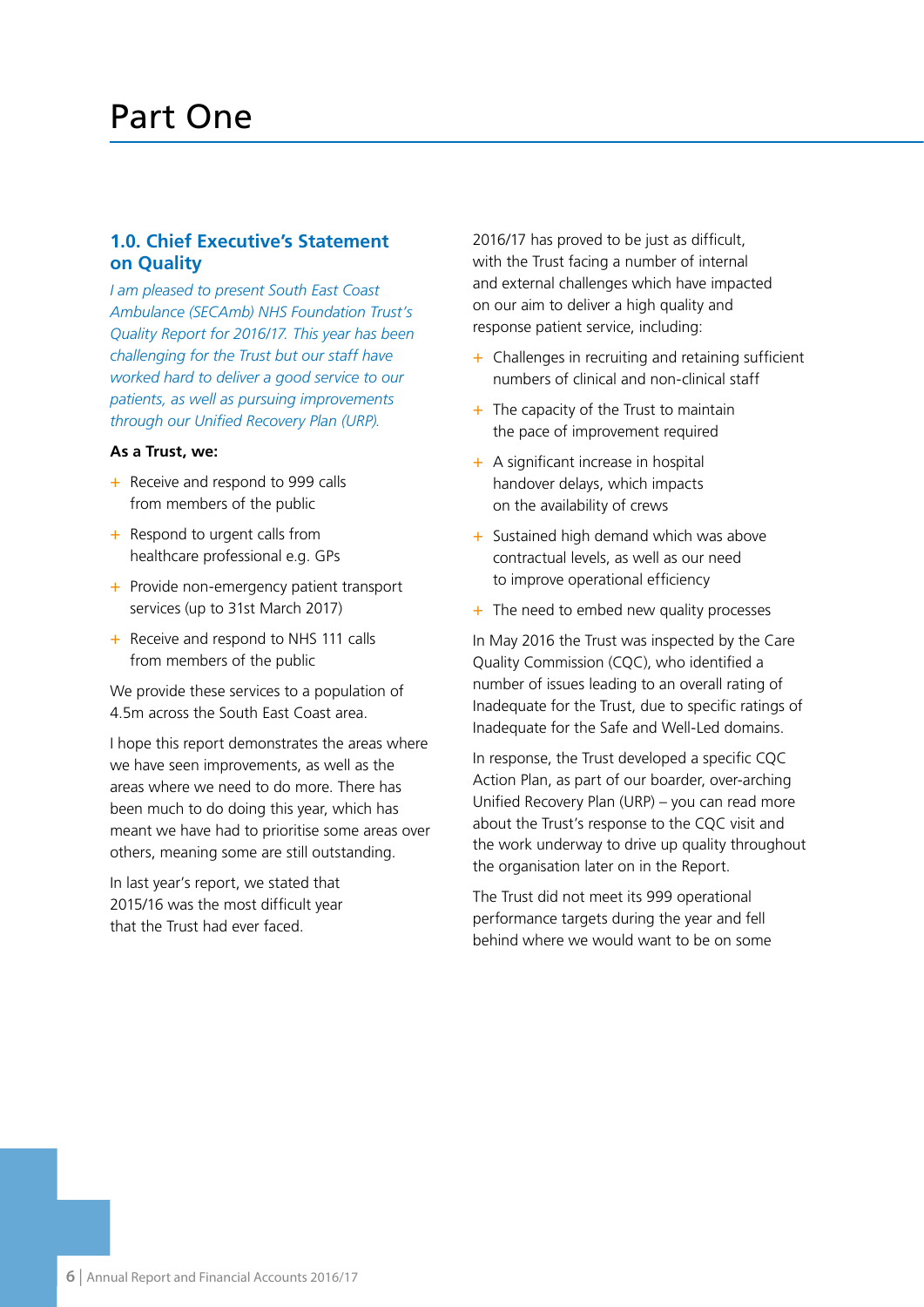of our key clinical indicators. operational response targets and the quality of service for our patients has not always been to the standard we would like or expect.

I am pleased that we are now starting to see a greater level of stability at Board level – this is an area that the newly-appointed Chair and I are keen to address quickly. We are already working hard to make sure that leadership, good governance, systems and processes are embedded throughout every area, as well as working with our commissioners to ensure that the Trust is as supported as possible to respond to rising and changing patient demand.

During the coming year, work will continue in a range of areas that I am confident will see benefits for both patients and staff. As we see the new Staff Health & Wellbeing Strategy rolled out, the increased use of iPADs and the new electronic Patient Care Record (ePCR) and the move to the new Emergency Operations Centre/ HQ and roll out of the new Computer Aided Dispatch (CAD) system at Crawley completed, I am sure this will bring real quality improvements.

To the best of my knowledge, the information contained in this report is accurate.

05 mortie

**Daren Mochrie,** Chief Executive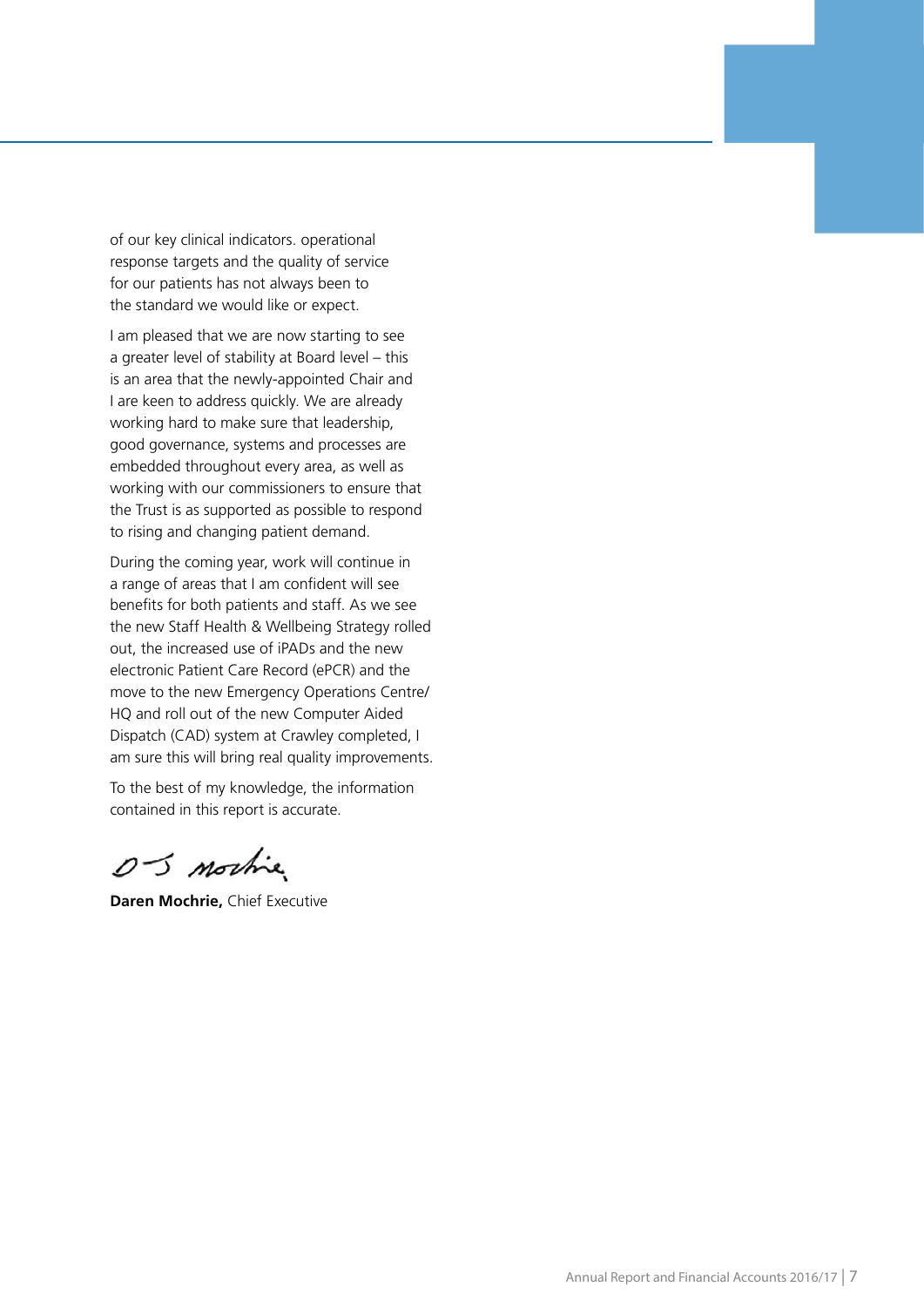# **2.1 Priorities for Improvement 2016/17**

### **How they were developed**

In considering which quality measures SECAmb would report on during 2016/17, we held an external workshop in November 2015 and invited Governors, patients, staff, Healthwatch representatives, Health Overview & Scrutiny Committee (HOSC) members and Commissioners to attend.

During the workshop, participants reviewed a selection of suggested quality measures;

each was discussed and explored throughout the workshop and the top five were agreed upon by the stakeholders.

Stakeholders were aware that they needed to ensure that at least one quality measure was within each 'quality domain' – clinical effectiveness, patient experience and patient safety.

In January 2016, the chosen five Quality Account measures were agreed by the Trust Board; included within these was one measure carried forward from 2015/16:

| <b>Quality domain</b>                          |                                                    |                                                                                                                                                                           |  |  |  |
|------------------------------------------------|----------------------------------------------------|---------------------------------------------------------------------------------------------------------------------------------------------------------------------------|--|--|--|
| <b>Patient Safety</b>                          | <b>Patient Experience</b>                          | <b>Clinical Effectiveness</b>                                                                                                                                             |  |  |  |
| Delayed Paramedic<br>Practioner (PP) referrals |                                                    |                                                                                                                                                                           |  |  |  |
| Frequent Caller Identification & Management*   |                                                    |                                                                                                                                                                           |  |  |  |
|                                                | 999 Call Community First<br>Responder (CFR) Survey |                                                                                                                                                                           |  |  |  |
|                                                |                                                    | Delivery of high quality<br>patient care by enhancing the<br>skills of the Clinical Advisors<br>working in NHS 111                                                        |  |  |  |
|                                                |                                                    | Using IBIS to assess and monitor<br>whether End of Life Care patients<br>with Preferred Place of Care/<br>Death documented on IBIS care<br>plans achieved their care goal |  |  |  |

\*The Council of Governors is required to agree a local quality indicator to be externally audited. The Trust presented a paper to the Governors on the 31 January 2017 and following discussion, the Council of Governors approved a review of Frequent Caller/Identification and Management.

This review was undertaken by the Trust's internal auditors and included performing a 'deep dive' review into Frequent Caller/Identification and Management, tracing reported information through from source data to ensure that data collection, validation and reporting processes were robust.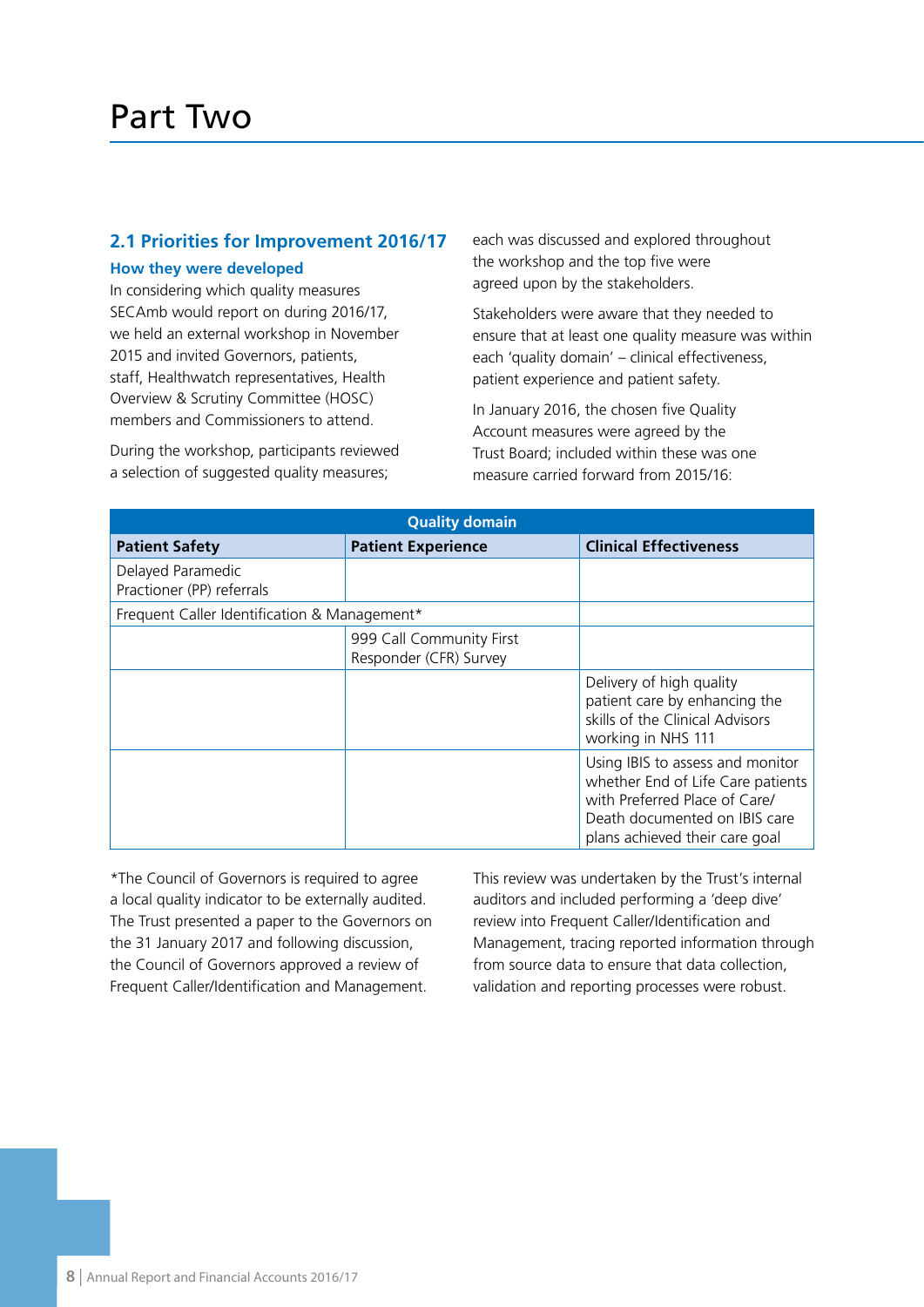| <b>Quality Domain</b>                                                                                                                                                         | Patient Safety                                                                                                  |
|-------------------------------------------------------------------------------------------------------------------------------------------------------------------------------|-----------------------------------------------------------------------------------------------------------------|
| <b>Aim of Priority</b><br>$+$ To measure compliance with the specified time<br>given (1, 2 or 4 hours) to attend a patient by a<br>PP following referral by another clinician |                                                                                                                 |
| <b>Target measures</b>                                                                                                                                                        | $+$ 85% attendance by a PP within time specified<br>$+$ 95% attendance by a PP within time specified $+$ 1 hour |
| <b>Performance</b>                                                                                                                                                            | + 72.27% attendance by a PP within time specified<br>+ 87.92% attendance by a PP within time specified + 1 hour |
| <b>Implementation Lead</b>                                                                                                                                                    | + Andy Collen, Consultant Paramedic                                                                             |

# **2.1.1 Delayed Paramedic Practitioner (PP) referrals**

### **Background**

One of the care pathways available to SECAmb's front line operational staff is the ability to refer a patient via the PP desk in the EOC. Following this, the patient will be attended by a PP (known as the PP referral system) with the intention being that the patient can be treated at or closer to home, hence avoiding an unnecessary journey to the local A&E department.

#### *Note:*

*From April 2016 until the introduction of the Ambulance Response Program (ARP) on 18th October 2016, when a referral was made to the PP desk by a front line operational* 

*member of staff a time priority was placed on the case depending upon its perceived urgency (i.e. one, two or four hours).*

*Since the introduction of the ARP, the PP Referral problem text is a without a time limit so the data used within this report from 18th October 2016 onwards uses the priority of the call to determine the urgency of the required response and this data has been added to the data set used prior to the introduction of the ARP.*

### **Performance against targets**

Note - there has been a 35.49% decrease in overall PP referrals during 2016/17 compared to 2015/16

### **Overall compliance with 85% attendance by PP within time specified (across 1, 2 & 4 hour priorities)**



- $+$  Chart 1 shows that the overall performance (72.27%) is under the required target of 85%
- $+$  This also shows a reduction in performance of 7.05% compared to 2015/16 (79.32%)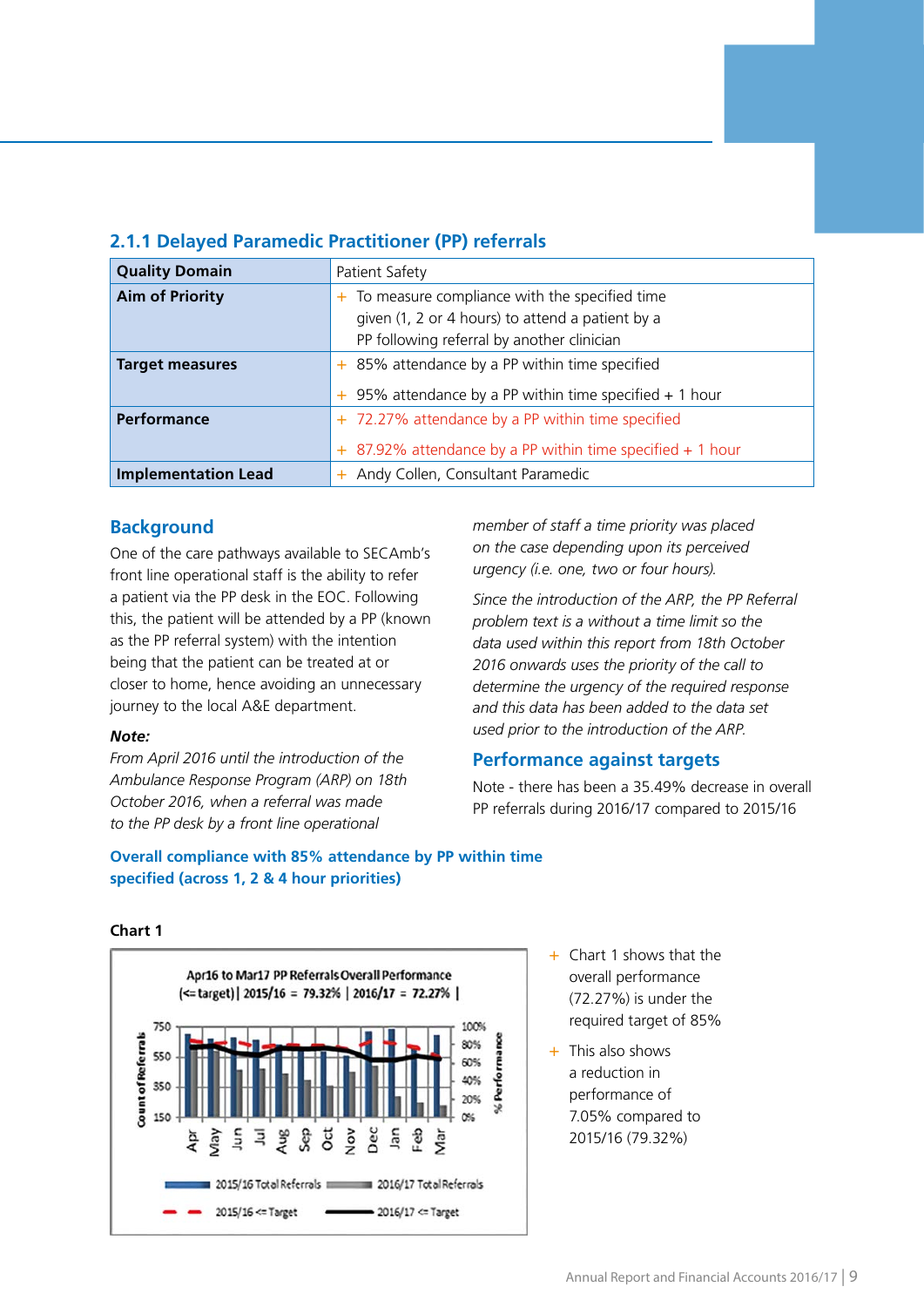# Part Two

### **Overall compliance with 95% attendance by PP within time specified + 1 hour (across 1, 2 & 4 hour priorities)**





- + Chart 2 shows performance of 87.92% is below the target of 95%
- $+$  This also shows a reduction in performance of 4.31% compared to 2015/16 (92.23%)

### **Compliance with 85% attendance by a PP within 1-hour target**

**Chart 3**



- + Chart 3 shows performance of 59.39% is below the target of 85%
- $+$  This also shows a reduction in performance of 13.94% compared to 2015/16 (73.33%)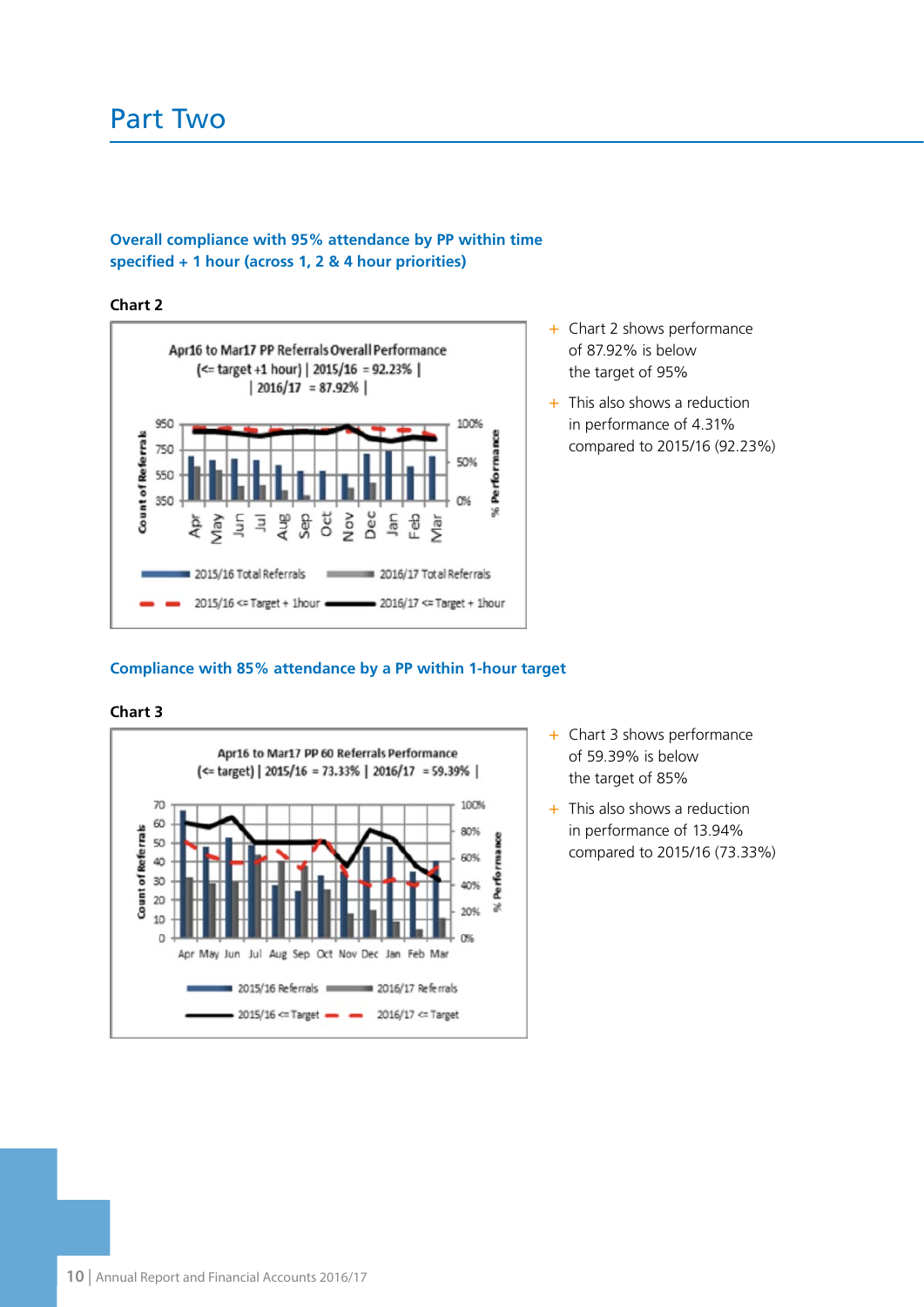

### **Compliance with 95% attendance by a PP within 1-hour target + 1 hour**

**Chart 4**

- + Chart 4 shows performance of 86.35% below the target of 95%
- $+$  This also shows a reduction in performance of 8.36% compared to 2015/16 (94.71%)

### **Compliance with 85% attendance by a PP within 2-hour target**

**Chart 5**



- + Chart 5 shows performance of 69.50% below the target of 85%
- $+$  This also shows a reduction in performance of 7.97% compared to 2015/16 (77.47%)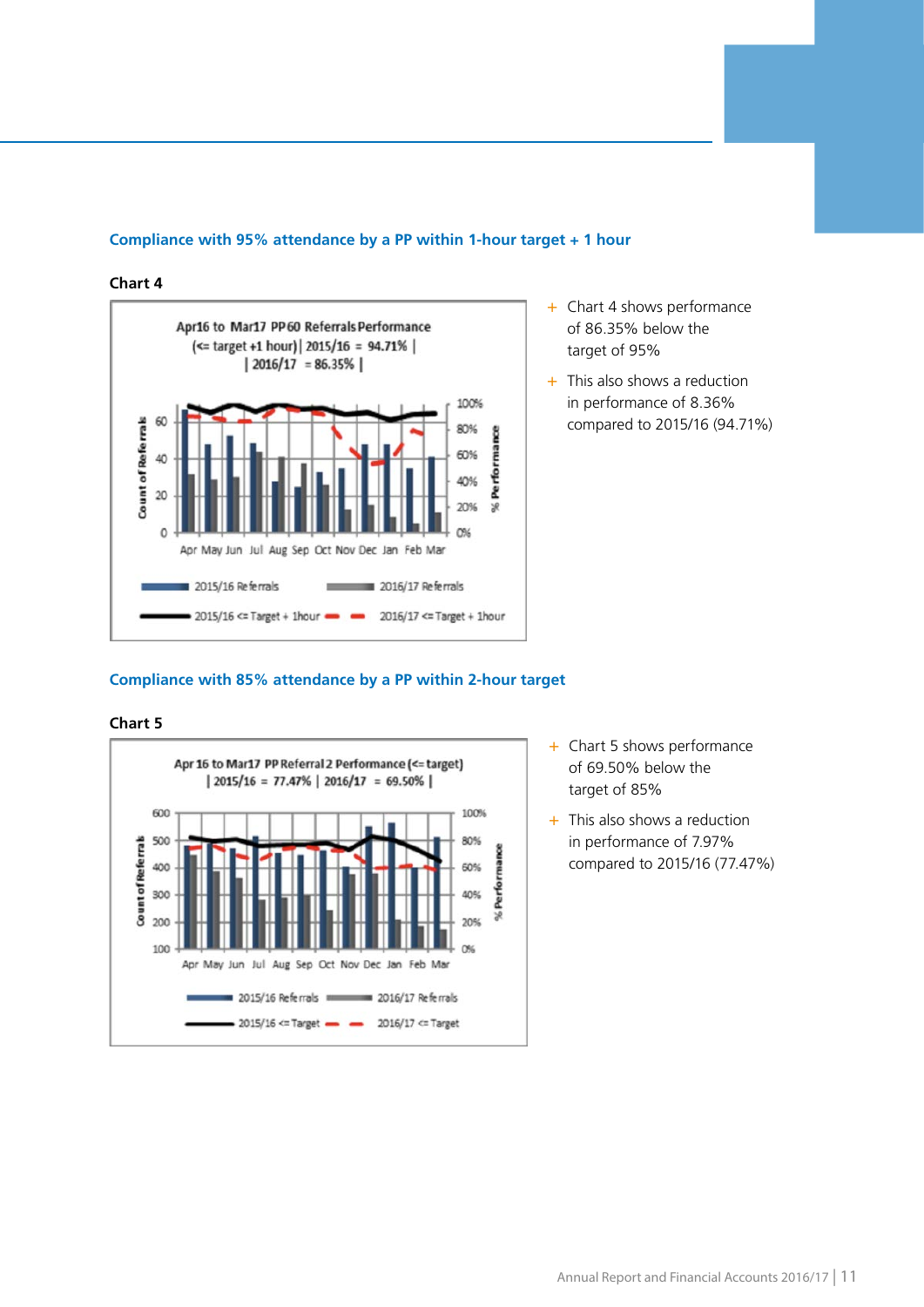

#### **Compliance with 95% attendance by a PP within 2-hour target + 1 hour**

+ Chart 6 shows performance of 81.16% below the target of 95%

 $+$  This also shows a reduction in performance of 4.04% compared to 2015/16 (91.20%)

### **Compliance with 85% attendance by a PP within 1-hour target**

**Chart 7**



- + Chart 7 shows performance of 84.57% below the target of 85%
- $+$  This also shows a reduction in performance of 3.03% compared to 2015/16 (87.60%)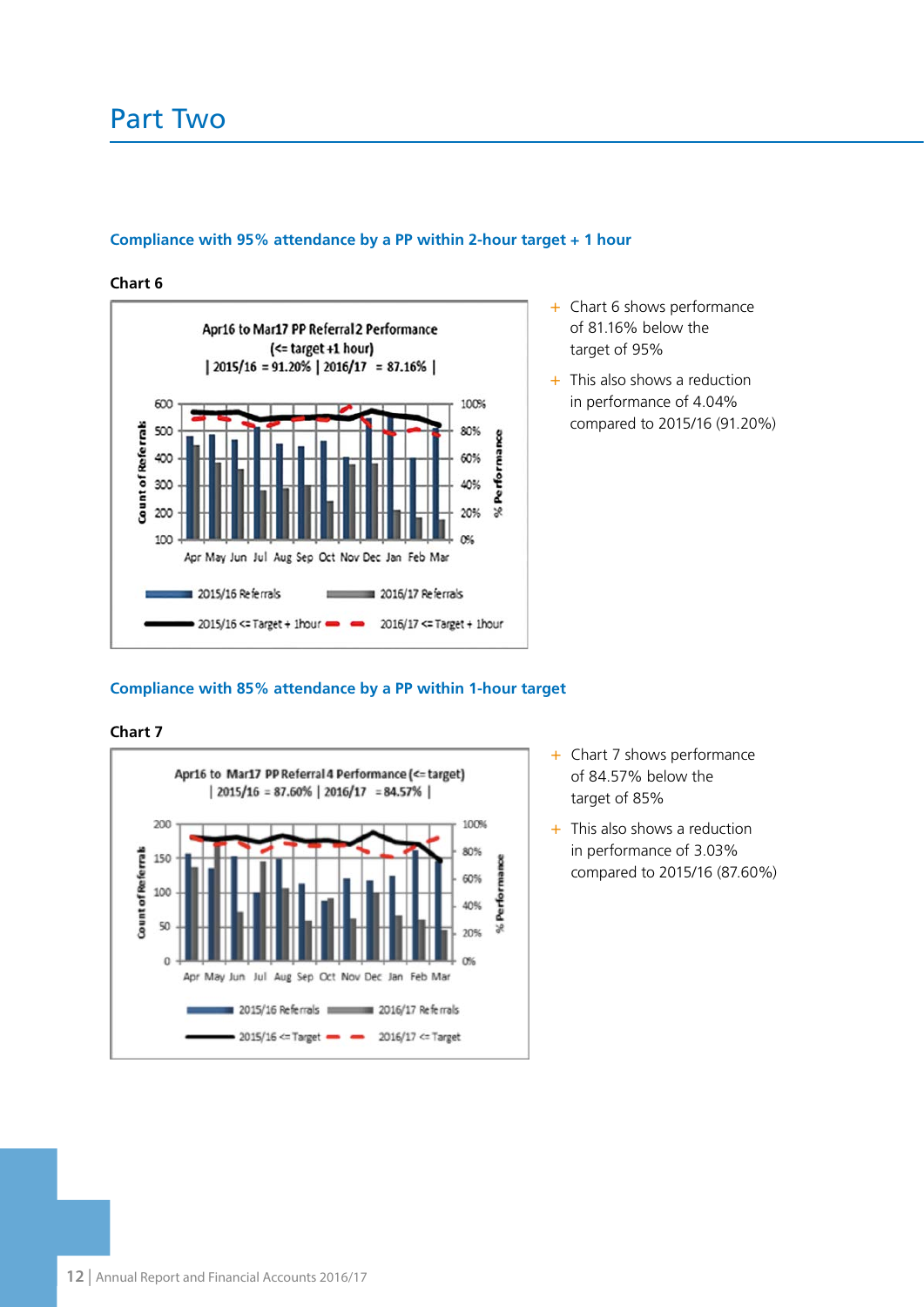

### **Compliance with 95% attendance by a PP within 4-hour target + 1 hour**

+ Chart 8 shows performance of 90.78% below the target of 95%

+ This also shows a reduction in performance of 5.89% compared to 2015/16 (96.67%)

# **Initiatives**

SECAmb is working in a number of ways to ensure that patients who are referred for care by PPs receive their follow up in a timely way.

### **Areas of focus include:**

- + **Monitoring and Reporting** there is a standard report being developed by the Clinical Development Team on all the aspects of specialist practice, and this will include a section on performance of the PP referral system
- + **Development of the PP desk** (as part of the wider Clinical Hub within EOC) - one of the roles of the Clinical Hub will be to assist monitoring and oversight of PP referrals, which will aid dispatchers in managing their workloads
- + **Referral Management** the Clinical Development Team and EOC Senior Management Team will continue to work together to ensure that referral requests are improved, that patient flow is optimised and that patients' needs are met in the correct part of the health and social care economy. We are working in partnership with commissioners and other providers to ensure that referrals offer the most clinical benefit ['and there is work in progress to ensure all clinicians can confidently refer patients successfully. SECAmb also allows clinicians to discharge patients where appropriate, and we will continue to ensure that staff do not use referrals where safe discharge is appropriate (or vice versa).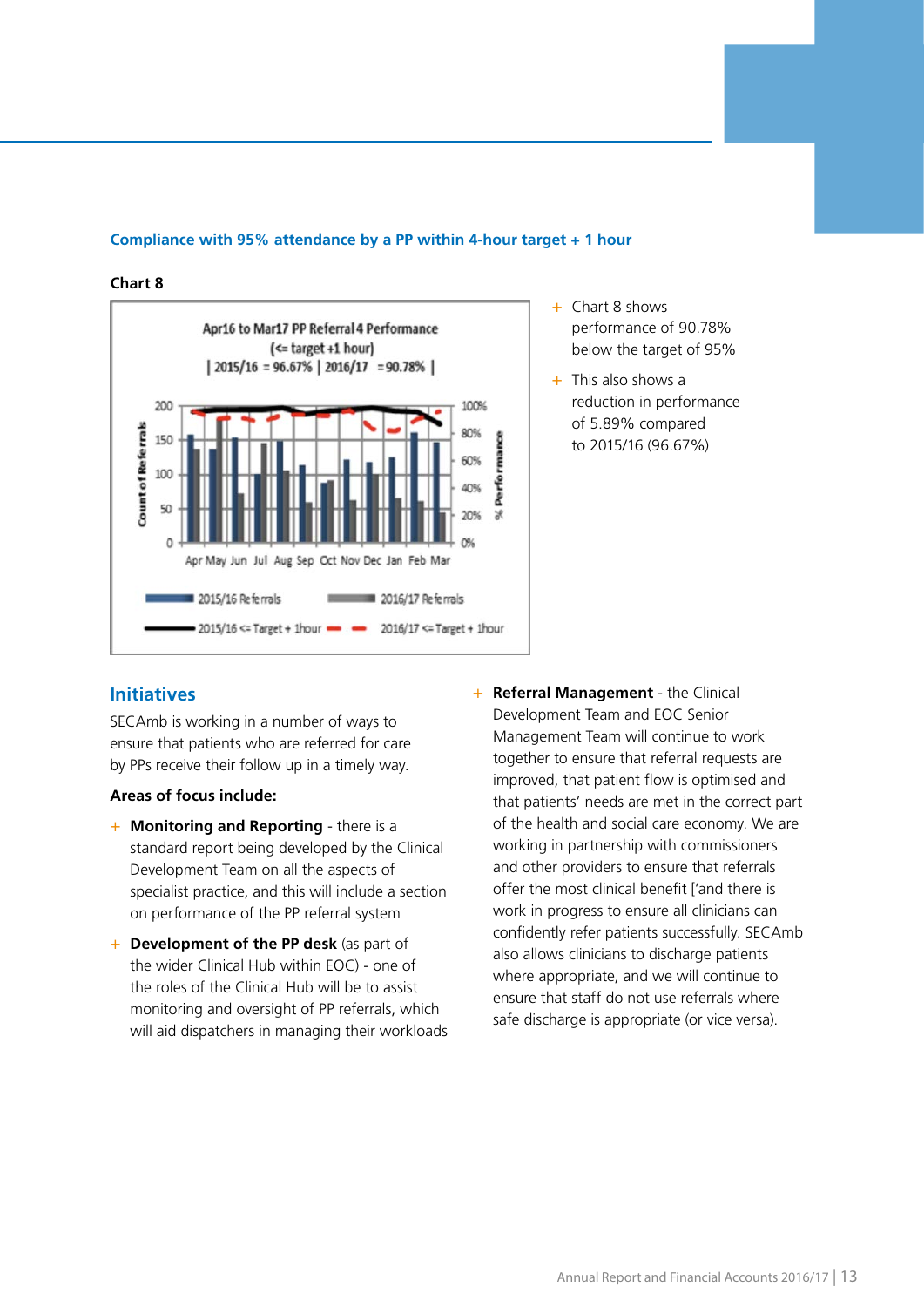| <b>Quality Domain</b>  | Patient Safety                                                                                                                                  |  |  |
|------------------------|-------------------------------------------------------------------------------------------------------------------------------------------------|--|--|
| <b>Aim of Priority</b> | $+$ To reduce the volume of frequent caller calls                                                                                               |  |  |
| <b>Target measures</b> | $+$ To reduce the volume of frequent caller calls by 1% compared<br>to 2015/16 (monthly average of 3.79% of total call volume)                  |  |  |
| Performance            | + Reduction of 4% of calls by identified frequent<br>callers (calls per patient ratio)<br>+ Frequent caller calls reduced by 0.12% of all calls |  |  |

### **2.1.2 Priority 2 - Frequent Caller Identification and Management**

# **Background**

Frequent callers are identified by the Frequent Caller National Network (FreCaNN) as a person aged 18 or over who makes five or more emergency calls related to individual episodes of care in a month, or twelve or more emergency calls related to individual episodes of care in three months from a private dwelling.

Identifying and engaging with patients who are frequent callers to the ambulance service is essential to assisting the individuals to work with their GP and other health care professionals to identify their unmet healthcare needs and get the support they need to reduce their call volume. This subsequently has a positive impact on both the patient, who will no longer rely on the ambulance service for their healthcare needs, and on the wider community by making ambulances available to respond to emergency calls.

SECAmb has followed guidance from FreCaNN and other ambulance trusts with a frequent caller process to create policies and procedures to identify frequent callers, assess their needs and instigate intervention in their care.

# **Performance against targets Key Performance Indicator (KPI)**

The Trust has set itself a target to reduce the volume of frequent caller calls by 1%. For 2015/2016 the average percentage of call volume from frequent callers per month was 3.79%. Since April 2016 there has been a 0.12% reduction in call volume. It should be noted that prior to this period of measurement, calls from frequent callers were in excess of 5% of all calls, and this compares to the national averages of between 6 and 10% of calls.

The data collected also illustrates a reduction in calls per frequent caller by 4% resulting in a reduction of 99 calls per month, as shown below:

| <b>Quality domain</b>                    | 2015/16 | 2016/17 |
|------------------------------------------|---------|---------|
| Number of Frequent<br>Callers Identified | 413     | 444     |
| Number of calls $-1$ month*              | 2793    | 2899    |
| Frequent Callers 999 Activity            | 3.79%   | 3.66%   |
| Frequent Callers on IBIS                 | 31%     | 41%     |
| Number of calls $-$ 3 month**            | 6636    | 6838    |

\*A Frequent Caller making 5 or more 999 calls in one month

\*\*A Frequent Caller making 12 or more 999 calls in three months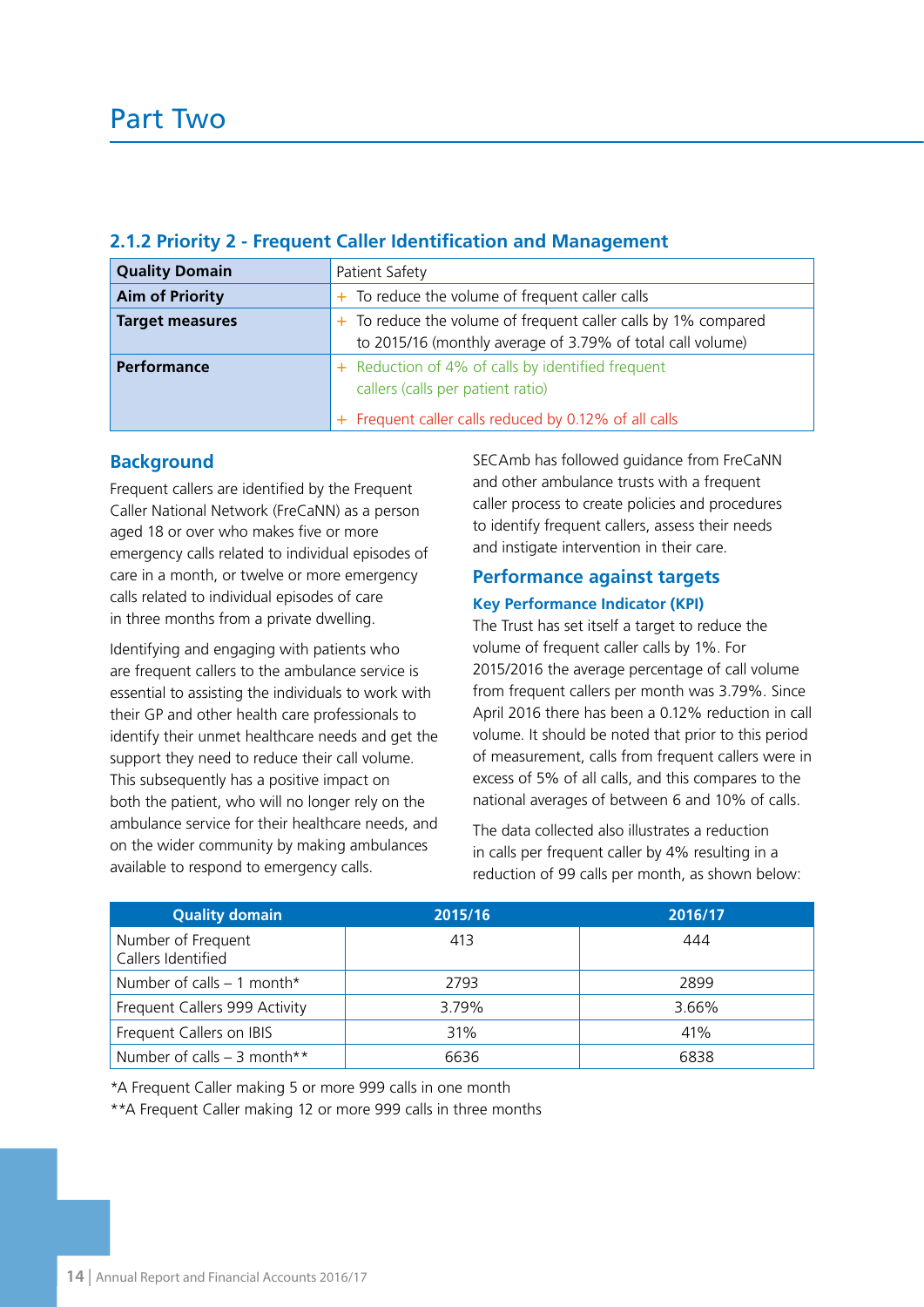- $+$  Reduction in calls per patient –The number of patients identified as a frequent caller has risen from 413 to 444 (27 additional patients) and the total number of calls from frequent callers has risen from 6636 to 6838 (202 more calls). The average number of calls per patient has fallen from 16.07 to 15.40 – a reduction of 4%. This means the impact of each frequent caller is reduced.
- + Reduction in average monthly call volume – Based on the 1 month and 3 month figures, the improvements seen in relation to the use of the frequent caller management system has seen a reduction of 99 calls (1 month average) and 92 calls (3 month average).

– While overall the reduction is only 0.12%, this figure is not normalised for growth in 999 activity or fluctuations in the number of individual frequent callers.

### **Ambulance Quality Indicator (AQI)**

This year the Trust has been in a position to report on the national Frequent Caller AQI: *"Proportion of emergency calls from patients for whom a frequent caller procedure is in place"*, see figure 2. This was part of the Trust's contractual requirements for 2016/17.

Nationally, the AQI reporting has been postponed due to a lack of consistency in reporting across Ambulance Trusts, resulting in difficulty comparing performance. This will be revisited when Trusts are able to match patients to NHS numbers, resulting in more accurate identification of frequent callers.

What the national data does illustrate is that SECAmb (illustrated by the red line in Figure 2 below) has frequent caller procedure in place for 1.8% of patients that call 999 compared to the national average of 1.3% (although this doesn't take into account the differences in call volumes across the ambulance trusts).



### **Figure 1**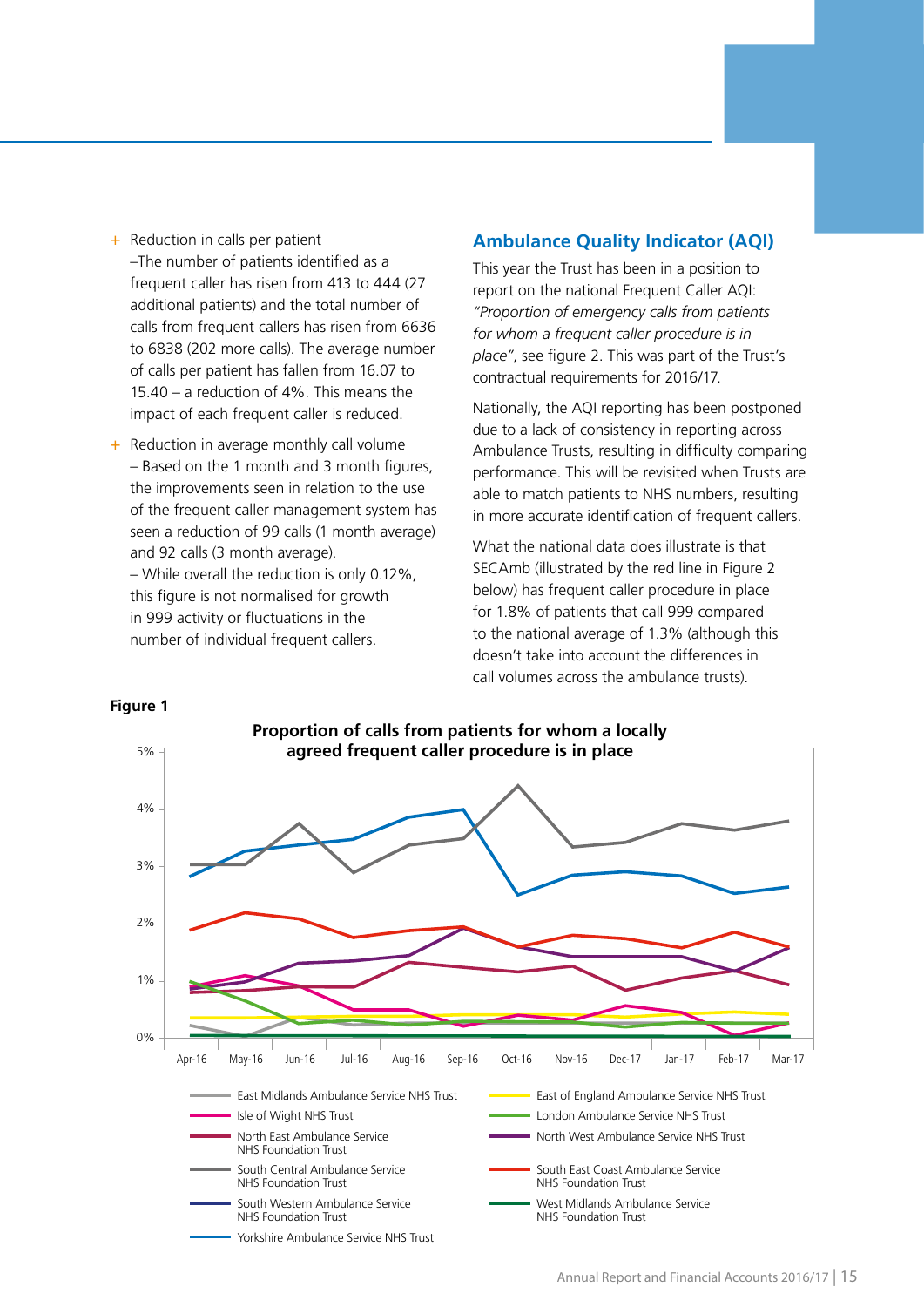### **Frequent Callers/IBIS**

A 999 or 111 call to SECAmb from a Frequent Caller is considered to have a procedure in place if the patient has an IBIS record and the record is linked to the patient at the time of call. IBIS will then signpost clinicians to a care plan, or contact number, for the patient's main care provider (for example GP or Mental Health Service).

In April 2016, it was ensured that the top 10 frequent callers in each Operational Dispatch Area had an IBIS record in place, to aid clinician decision-making.

# **Initiatives**

During the year, excellent progress has been made in working with the Trust's "top ten" Frequent Callers. For example, intervention with two of these patients (who have made 72 and 58 999 calls in three months respectively) has been greatly assisted by the Trust's newlyappointed Consultant Mental Health Nurse.

All four stages of the frequent caller process have now been carried out. The Frequent Caller Team continues to recruit and train local leads to progress patients though stage 2 and 3 of the process and co-ordinate stages 1 and 4.

| <b>Quality Domain</b>      | Patient Experience                                                                                                                                                                                             |  |  |
|----------------------------|----------------------------------------------------------------------------------------------------------------------------------------------------------------------------------------------------------------|--|--|
| <b>Aim of Priority</b>     | $+$ To gauge the level of satisfaction of patients, their<br>families and carers with the customer care provided<br>by Community First Responders (CFRs)                                                       |  |  |
| <b>Target measures</b>     | $+$ No specific targets were set however the outcomes have<br>been compared to a survey undertaken in 2015                                                                                                     |  |  |
| Performance                | + Positive feedback was received in relation to CFRs<br>demonstrating the 6Cs - Care, Compassion, Competence,<br>Communication, Courage and Commitment (between<br>93% and 100% satisfaction reported) in 2016 |  |  |
| <b>Implementation Lead</b> | $+$ Karen Ramnauth – Voluntary Services Manager                                                                                                                                                                |  |  |

### **2.1.3 Priority three – 999 Call Community First Responder Survey**

### **Background**

Measuring success of CFRs has been focussed on the number of volunteers at any given time, their percentage contribution to performance and the number of incidents they attended. These measurements will not change; however, it was identified that what was lacking was information on how patients felt about CFRs. Quantifiable data would justify the continuation of this service, inform the Trust if Community First Responder development was progressing in the right direction, and potentially speak to changes in scope of practice.

In September 2015, the Trust undertook its first patient satisfaction survey to patients who had been seen first by Community First Responders.

A second survey was circulated to patients seen during May 2016. The surveys seek to gauge the level of satisfaction of patients, their families and carers, with the customer care provided by Community First Responders. The survey focusses on the patient's experience of having a CFR attend as a first response, and enquires whether patients found the Trust's CFRs demonstrated compassionate care and adopted the 6Cs – Care, Compassion, Competence, Communication, Courage and Commitment.

The 2015 survey was sent to patients en masse across the area where CFRs work, but the 2016 survey was split by county, so there are now four return entries in the data - September 2015, May 2016 Kent, May 2016 Sussex and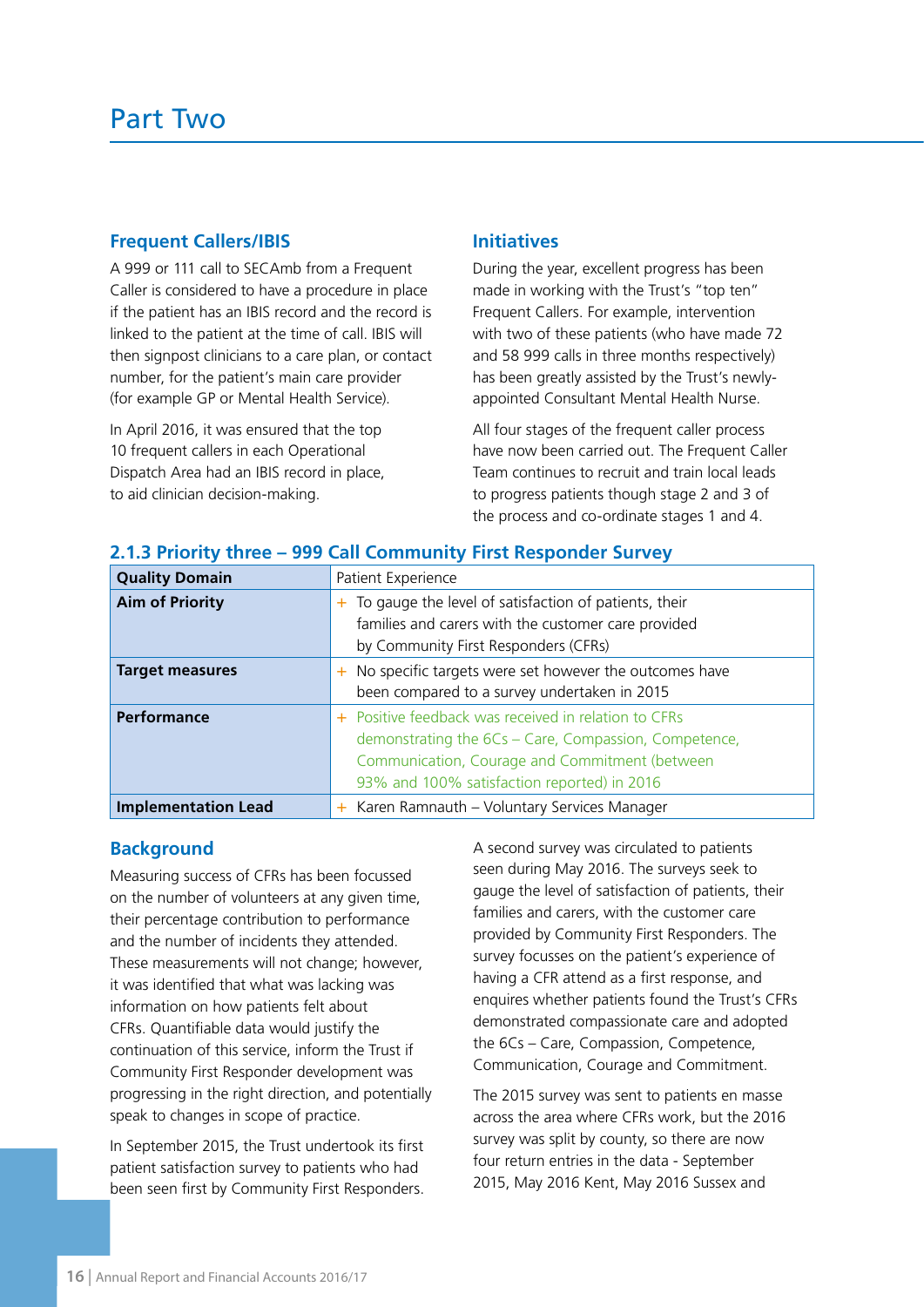May 2016 Surrey. Later surveys will continue to be analysed by county to enable comparison.

### **Performance against targets**

As stated above, no targets were set as this survey was exploratory and intended to create a baseline for future measurements. The results demonstrate that Community First Responders (CFRs) are tangibly and positively contributing to the patient

experience within the Trust's operating area.

The main data collected is detailed in the table below. The percentage shown is the number of recipients who agreed with the domain statements.

The Trust was keen to understand whether respondents were aware or made aware that Community First Responders were volunteers

| <b>Domain</b>                              | <b>Sept 2015</b> | <b>May 2016</b><br>- Kent | <b>May 2016</b><br>- Surrey | <b>May 2016</b><br>- Surrey |
|--------------------------------------------|------------------|---------------------------|-----------------------------|-----------------------------|
| CFR listened to them or the patient        | 98%              | 98.6%                     | 96.7%                       | 93.5%                       |
| CFR respected patients privacy and dignity | 99%              | 100%                      | 100%                        | 97.6%                       |
| CFR was kind and caring                    | 100%             | 100%                      | 100%                        | 97.5%                       |
| CFR was calm and confident                 | 100%             | 100%                      | 100%                        | 98.8%                       |
| CFR was reassuring                         | 100%             | 100%                      | 98.5%                       | 98.7%                       |
| Satisfied with response from CFR           | 100%             | 100%                      | 100%                        | 100%                        |

in the community. The comments suggested that patients and their families/carers had been too distraught during the incident to be able remember whether the responder identified that they were dispatched by the ambulance service.

In the 2016 survey in each county this sentiment was echoed but there were also many affirmative comments to show that CFRs were known and appreciated in their community.

### **Population**

Data was derived from the Trust's performance reports to identify addresses where CFRs had been dispatched and arrived on scene to patients.

To ensure that the recipients were aware and recognised that a volunteer Community First Responder had been first on scene as opposed to another member of ambulance staff, the data was filtered in the first instance to include those incident addresses where the Community First Responder would have been on scene alone with the patient for at least three minutes before the arrival of crew.

The addresses were then filtered to exclude those calls which had come in from a public place / school / nursing home. The next filter was

frequency of attendance, so if a Community First responder had visited the address more than once during the catchment time frame that address was excluded. This was to respect the privacy of the patient and their family depending on the outcome. For the same reason the final filter applied excluded those addresses where the problem nature was cardiac arrest. The result was 373 eligible addresses in the 2015 survey and 529 in 2016.

# **Research Methodology**

The surveys were sent by post to the address where the call originated, with a letter of explanation and a Freepost addressed envelope. The closing date was four weeks after posting, and a reminder letter sent at two weeks.

The data was manually entered onto Survey Monkey to facilitate analysis. The questions are listed in the Appendix. Respondents were given the opportunity to share more details to explain their reasoning for all but the first question.

In the 2015 survey a number of recipients wrote in the additional comments they wanted to express their thanks to the volunteer / crew who attended. It was impossible to act on this as the survey is completely anonymised. This learning was incorporated into the 2016 survey;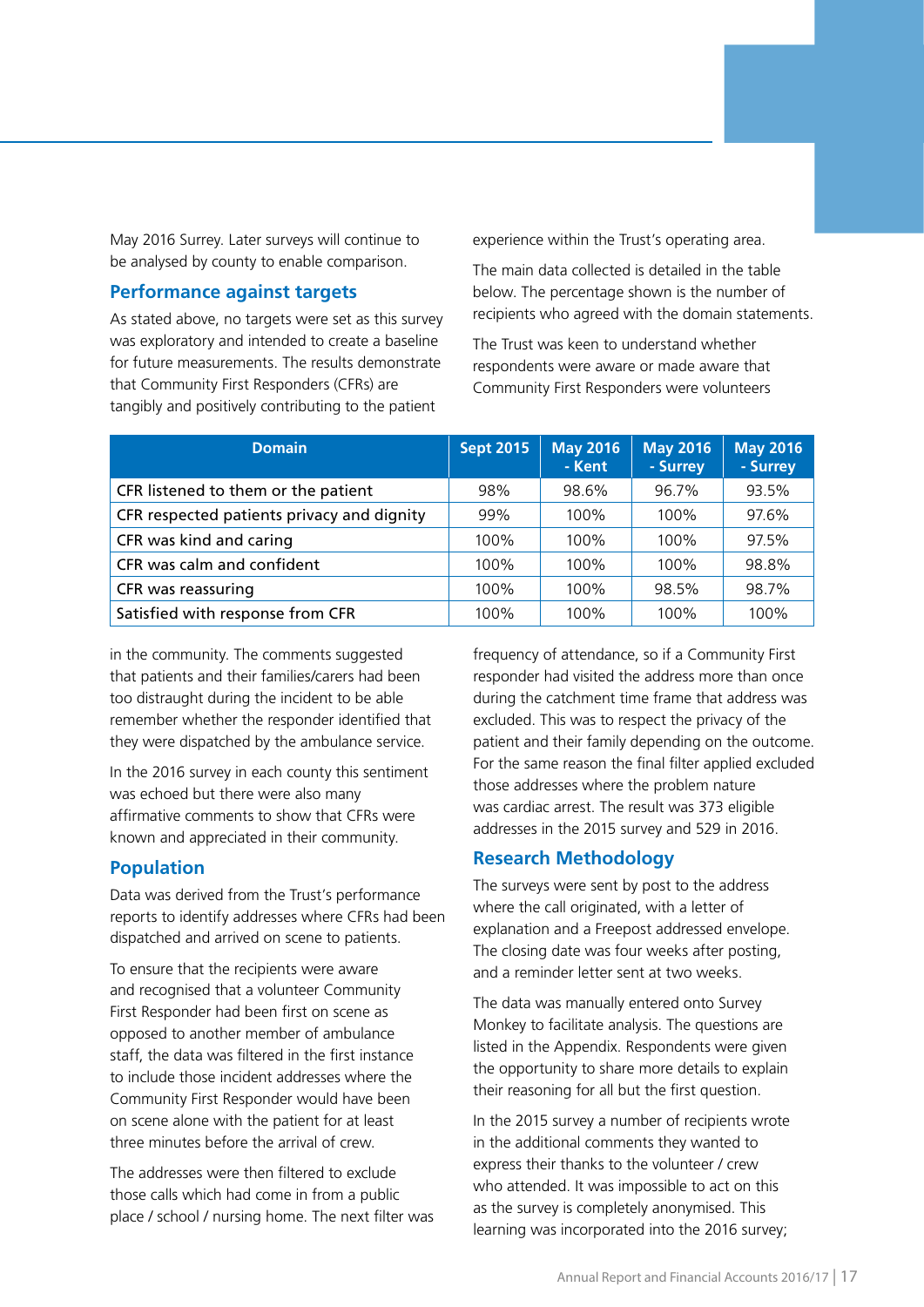recipients were advised that if they wished the Trust to look into any aspect of their experience, or to pass on comments to those who attended them, that contact details would need to be provided. Any details received will have been forwarded to the Patient Experience team for action.

# **Recommendations for 2017/18**

Future surveys will continue to be analysed by county. It would be difficult to improve on these consistently positive results, but it is necessary to maintain regular surveys as CFRs both join and leave the network, and the results can vary.

From this survey there are no immediate identifiable training needs for CFRs. As their scope of practice develops it will be important to continue to assess the satisfaction of our patients and their families/carers.

| <b>Quality Domain</b>      | Patient Experience                                                                                                                                                                                                                                                           |  |  |  |  |
|----------------------------|------------------------------------------------------------------------------------------------------------------------------------------------------------------------------------------------------------------------------------------------------------------------------|--|--|--|--|
| <b>Aim of Priority</b>     | $+$ To enhance the skills of Clinical Advisers in NHS 111 to provide<br>a better service to patients and to improve staff retention                                                                                                                                          |  |  |  |  |
| <b>Target measures</b>     | Improved staff retention rates<br>$+$<br>+ Reduced 999/ED/Urgent GP Dispositions (NB - original<br>measures evolved when working in partnership in order<br>to secure funding however these improvements can be<br>demonstrated, if not wholly attributable to this measure) |  |  |  |  |
| <b>Performance</b>         | + Health Advisor attrition reduced by 50%<br>+ Reduction in referral rates to 999 (from<br>12.5% to below 11% at year end)                                                                                                                                                   |  |  |  |  |
|                            | + Reduction in referral rates to ED (from in-<br>year peak of 8% to 7% at year end)                                                                                                                                                                                          |  |  |  |  |
|                            | + Reported improved confidence and competence of<br>clinicians in the management of poisons and medicines,<br>and in the use of specialised support where needed                                                                                                             |  |  |  |  |
| <b>Implementation Lead</b> | + Scott Thowney - KMSS111 Clinical Lead<br>+ Sue Mitchell - KMSS111 Senior Quality Manager                                                                                                                                                                                   |  |  |  |  |

# **2.1.4 Priority four - Delivery of high quality patient care by enhancing the skills of the Clinical Advisors working in NHS 111**

# **Background**

In 2015, clinicians in Kent, Medway, Surrey, and Sussex NHS 111 (KMS111) were surveyed to explore their personal priorities for additional training and support. The two biggest opportunities were identified as training and support in medicines and mental health.

As a result, KMSS 111 submitted a bid to NHS England (NHSE) for workforce investment funding for a program to provide specialist training for its clinicians, whilst also enabling them to access the right specialist reference sources within the right time frame.

There were two parts of this programme: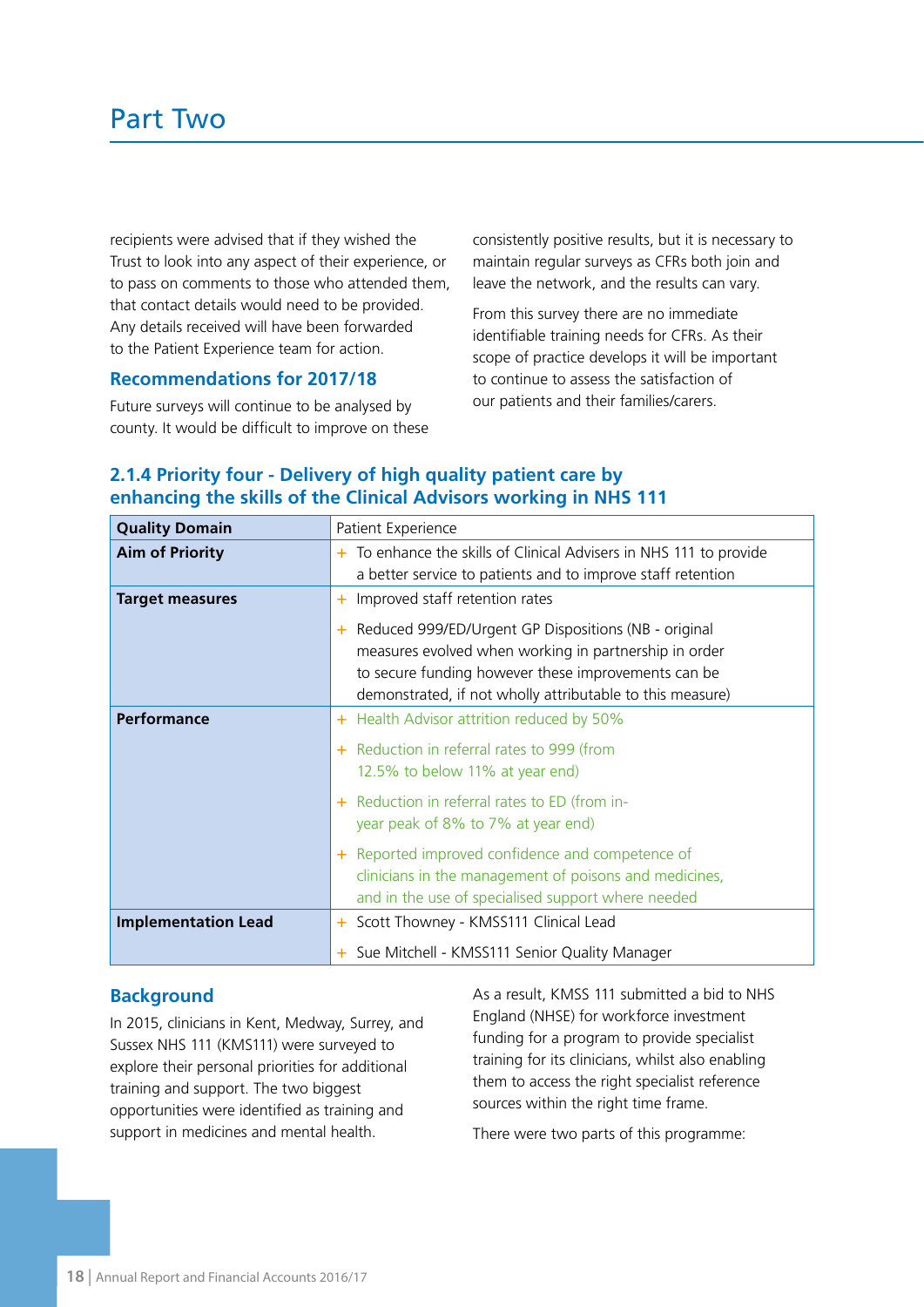- + National Poisons Information Service (NPIS) training in how to use ToxBase correctly and efficiently; and
- + Providing suitable medicines reference sources with the requisite training to maximise the benefits of this expert material.

As a result of receiving NHSE funding, KMSS 111 approached the NPIS to develop and deliver specialist training to the clinicians at KMSS 111 with the principal aims to decrease calls to the NPIS helpline, increase the use of the ToxBase website as an alternative to using the helpline and to evaluate the clinicians' confidence with handling calls relating to the ingestion of poisons and/or toxic substances both prior to and after this training was undertaken.

At the same time the service also approached the Pharmaceutical Press (publishing division of the Royal Pharmaceutical Society of Great Britain) to look at reference sources and training support to enable clinicians working in 111 to have the suitable expert knowledge and information available at all times. Given that 111 Clinical Advisors have to be either Paramedics or Nurses, it was felt that a core base of Pharmacy information would be most beneficial. The aim of this work stream was to identify a package of expert information for clinicians, to facilitate easy access (preferably on-line) and to also enable the clinicians to maximise this information by providing training in how to use the expert information.

# **Project Activity**

# **NPIS Training**

The Head of the NPIS agreed to develop a bespoke ToxBase training package for KMSS 111 Clinical Advisors (CAs) and a suite of training packages to be utilised by 111 was developed, including specific packages for Paramedics, Nurses and an advanced "Train the Trainer" module for Clinical Coaches to deliver to colleagues.

# **Medicines Complete Training**

The Pharmaceutical Press provide an on-line portal called MedicinesComplete which allows a subscriber to access a variety of expert reference sources including the BNF amongst others. At the time, only one 111 provider was using the service.

KMSS 111 paid to subsribe, allowing up to 40 clinicians access to the MedicinesComplete portal at any one time.

The training provided for both the NPIS and Medicines Complete was evaluated both quantitatively and qualitatively.

# **Results**

# **NPIS training**

There was a significant difference between the outcomes generated by the pre and post training data that was collated and analysed:

- $+$  In the three months prior to training, Contact Centre A had an average of 62 calls made monthly to the NPIS helpline. In the three months immediately following the training there was a marked drop in average monthly call rate to the NPIS helpline to 40. During the same period of time in the control site of Contact Centre B where the NPIS training was deliberately deferred, the average monthly call rate to the NPIS remained consistent at 61 calls per month. The number of clinicians based across both contact centres is relatively equal
- $+$  In terms of the use of ToxBase there was a step change immediately following the training intervention. The average monthly ToxBase 'hits' on the website during the three months prior to training was 1,330 whereas in the following three months, the average number of monthly ToxBase hits thereafter was 1,915.

When reviewing the pre and post training surveys the greatest movement in terms of survey questions responses was on: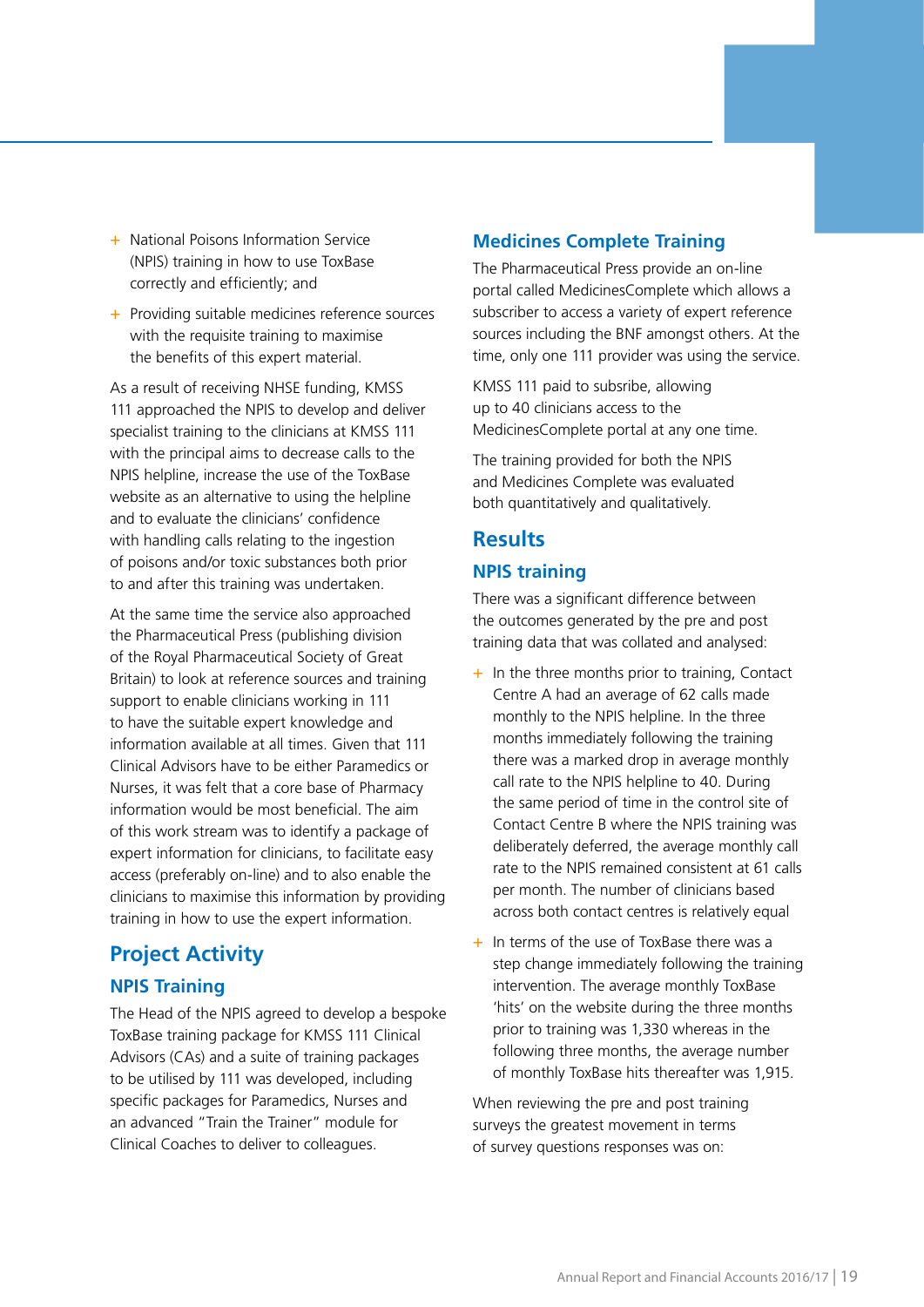# Part Two

**Q3** – Do you feel competent when using ToxBase as a reference source? (moved from 4/10 to 8/10 average score)

**Q4** – Do you know when to call the NPIS helpline and when to use the ToxBase website? (moved from 5/10 to 8/10 average score)

**Q6** – Do you feel confident about handling calls when there has been the ingestion of poisons or toxic substances? (moved from 4/10 to 7/10 average score)

### **Medicines Complete Training**

+ The number of "hits" for the MedicinesComplete website relates to the number of section requests. Prior to training the monthly average MedicinesComplete "hits" was 1,216 whereas afterwards it rose to 1,637. The majority of this change related to increased access to the BNF section of MedicinesComplete.

The pre and post training surveys also indicated an increase on the response scores for:

**Q2** – Do you feel confident using the BNF as a reference source? (moved from 4/10 to 7/10 average response score)

**Q5** – Do you feel confident handling calls with an element relating to medicines? (moved from 5/10 to 7/10 average response score)

### **Local improvements**

Although as noted above, the targets evolved due to our funding partnership, we in fact saw a reduction in 999/A&E/Urgent GP Dispositions and improved staff retention during the year.

The graph below shows the reduction in Health Advisor staff attrition - reducing by nearly 50% over 12 months, although there will obviously we other factors that have contributed to this:

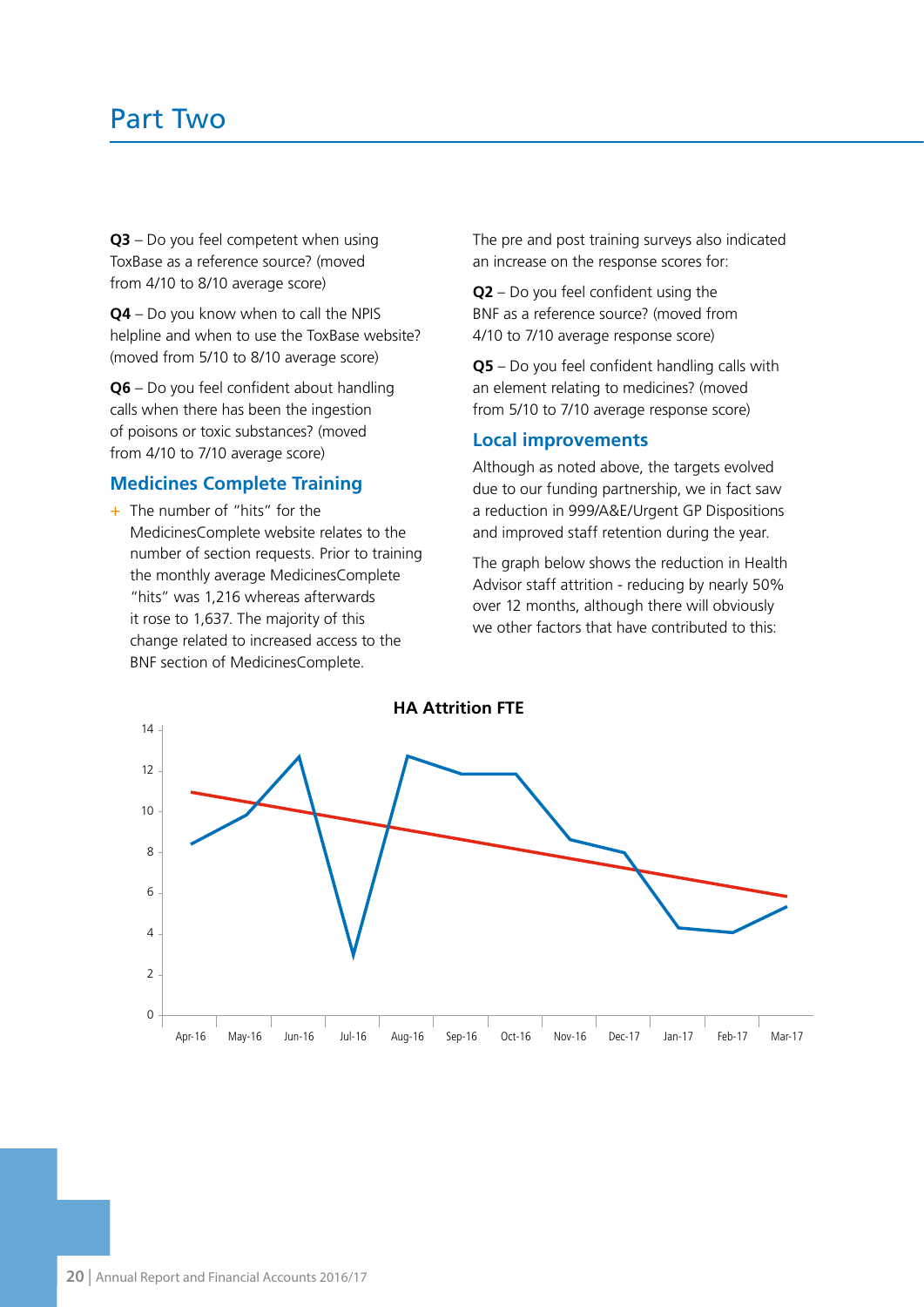

The graphs below show the reduction in referral rates to 999 and A&E Departments; again, there will be other factors that have contributed to this:

### **Project Learnings**

KMSS 111 is committed to exploring further opportunities to improve the patient experience through the upskilling of clinicians working across the service. This is relevant to all clinical outcomes, not just with regards to Pharmacy and poison's knowledge. This supports the ongoing development of Integrated Urgent Care, and the proposed deployment of local Clinical hubs.

There are several specific learnings and insights to take from both of these training packages:

- + If you listen to staff, they will feel more engaged and clinicians working in KMSS 111 do want to continue their professional development and fill the gaps in their current skill set
- $+$  The NPIS/ToxBase training resulted in a 35% decrease in calls from KMSS 111 to the NPIS helpline
- + The NPIS/ToxBase training resulted in a 30% increase in the number of "hits" to the ToxBase website
- + CAs felt more confident and competent to handle these more complex calls once they had received the appropriate training



- $+$  CAs want to have access to the right reference sources and that training to enable this access results in increased source material utilisation
- + CAs feel more confident when they are shown how to use appropriate reference sources and this manifests itself in greater utilisation of reference sources. The access to MedicinesComplete increased by over 25% as a result of additional training and sign-posting

### **Recommendations**

There is a genuine need for further upskilling of 111 clinicians, especially as we enter a period of transition and the advent of clinical hubs. Further workforce investment programs are required to develop a set of widely acceptable clinician competencies.

There is real merit to the NPIS training package being extended and implemented nationally to improve the level of knowledge and confidence of 111 CAs and also to ease the pressure on the NPIS, allowing them to focus on cases of a higher acuity.

There is a real benefit to encouraging all 111 service providers to subscribe to MedicinesComplete, ensuring that there is a national training program in place to facilitate appropriate utilisation.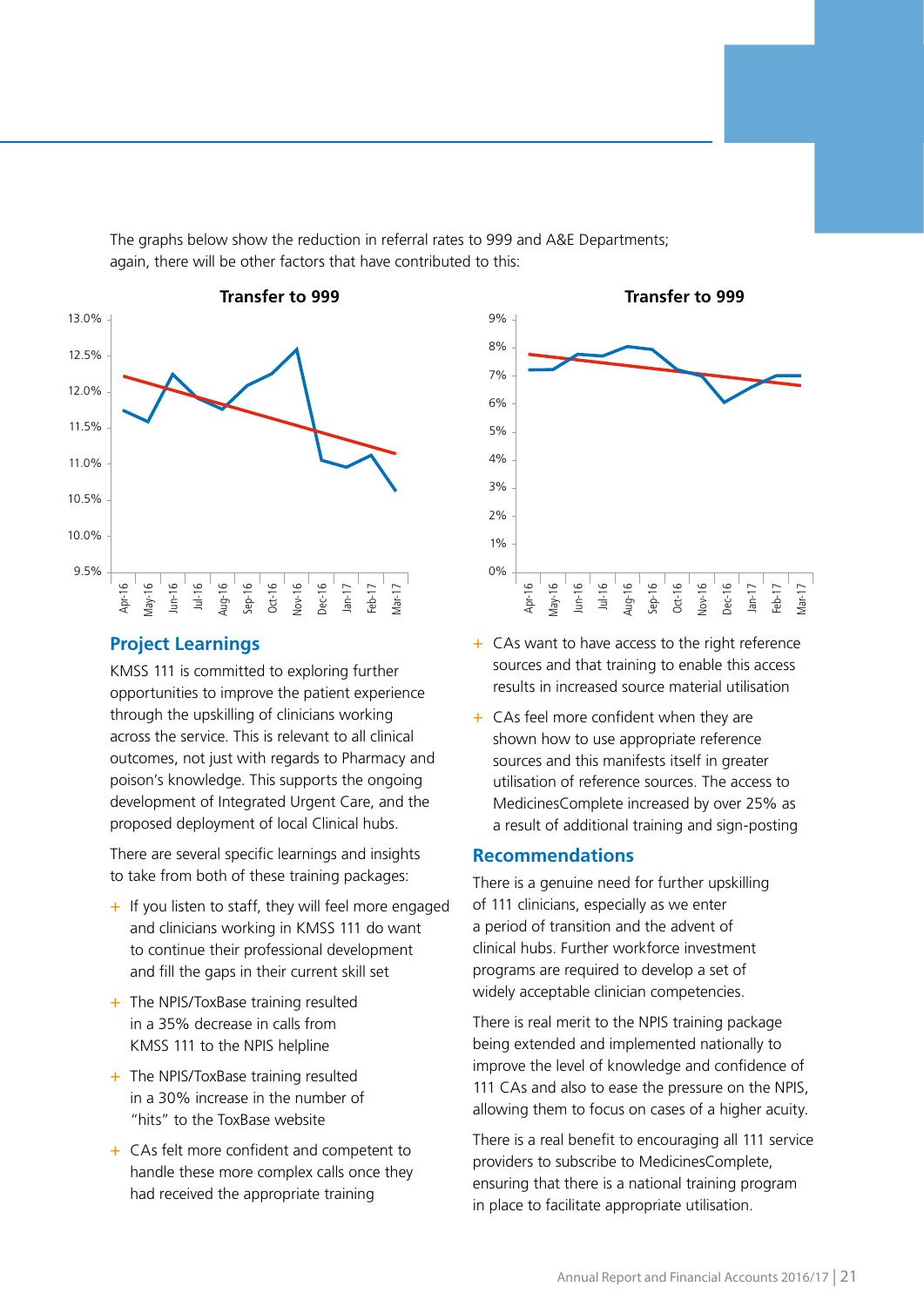Potentially Commissioners could incorporate the need for both NPIS ToxBase training and access to MedicinesComplete as essential when writing the new service specifications.

Further qualitative analysis is required to truly measure the benefits of these training programs prior to a national roll-out.

### **Conclusion**

Both of the training packages developed/ implemented for this program have proved successful and have made a difference to both the competence and confidence of 111 clinicians. There is a definite need to provide more specialist training to our clinicians (and hence non-clinical Health Advisors also) and this is even more important as we enter a period of service transition and the introduction of clinical hubs. The feedback from colleagues throughout the program was incredibly positive and there is a tangible desire for further professional development activity.

# **2.1.5 Priority four – Using IBIS to assess and monitor whether End of Life Care patients with Preferred Place of Care/Death documented on IBIS care plans achieve their care goals**

| <b>Quality Domain</b>      | Clinical effectiveness                                                                                                                                                                                                              |  |  |  |
|----------------------------|-------------------------------------------------------------------------------------------------------------------------------------------------------------------------------------------------------------------------------------|--|--|--|
| <b>Aim of Priority</b>     | $+$ To enhance the experience of patients with End of Life<br>Care plans and a Preferred Place of Care/Death<br>+ To achieve the wishes of more EOLC patients                                                                       |  |  |  |
| <b>Target measures</b>     | + Improved adherence to care plans on IBIS relating<br>to preferred place of care/death at end of life<br>IBIS conveyance rate for patients with End of Life Care Plan<br>÷.                                                        |  |  |  |
| <b>Performance</b>         | + IBIS conveyance rate for patients with End of Life Care<br>advance care plan – 19% (compared to IBIS conveyance<br>rate (37%) & Trust conveyance rate (c.50%)<br>+ Of those care plans which specified a preferred place of care/ |  |  |  |
|                            | preferred place of death, the conveyance rate was 0%                                                                                                                                                                                |  |  |  |
| <b>Implementation Lead</b> | $+$ Andy Collen – Consultant Paramedic                                                                                                                                                                                              |  |  |  |

# **Background**

When patients have discussed with their care team where they would prefer to be cared for, and to die, the care team often detail this on their personalised IBIS care plan. It is important that the ambulance service integrate with the wider health care team and adhere to the patients' choices – especially when they are no longer able to advocate for themselves.

It was decided that the most appropriate way

to collate data which identifies both patients who call 999 who have an IBIS care plan and those that don't was to assess patients End of Life status from their initial caller statement; this identified a reasonable proportion of patients who called 999 at the End of Life.

It was recognised that the methodology used only identified patients identified as being at End of Life from initial 999 call "chief complaint" (the reason for their emergency call).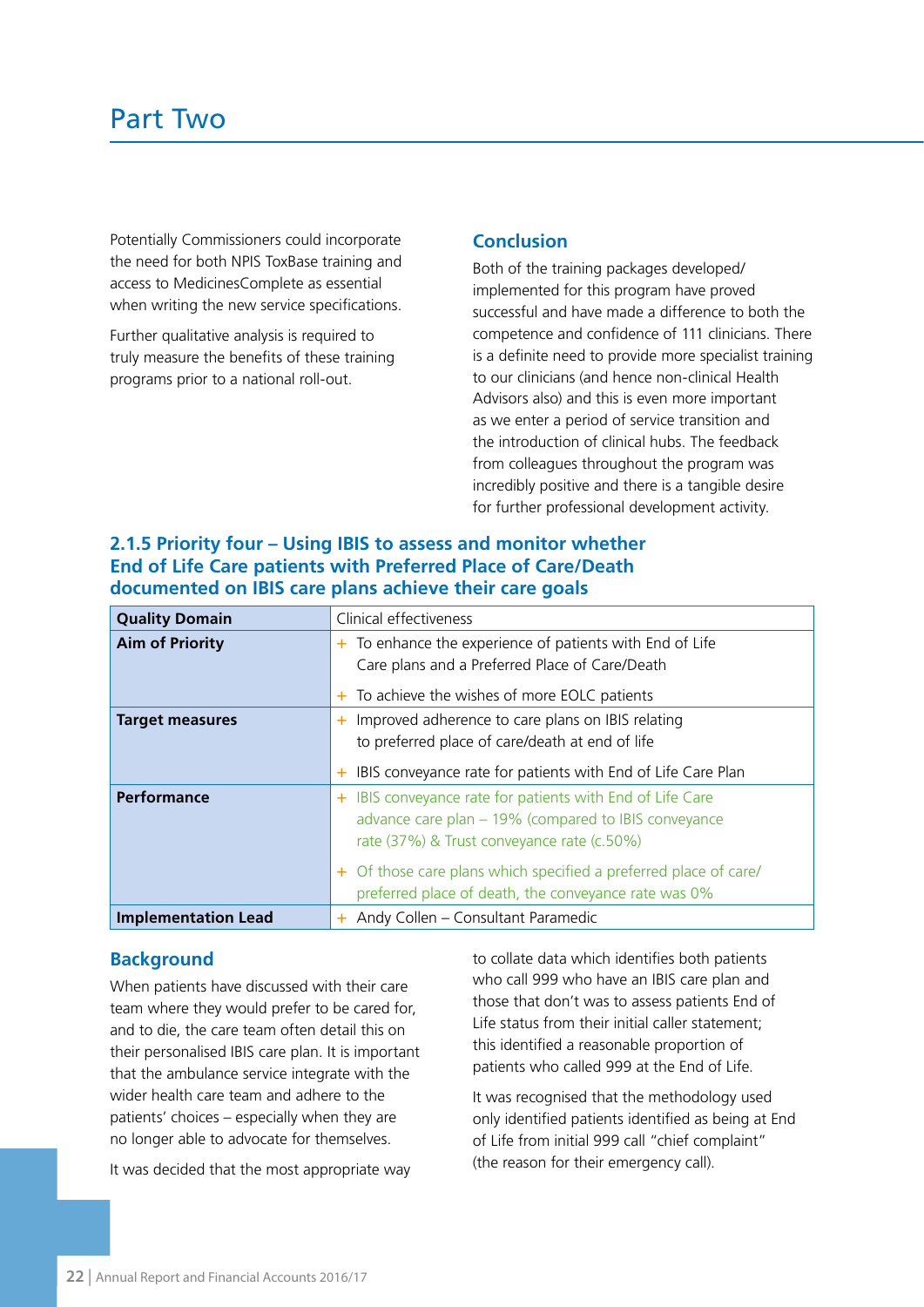In order to measure the impact of documented Preferred Place of Care/ death within IBIS care plans on patients achieving their care goals, initial data was gained by assessing received calls. Of 317 calls deemed to be related to terminal/palliative or End of Life care between 01/01/17 and 28/02/17, 78 patients' care plan were on IBIS (25%).

In order to make sure that patients care needs are effectively met we need to improve both the quality of care plans on IBIS (i.e. ensuring that IBIS care plans contain Preferred Place of Care/Death) and by ensuring that crews access any information contained within IBIS care plans to inform their decisions on management of this complex patient group.

Of the total 317, 211 (67%) of the calls related to HCP admissions to Hospices, Wards or acute accident and emergency departments.

In previous audit of the general 999 call activity (non HCP admissions), undertaken during 2015/16, 34 patients were IBIS matched (41% of the total non-HCP admission calls).

In this audit, 16 patients were IBIS matched, 12% of the total non HCP admission.

On the previous audit of those 34 matched, 19 care plans had a reported PPC/D on the IBIS care plan.

In this Audit, of the 16 matched, one care plan had a reported PPC/D on their IBIS care plan.

This section of the report provides information for the EoLC patients who call 999 and have a care plan recorded in IBIS and that continue to go to or stay in their preferred place of care.

Of the 16 patients with IBIS care plans, one IBIS Care Plans identifies a Preferred Place of Care/Death. In this case the patient was enabled to remain at home as was their declared Preferred Place of Care.

Of these 16 IBIS matches, four were DNACPR records only.

Despite there being no Preferred Place of care/ death on the majority of these records in 13 of the 16 cases, the patients were treated at home, making a conveyance rate of 19%

Therefore, in this audit, EoLC patients with IBIS records without a pre-agreed destination, attended by the ambulance service, had a conveyance rate of 19%.

### **Local improvement plans**

In addition to the quality measures, reviewed above, there have been a number of further areas that have been identified during the year as key issues for the Trust to tackle and these are identified below.

In this section, we will also provide an up-date on a number of external reviews undertaken during the year.

Through the development and delivery of the Unified Recovery Plan (URP) and significant changes to our governance processes, the Trust has worked hard to improve the safety of the services we provide to patients. The Trust was not part of the Sign Up To Safety campaign during the year, although has committed to signing up during 2017/18.

### **Duty of Candour**

Since 2015, Duty of Candour has been a legal duty applied to all NHS Trusts to be open and honest with patients and their families when things go wrong. Section 20 of the Health and Social Care act sets out the specific requirements for written and face to face communication with patients and their families where the 'harm' that has occurred is considered moderate, severe or has directly resulted in death.

In response to the new legislative requirements, SECAmb made a commitment to update its Being Open and Duty of Candour Policy and Procedure to reflect the changes. This work was completed in June 2015.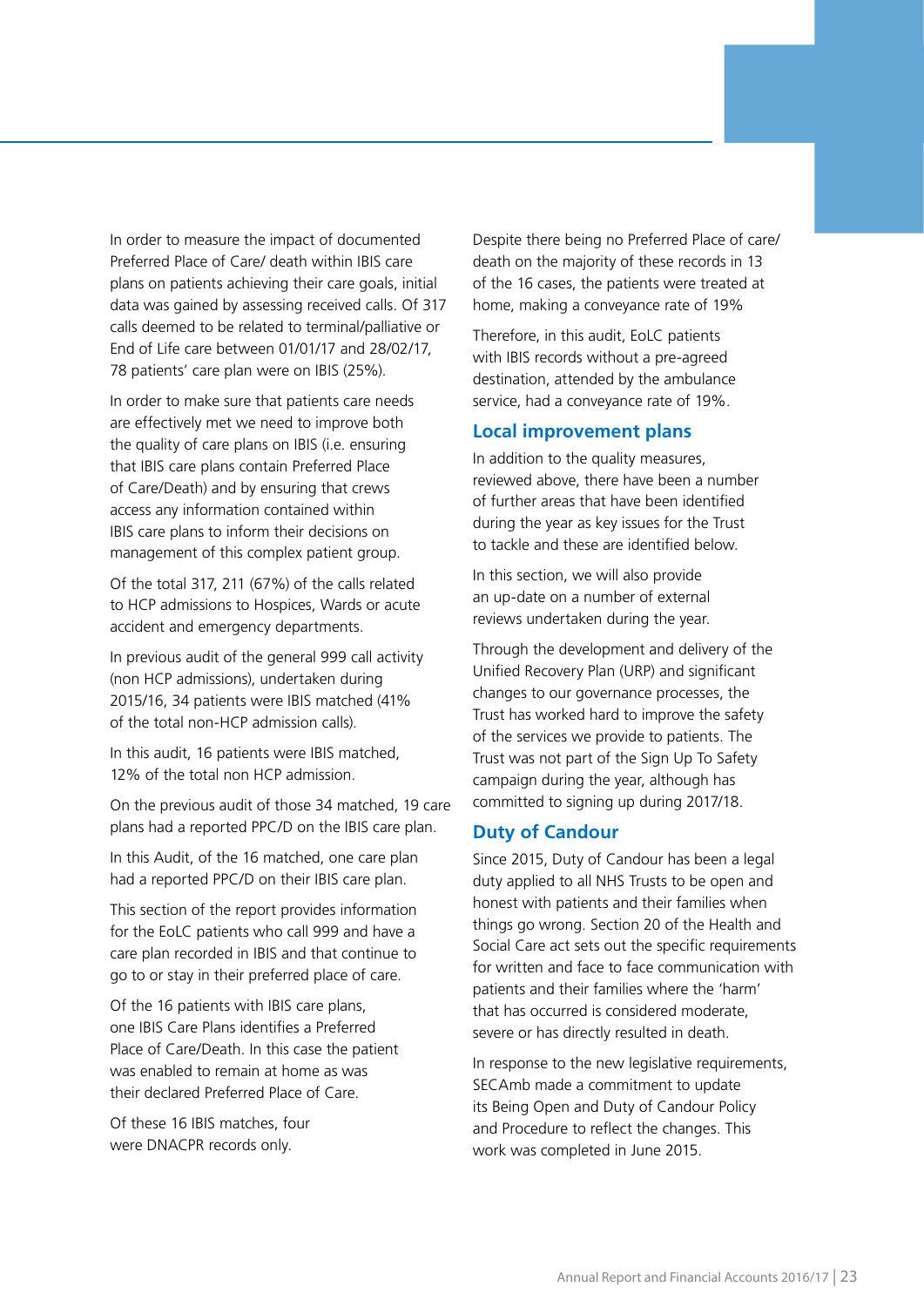The inspection by the CQC in May 2016 highlighted that we needed to do further work to ensure that all staff understood the Duty of Candour and their responsibilities under it.

#### **In response to the CQC recommendation:**

- + A new CQC Fundamental Standards Staff Handbook was designed and issued Trust-wide in February 2017
- + SECAmb also delivered Human Factors Duty of Candour training to a range of senior managers, delivered in February 2017
- + The Serious Incident process was amended to tracks Duty of Candour as of April 2017, as was the incident reporting system, Datix
- $+$  All patients involved in a complaint or serious incident now receive a CQC-endorsed leaflet explaining Duty of Candour from the Trust
- $+$  The Trust has updated its Incident & Serious Incident Policy, Complaints Policy and Being Open Duty of Candour Policy.

However, we do recognise that there are still many significant improvements to be made in how we embed Duty of Candour at SECAmb.

### **NHS National Staff Survey 2016**

The NHS Staff Survey is undertaken annually and covers all staff who work for the NHS. It provides a valuable opportunity for staff to provide feedback anonymously, on a number of important areas

included the care provided by their Trust, training, engagement and personal development.

The 2016/17 survey was undertaken between 10th October and 9th December 2016 by Quality Health, an independent organisation on behalf of SECAmb and the results were published in March 2017. SECAmb opted to survey all eligible staff (3,168) and 1,278 completed the survey – a return rate of 40%.

SECAmb's results show there has been a deterioration in most areas compared to last year. As mentioned already, 2016/17 has been a particularly challenging year for the Trust and operational pressures and wideranging demands placed on the Trust has slowed the pace of change in many areas.

However, lots of work has been put into building the foundations of a number of initiatives that will lead to improved staff satisfaction and it is hoped that this will be reflected in future surveys.

### **As required, we will now look more closely at two areas of the Staff Survey in more detail:**

- + Bullying
- + Equal opportunities for career progression

### **Bullying**

The table below shows the Trust's performance against indicator KF26 *'Percentage of staff experiencing harassment, bullying or abuse from staff in last 12 months':*

|              | <b>Managers</b> | <b>Other Colleagues</b> |  |  |
|--------------|-----------------|-------------------------|--|--|
| Never        | 76%             | 82%                     |  |  |
| $1 - 2$      | 15%             | 13%                     |  |  |
| $3 - 5$      | 6%              | 4%                      |  |  |
| $6 - 10$     | 2%              | 1%                      |  |  |
| More than 10 | 1%              | 0%                      |  |  |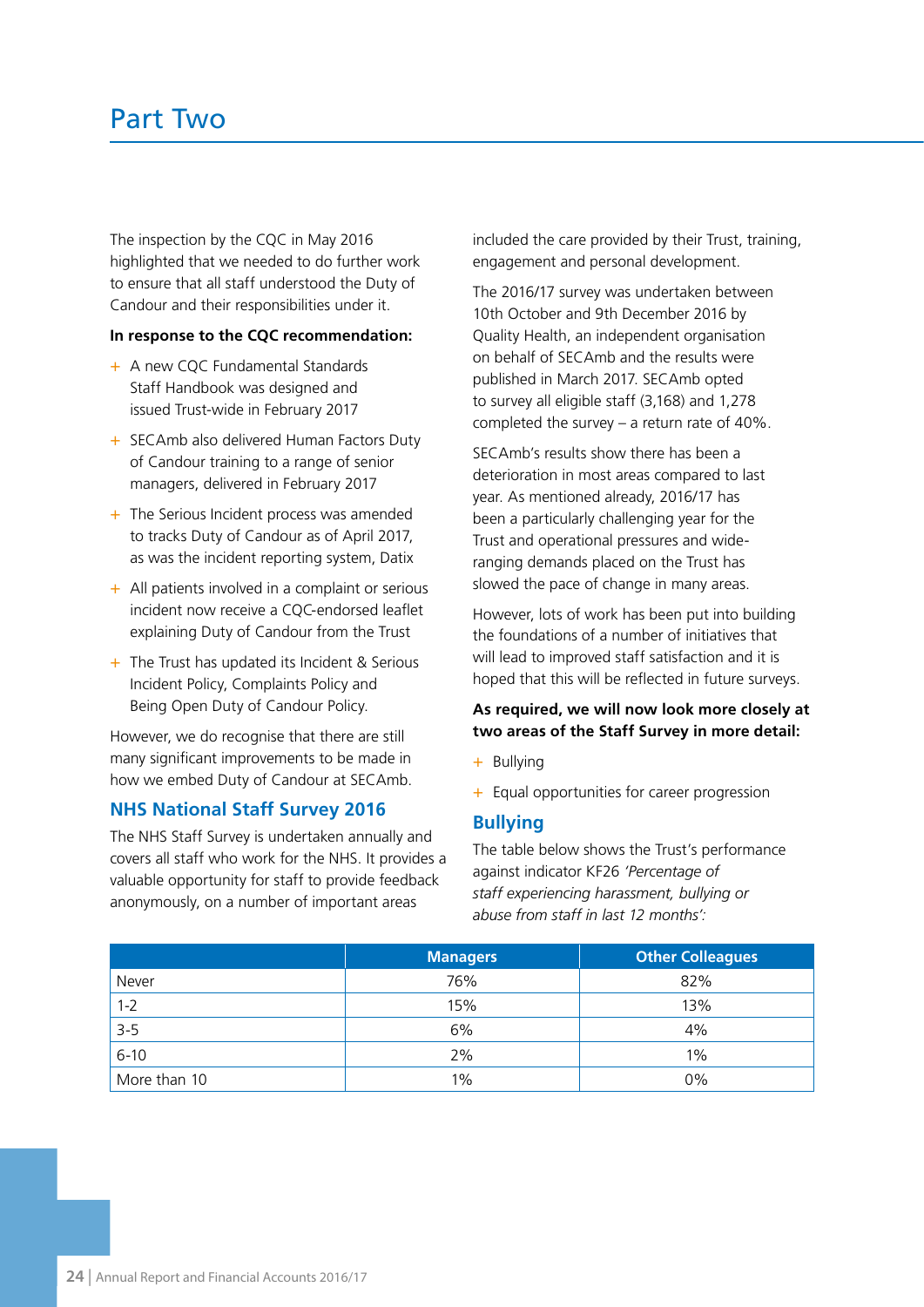Although not surprising, these results were obviously extremely disappointing for the Trust.

Alongside a range of initiatives being undertaken to improve engagement and support to staff, the Trust is also undertaking a significant piece of work to address concerns raised by staff around bullying, whilst recognising that this is also a cultural issue that will take time to change.

The Trust has commissioned Professor Duncan Lewis of Plymouth University, who has worked with a number of other NHS Trusts previously, to engage with staff and undertake a diagnostic review of the issue of the culture.

### **The review, which started in February 2017, has four phases:**

- $+$  A survey of all staff
- + Staff focus groups
- $+$  1 to 1 interviews with staff who have asked for an interview
- + Sharing of the summary report outlining the background information, findings of the research, methodology and data analytics, as well as conclusions and recommendations on actions

The Trust is due to receive Professor Lewis's report in Summer 2017 and will then be able to build a specific action plan, in response to the issues identified.

# **Equal opportunities for career progression**

The table below shows the Trust's performance against indicator KF21 *'Percentage believing that Trust provides equal opportunities for career progression or promotion'* (the Workforce Race Equality Standard):

| Yes        | 66% |
|------------|-----|
| <b>No</b>  | 34% |
| Don't know | 29% |

Compared to figures published for 2015, the Trust reported a decline in the number of staff feeling as though there were equal opportunities for progression.

### **The Trust is tackling this from a number of angles:**

- $+$  We are working to increase the diversity in our recruitment of candidates by engaging with diverse communities in our regions and encouraging applications from underrepresented groups. We will also monitor the attrition rate of candidates through our recruitment processes and report these statistics through the internal HR Group
- $+$  In addition, we have amended our Acting Up and Secondment processes to ensure appointments are made in a fair and transparent manner and shared across the workforce. These appointments will also be monitored and reported on a regular basis. We are also working hard to support individual members of staff from BME backgrounds as opportunities for internal promotion arise
- + Our newly-established team of staff Diversity Champions also work hard within their workplaces to promote a culture of inclusion and respect

# **Care Quality Commission (CQC) Inspection**

As reported in the Chief Executive's statement above, the CQC inspected SECAmb in May 2016. There were two inspections undertaken:

- + An inspection of four of our core services:
	- Emergency & Urgent Care
	- Patient Transport Service
	- Emergency Operations Centre
	- Resilience and our Hazardous Area Response Teams (HART)
- + A separate inspection of the NHS 111 service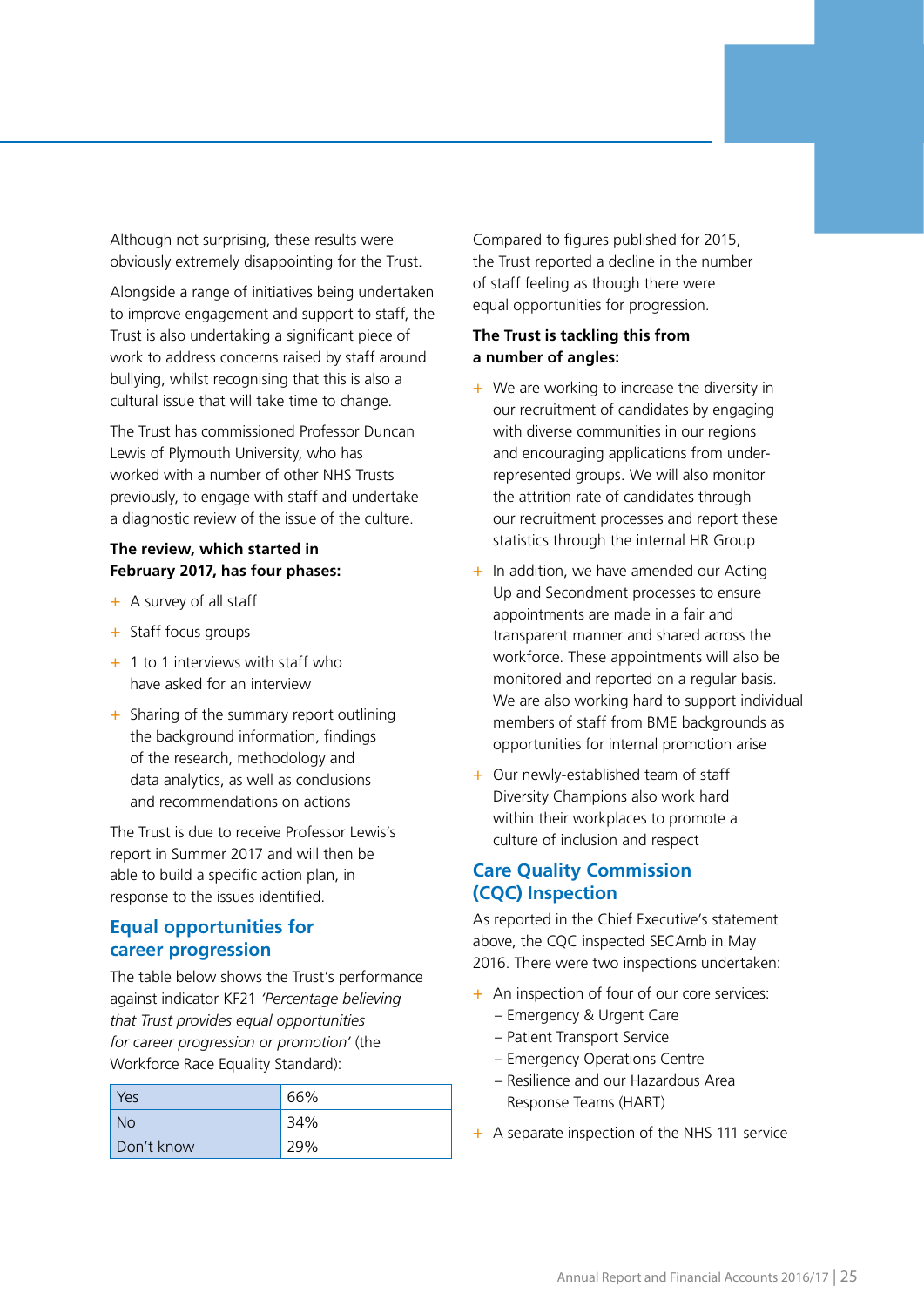|                                          | Safe                           | <b>Effective</b>                      | Caring | Responsive                            | Well-led                              | Overall                               |
|------------------------------------------|--------------------------------|---------------------------------------|--------|---------------------------------------|---------------------------------------|---------------------------------------|
| <b>Emergency &amp;</b><br>urgent care    | <b>Inadequate</b>              | <b>Requires</b><br>Improvement        | Good   | <b>Requires</b><br>Improvement        | Inadequate                            | <b>Inadequate</b>                     |
| <b>Patient</b><br>transport<br>services  | <b>Requires</b><br>Improvement | Good                                  | Good   | <b>Requires</b><br><b>Improvement</b> | <b>Requires</b><br><b>Improvement</b> | <b>Requires</b><br><b>Improvement</b> |
| <b>Emergency</b><br>operations<br>centre | <b>Requires</b><br>Improvement | <b>Requires</b><br>Improvement        | Good   | <b>Requires</b><br>Improvement        | <b>Requires</b><br>Improvement        | <b>Requires</b><br><b>Improvement</b> |
| <b>NHS 111</b><br>service                | Inadequate                     | <b>Requires</b><br>Improvement        | Good   | Good                                  | <b>Requires</b><br>Improvement        | <b>Requires</b><br>Improvement        |
| Overall                                  | <b>Inadequate</b>              | <b>Requires</b><br><b>Improvement</b> | Good   | <b>Requires</b><br><b>Improvement</b> | Inadequate                            | <b>Inadequate</b>                     |

#### **The CQC ratings for each domain are shown below:**

Following the inspection and report, the CQC formally issued a Section 29 warning Notice (Health and Social Care Act 2008) detailing the required improvement, compliance actions and 'Must dos' which the trust has accepted. It also recommended that NHS Improvement (NHSI) place the Trust in Special Measures. NHSI agreed to uphold that recommendation and, on 29 September 2016 placed the Trust in Special Measures

In order to address the significant issues identified through the CQC inspection, the Trust has devised an improvement action plan; this forms a key part of the Trust's over-arching Unified Recovery Plan (URP) and covers all the issues identified by the CQC (the 'must dos' and 'should dos').

Progress in delivering the URP, and the specific CQC Action Plan is monitored by our Board, the CQC, NHS Improvement (NHSI) and our commissioners.

The specific areas covered by the CQC in the Warning Notice were grouped into six main themes:

- + Governance
- + Staffing
- + Call handling times in 111
- + Equipment
- + Safeguarding
- + Medicines management

Much work has been undertaken in each area since the Trust received the CQC's report – you can see a summary of actions taken in each area below and also read about the progress of external reviews that the Trust has commissioned in some areas.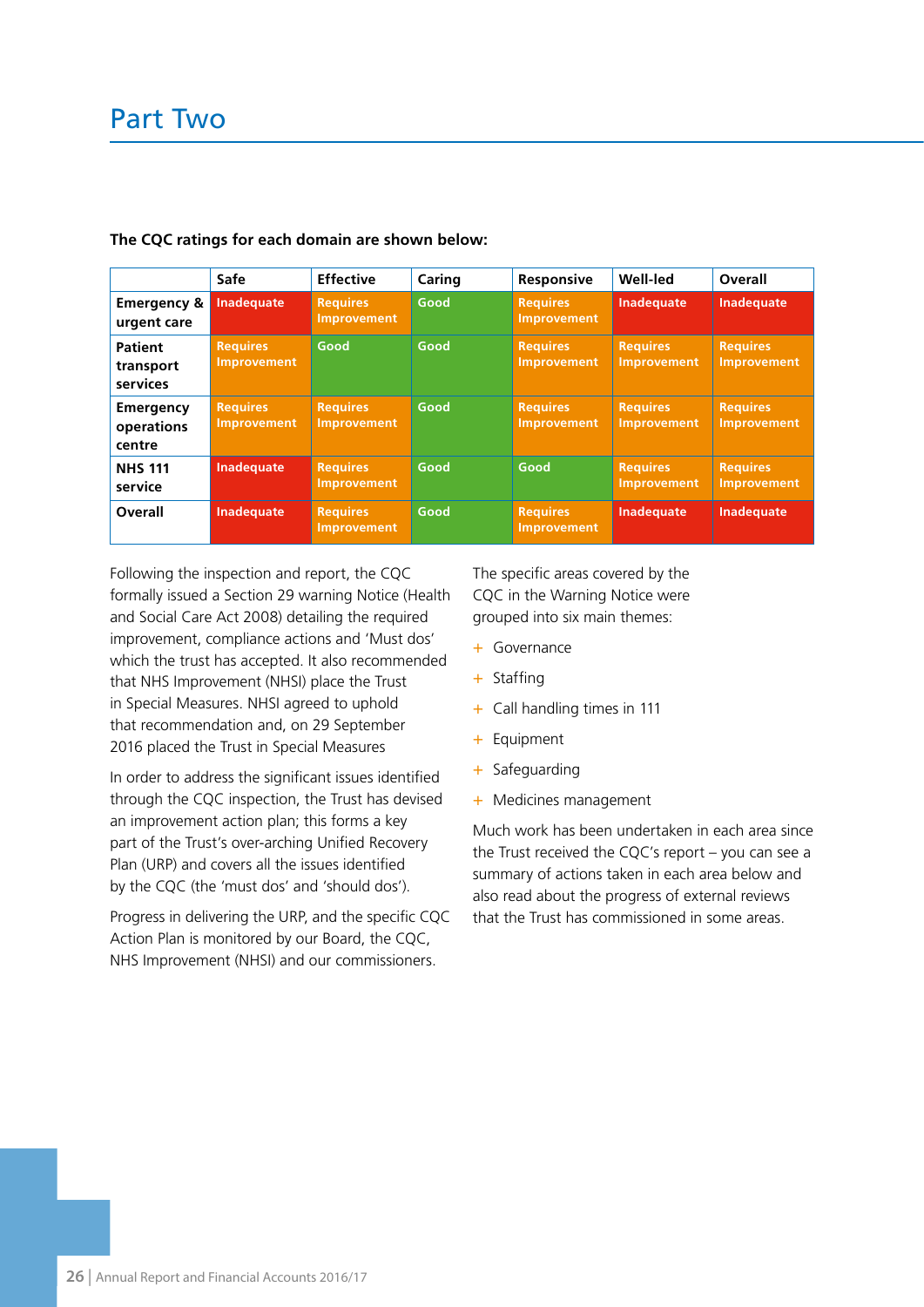| <b>Area of concern</b>     | 2015/16                                                                                                                                                   |
|----------------------------|-----------------------------------------------------------------------------------------------------------------------------------------------------------|
| Governance                 | $+$ Implemented revised Board, committee and<br>executive governance arrangements                                                                         |
|                            | Introduced a programme of unannounced Quality Assurance Visits (QAV)<br>÷                                                                                 |
|                            | Significant progress in Infection Prevention &<br>$\pm$<br>Control, including appointing staff champions &<br>programme of training, audits & inspections |
|                            | Revised complaints process<br>$+$                                                                                                                         |
|                            | + Reduced incident backlog                                                                                                                                |
|                            | + Better use of Datix system                                                                                                                              |
| Staffing                   | + Significant programme of recruitment undertaken<br>- closed gaps in front-line & EOC staffing                                                           |
|                            | Ensuring we give staff a timely break<br>÷.                                                                                                               |
|                            | + Reducing shift-overruns                                                                                                                                 |
| Call handling times in 111 | $+$ Increased call-taker numbers                                                                                                                          |
|                            | Reduced use of agency staff<br>$+$                                                                                                                        |
|                            | Better matching of rotas v demand                                                                                                                         |
| Equipment                  | Moved all medical devices across to the Fleetman asset management<br>$+$<br>system, where they are now managed including repairs & service dates          |
|                            | $+$ All repairs on medical equipment are carried out by the Trust's trained<br>& certificated Equipment Officers or by the manufacturers on site          |
| Safeguarding               | + Capacity increased in team                                                                                                                              |
|                            | + Increased Board oversight                                                                                                                               |
|                            | On-line & face to face Mental Capacity Act (MCA) training<br>÷.                                                                                           |
|                            | Developed & implemented Level 3 training                                                                                                                  |
|                            | $+$ Engaged with external safeguarding boards                                                                                                             |
| Medicines Management       | Security on vehicles improved<br>$+$ .                                                                                                                    |
|                            | Externally-led review commissioned<br>÷.                                                                                                                  |
|                            | Lock down of procurement process<br>÷                                                                                                                     |
|                            | Guidance issued to all staff<br>÷                                                                                                                         |
|                            | Medicines' Optimisation Strategy drafted<br>÷.                                                                                                            |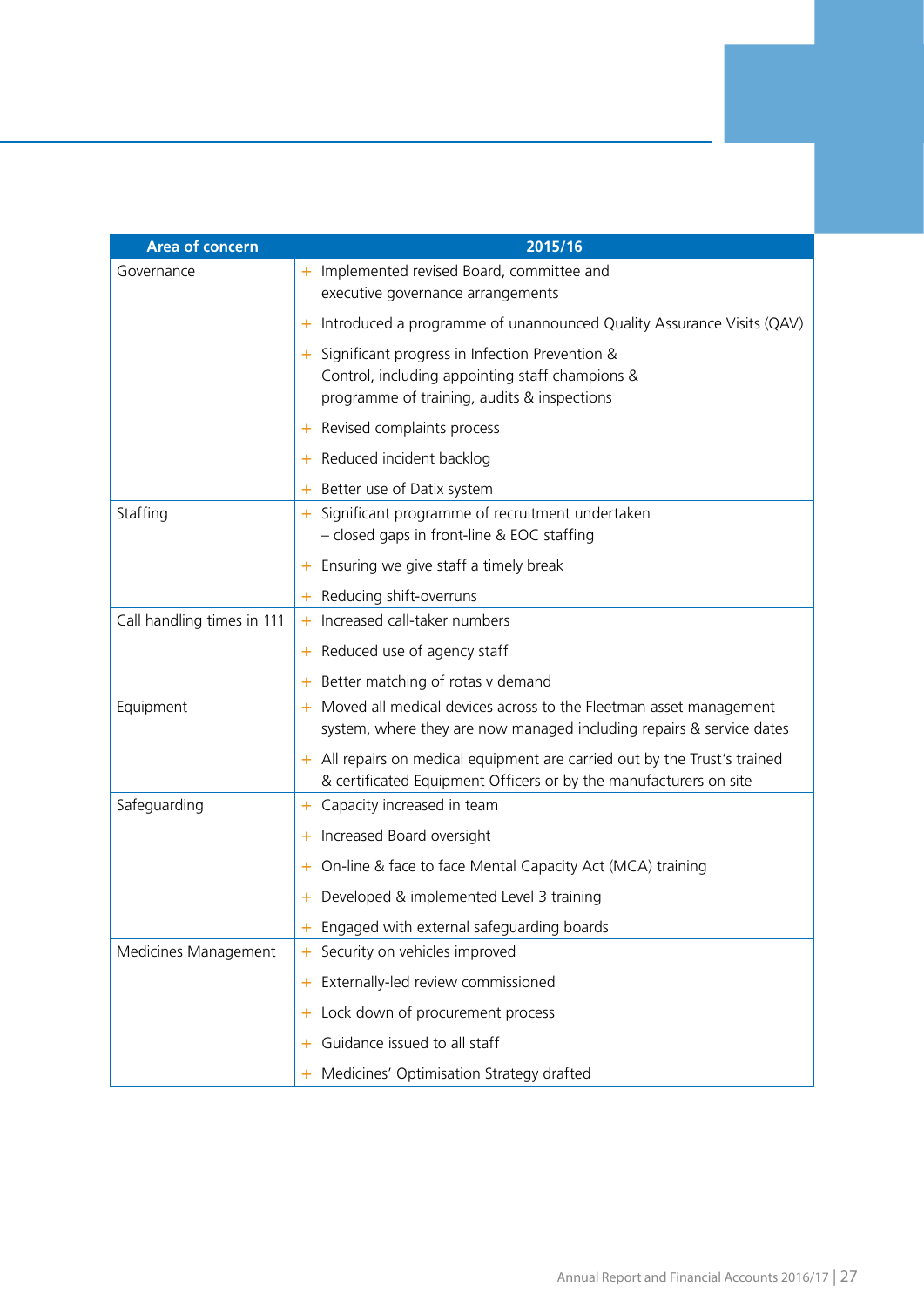# Part Two

The actions listed above were all completed by the end of the year. The Trust does recognise however that more work still needs to be completed in some areas and will be working hard to meet any outstanding 'must do' and 'should do' actions, within the timescales specified by the CQC (six months and twelve months respectively from publication of their report).

At the time of writing, the Trust is currently being re-inspected by the CQC. Once the report is received, this will provide a robust assessment of where progress has been made and where further work needs to be undertaken.

### **Reviews and external oversight**

As mentioned above, to help the Trust to address key areas of concern, a number of reviews, often including external bodies, have been commissioned or completed during the year:

### **Patient Impact Review – Defibrillators**

An internal review was undertaken during the year to understand the impact on patients of the Trust's use of the 'Webdefib' callsign in reporting 999 performance.

### **The review, which has included in-put from NHS I, looked at two specific areas:**

- + The use of the 'Webdefib' call sign to 'stop the clock' and how appropriately this was applied
- + The inability of the Trust's current Computer Aided Dispatch (CAD) system to consistently record the location of the nearest Public Access Defibrillator (PAD)

The findings of the review will be reported to the Trust's Quality & Patient Safety Committee during the Summer of 2017.

### **Independent Medicines Review**

As reported elsewhere in the Report, medicines management has been a key area of concern for the Trust during the year.

To provide an external view, an Idependent Review of medicines management processes was commissioned by the Trust in March 2017 and is chaired by Professor Ann Jacklin, supported by a team of internal Trust staff.

The scope of the Review includes:

- + Governance structures
- + Compliance with the relevant regulatory and legal requirements
- $+$  The roles and responsibilities of staff at all levels in the Trust who have any element of medicine management included in their job description

#### **At the end of the Review it is expected there will be four outputs:**

- + A report identifying the root cause(s) of the failings in governance of medicines management including omissions in adherence to legislation, regulation, best practice and professional standards
- + A report that establishes that actions taken in response to identified failings have been appropriate and implemented
- + A report that identifies any good practice or areas for development in relation to the Trust's assurance framework
- $+$  A set of recommendations including quidance on the actions or mitigation necessary to complete those recommendations

The Review is expected to conclude during 2017/18.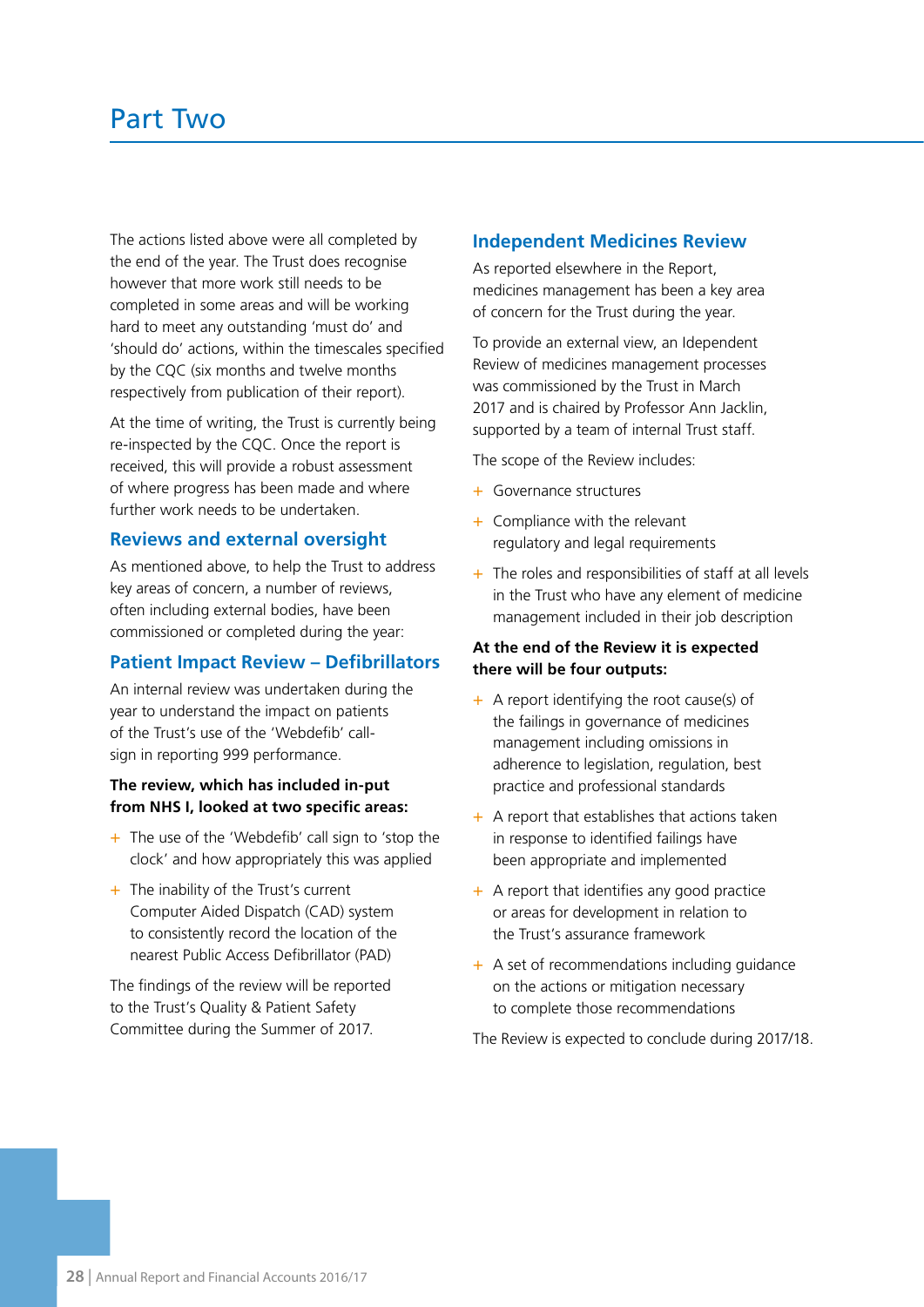# **Patient Impact Review into the Red 3 Pilot**

As reported in last year's Annual Report, in December 2014 the Trust implemented a pilot scheme that involved a change to standard operating procedures regarding the handling of certain NHS 111 calls which had been transferred to the 999 service – this was known locally as the Red 3 Pilot.

Following an initial Trust-led investigation, NHS England opened a separate investigation in March 2015, which was shared with stakeholders including Monitor (now NHS I) in August 2015.

On the basis of these reviews, Monitor decided to take enforcement action against the Trust, which included a requirement for the Trust to commission three reviews:

- + A 'forensic' review into the Pilot project – this was undertaken by Deloitte and reported in February 2016
- $+$  A governance review this was postponed previously, with the agreement of NHS I but will now be undertaken during 2017
- $+$  An externally-led review into the Patient Impact of the Pilot – published in October 2016

The Patient Impact Review looked at 185,000 calls and identified no evidence of patient harm attributable to the Pilot, although the Trust recognises that there were significant governance and other failings around it.

### **Safeguarding Review**

Another key area of concern, highlighted by the CQC and also by the Trust's

own internal governance processes during the year, was safeguarding.

An externally-led review was commissioned during the year – the findings of which have fed into the Trust's Unified Recovery Plan.

# **Review into misuse of the Mobile Data Terminal (MDT) system**

During the summer of 2014, concerns were raised internally regarding the potential misuse of the MDT system by staff.

The MDT system allows our control staff to track where emergency vehicles are and this misuse meant that our control staff were not aware of the location and availability of these vehicles.

SECAmb carried out an internal investigation, which resulted in six members of staff being investigated and disciplined for their actions.

During 2016/17, a further review was undertaken into the patient impact of the MDT misuse – the findings of this review will be reported to the Trust's Quality & Patient Safety Committee in the Summer of 2017.

### **Priorities for Improvement 2017-18**

The following three priorities for Improvement have been agreed for 2017/18, with one being under each key area of Clinical Effectiveness, Patient Experience and Patient Safety.

The priorities were chosen following the outcomes of a workshop involving the Trust's key stakeholders, including Governors, patient and public representatives, Scrutiny Committee members and Healthwatch representatives.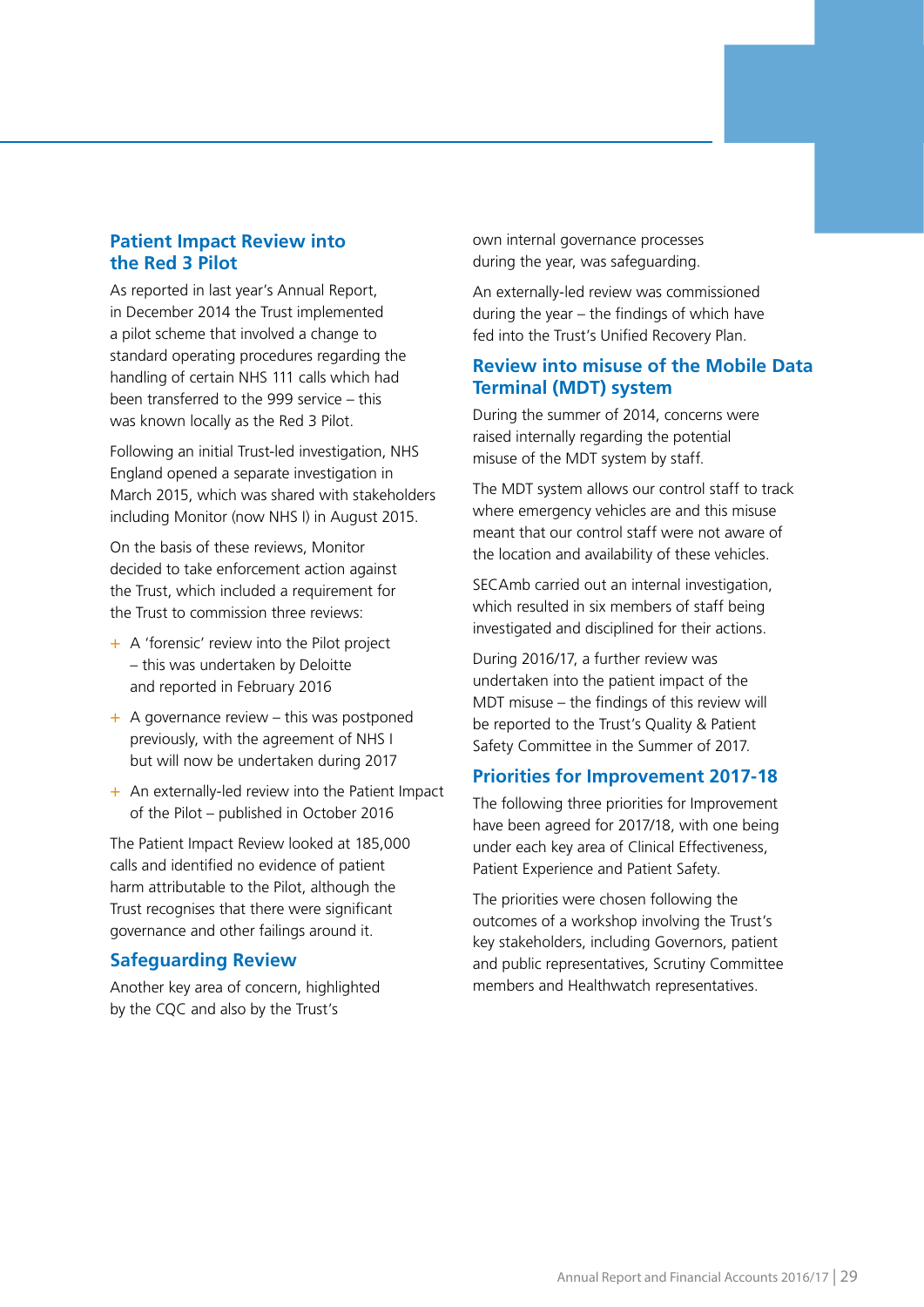# Part Two

# **Improving outcomes from Out of Hospital Cardiac Arrests (OHCA) – Clinical Effectiveness**

| <b>Background on the</b><br>proposed quality measure                | + Patient outcomes from OHCA are below the national average<br>when compared to the other Ambulance Trusts in England                                                                                                                   |
|---------------------------------------------------------------------|-----------------------------------------------------------------------------------------------------------------------------------------------------------------------------------------------------------------------------------------|
|                                                                     | + The Trust's performance in this Clinical Outcome Indicator<br>(COI) over the past two years has deteriorated                                                                                                                          |
|                                                                     | + This measure will focus the Trust on delivering high-quality<br>care for those patients experiencing OHCA, giving them the<br>most appropriate resource to better improve their outcomes                                              |
| <b>Aims of the Quality</b>                                          | Early Identification of Cardiac Arrest calls<br>$\pm$                                                                                                                                                                                   |
| <b>Measure</b>                                                      | Appropriate dispatch of resources to incidents<br>÷.                                                                                                                                                                                    |
|                                                                     | + Adherence to JRCALC guidelines                                                                                                                                                                                                        |
|                                                                     | Improve Return of Spontaneous Circulation (ROSC)<br>÷                                                                                                                                                                                   |
|                                                                     | Improve Survival to Discharge (StD)                                                                                                                                                                                                     |
| <b>Initiatives</b>                                                  | + To develop and implement a trust-wide Cardiac Arrest Strategy                                                                                                                                                                         |
|                                                                     | To develop and implement a "PITSTOP" model<br>$+$                                                                                                                                                                                       |
|                                                                     | $+$ To implement a clinical partnership model working locally with<br>the Operating Units to improve health outcomes for patients                                                                                                       |
| How will we know if<br>we have achieved the                         | <b>Specific</b> - national COI data is available through NHS England<br>$+$<br>three months in arrears, this allows for StD data to be collected                                                                                        |
| quality measure?                                                    | <b>Measureable</b> - early recognition of Cardiac the<br>$+$<br>Ambulance Response Programme which will ensure that<br>the Nature of Call (NOC) is identified early by using pre-<br>triage questions which will enable faster dispatch |
|                                                                     | + Achievable - good clinical governance supporting clinical key<br>skills training in BLS/ALS; implementing the "PITSTOP" model                                                                                                         |
|                                                                     | + Realistic - supporting clinical effectiveness which<br>will in turn improve clinical outcomes                                                                                                                                         |
|                                                                     | + Timely/Time Bound - this will support the right resource at<br>the right time in the right place, supporting patient outcomes                                                                                                         |
| <b>Infrastructure Requirements</b><br>and associated costs (if any) | + Performance reports are already included within the<br>scope of the Performance and Information team and<br>will be managed locally by the Operating Unit Managers<br>supported by the clinical partnership model                     |
| Implementation                                                      | + Andy Collen - Consultant Paramedic/Head of Clinical Development                                                                                                                                                                       |
| Lead(s) (Name/s)                                                    | Fiona Wray - Associate Director, Medical<br>$\pm$                                                                                                                                                                                       |
| <b>Exec Lead (Name)</b>                                             | Fionna Moore - Medical Director<br>$\pm$                                                                                                                                                                                                |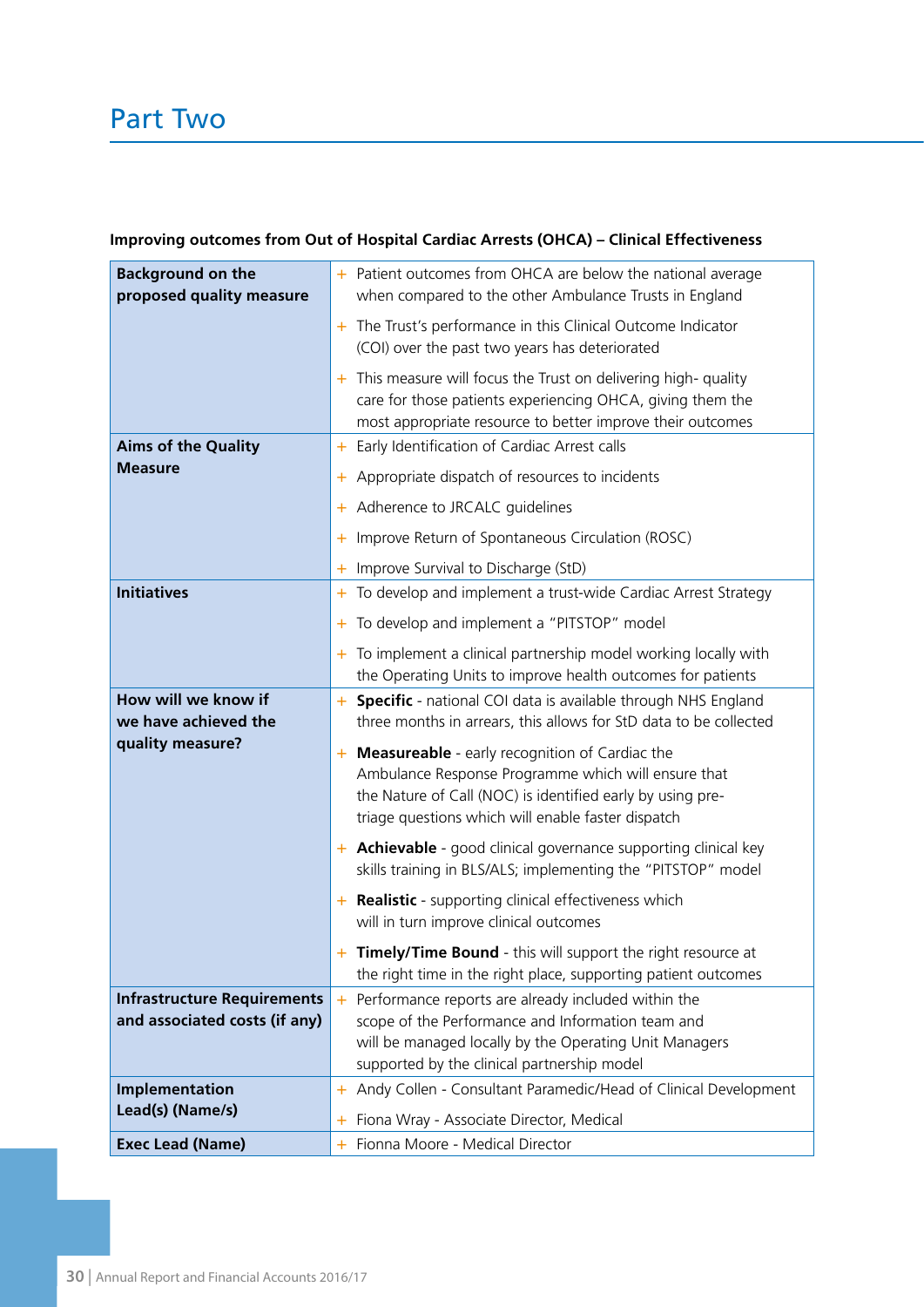| <b>Background on the</b><br>proposed quality measure                | The Trust is required to comply with Duty of Candour regulation<br>$+$<br>Currently the Trust has insufficient data quality to accurately<br>$+$<br>report the number of cases where duty of candour is<br>applicable or measure compliance with the regulation                                                 |
|---------------------------------------------------------------------|-----------------------------------------------------------------------------------------------------------------------------------------------------------------------------------------------------------------------------------------------------------------------------------------------------------------|
| <b>Aims of the Quality</b><br><b>Measure</b>                        | To improve compliance with the Duty of Candour requirements<br>$+$<br>placed on the Trust following severe harm being caused to a patient.                                                                                                                                                                      |
| <b>Initiatives</b>                                                  | + Improved management and reporting of incidents<br>within Datix, enabling the identification of incidents<br>meeting Duty of Candour Requirements.                                                                                                                                                             |
| How will we know if<br>we have achieved the<br>quality measure?     | $+$ Introduction of a process to monitor and report the number<br>of incidents meeting Duty of Candour Requirements<br>Upward trajectory of compliance to the Duty of Candour<br>$+$<br>requirements across the year, particularly with regard to<br>timescales for informing patients that we have caused harm |
| <b>Infrastructure Requirements</b><br>and associated costs (if any) | Improvements to the Datix System have already<br>$+$<br>been costed in the Recovery Plan                                                                                                                                                                                                                        |
| Implementation<br>Lead(s) (Name/s)                                  | Jo Habben                                                                                                                                                                                                                                                                                                       |
| <b>Exec Lead (Name)</b>                                             | Emma Wadey - Director of Quality and Safety / Chief Nurse.                                                                                                                                                                                                                                                      |

# **Patient & Family involvement in investigating incidents – Patient Experience**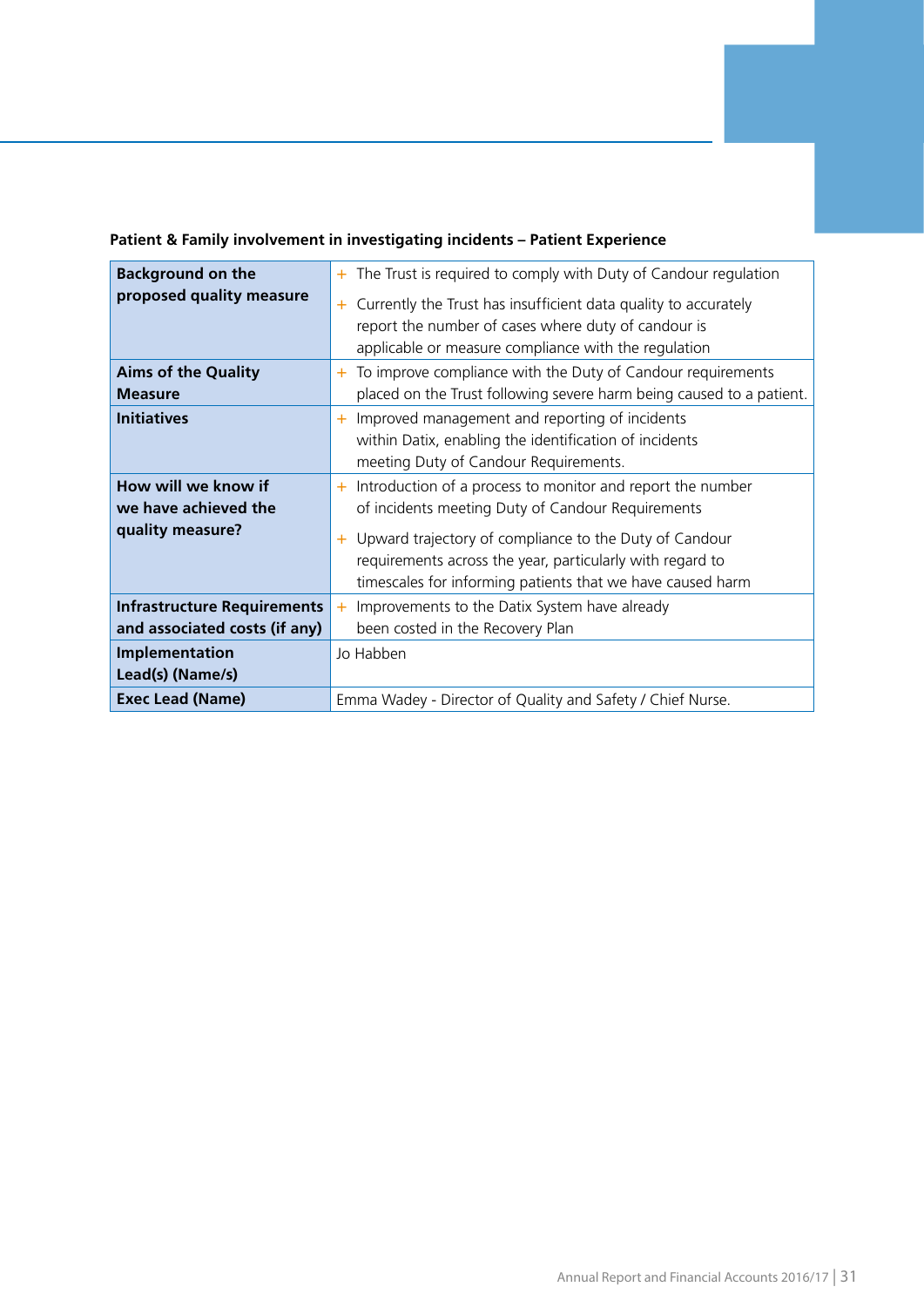# Part Two

#### **Learn from incidents and improve patient safety - Patient Safety**

| <b>Background on the</b><br>proposed quality measure<br><b>Aims of the Quality</b><br><b>Measure</b> | + Reporting of near miss and low harm incidents is<br>indicative of reporting culture, and can prevent the<br>reoccurrence of incidents, with the potential to reduce<br>the likelihood of more serious incidents occurring<br>+ To improve patient safety by reducing harm                        |
|------------------------------------------------------------------------------------------------------|----------------------------------------------------------------------------------------------------------------------------------------------------------------------------------------------------------------------------------------------------------------------------------------------------|
| <b>Initiatives</b>                                                                                   | Improved user experience in reporting incidents via the<br>$+$<br>Datix System with an enhanced/streamlined IRW1 form<br>Introduction of staff feedback loop following<br>$+$<br>incident reporting, and lessons identified<br>Improve local oversight of reporting metrics across Operating Units |
| How will we know if<br>we have achieved the<br>quality measure?                                      | + 10% increase (with previous year comparison)<br>in near miss reporting by Q4<br>10% increase (with previous year comparison)<br>$+$<br>in low harm reporting by Q4<br>Compliance with CQC fundamental standards<br>$\pm$                                                                         |
| <b>Infrastructure Requirements</b><br>and associated costs (if any)                                  | Improvements to the Datix System have already<br>$+$<br>been costed in the Recovery Plan                                                                                                                                                                                                           |
| Implementation<br>Lead(s) (Name/s)                                                                   | Sarah Songhurst - AD Quality & Safety                                                                                                                                                                                                                                                              |
| <b>Exec Lead (Name)</b>                                                                              | Emma Wadey - Director of Quality and Safety / Chief Nurse.                                                                                                                                                                                                                                         |

# **2.2 Trust Board Statements of Assurance**

This section of the quality report includes a series of statements of assurance from the board of the NHS foundation trust on particular points. The exact form of each of these statements is specified by the Quality Accounts Regulations and is laid out below.

# **Information on the Review of Services**

During 2016/27, South East Coast Ambulance Service NHS Foundation Trust (SECAmb) provided and/or sub-contracted three relevant health services:

- + PTS contract
- + A&E contract
- + NHS 111 contract (with Care UK)

SECAmb has reviewed all the data available to them on the quality of care in three of these relevant health services.

The income generated by the relevant health services reviewed in 2016/17 represents 70% of the total income generated from the provision by SECAmb for 2016/17:

| Total Trust income   | 66%   |
|----------------------|-------|
| Total A&E income     | f181m |
| Total PTS income     | f6m   |
| Total NHS 111 income | f7m   |

# **Clinical Audits**

During 2016-17 nine national clinical audits and no national confidential enquiries covered relevant health services that SECAmb provides.

During that period, SECAmb participated in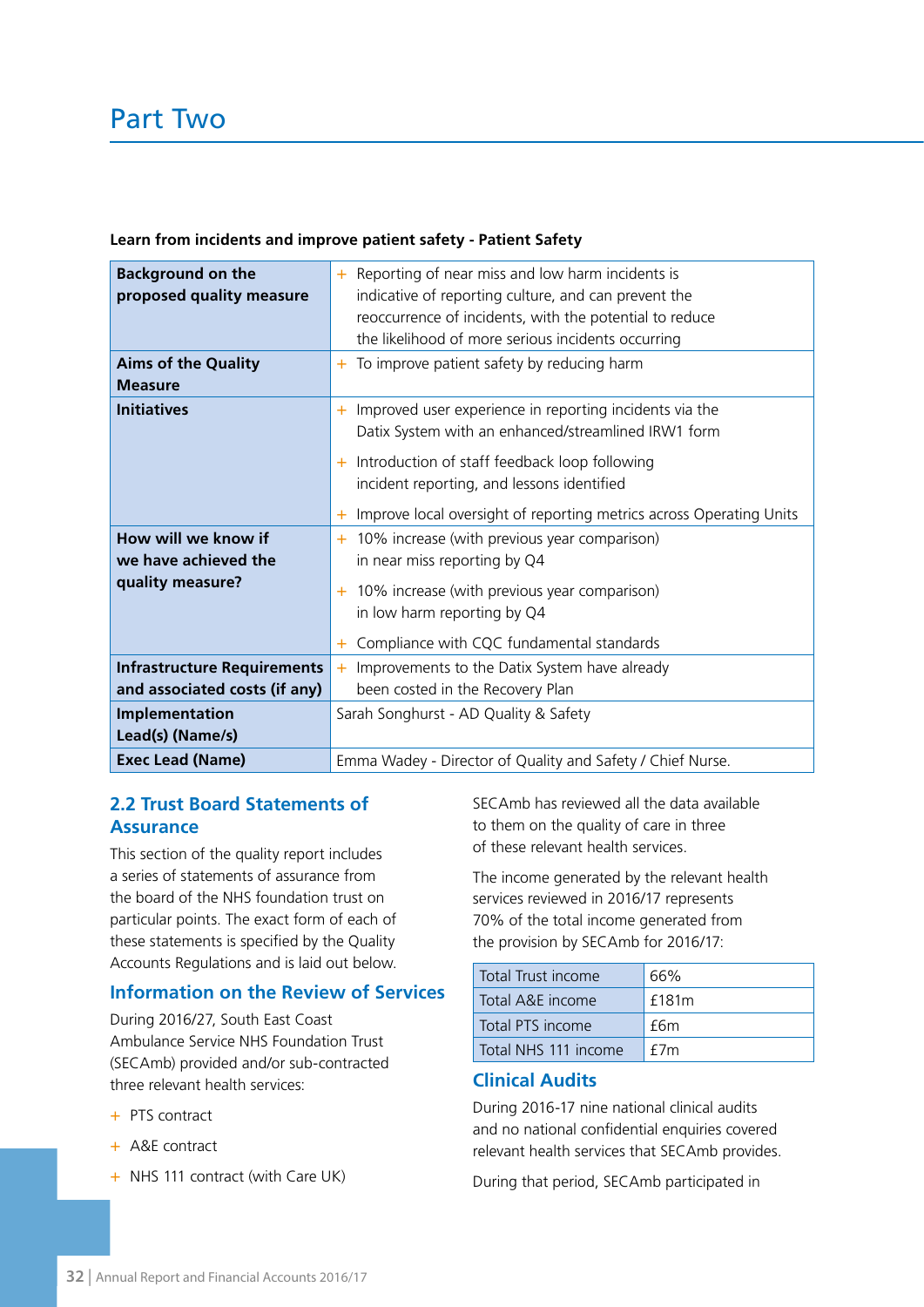100% of national clinical audits and 100% of national confidential enquiries of the national clinical audits and national confidential enquiries which it was eligible to participate in.

The national clinical audits and national confidential enquiries that SECamb was eligible to participate in during 2016-17 are as follows:

- + Ambulance Service Clinical Outcome Indicators
- + Out of Hospital Cardiac Arrest Outcomes

The national clinical audits and national confidential enquires that SECAmb participated in, and for which data collection was completed during 201617, are listed below alongside the number of cases submitted to each audit or enquiry as a percentage of the number of registered cases required by the terms of that audit or enquiry:

#### **Clinical Outcome Indicator**

- + **Cardiac Arrest** Return of Spontaneous Circulation at Hospital (all cases) **Total:** 2871 cases submitted. 761 confirmed as ROSC at Hospital. 26.5% compliance for this National Audit
- + **Cardiac Arrest** Return of Spontaneous Circulation at Hospital (Utstein Group) **Total:** 382 cases submitted. 190 confirmed as ROSC at Hospital. 49.7% compliance for this National Audit
- + **Cardiac Arrest** Survival to Discharge **Total:** 2721 cases submitted. 188 confirmed as Survival to Discharge. 6.9% compliance for this National Audit.
- + **Cardiac Arrest** Survival to Discharge (Utstein) **Total:** 348 cases submitted. 84 confirmed as Survival to Discharge. 24.1% compliance for this National Audit
- + **ST Elevation Myocardial Infarction (STEMI)** – Care Bundle **Total:** 1370 cases submitted. 928 confirmed as STEMI 67.7% compliance for this National Audit

+ **ST Elevation Myocardial Infarction (STEMI)** – Time to hospital in 150 minutes **Total:** 1117 cases submitted. 1026 confirmed within time frame.

91.9% compliance for this National Audit

- + **Stroke** Care Bundle **Total:** 6034 cases submitted. 5793 confirmed as full Stroke care bundle 96.0% compliance for this National Audit
- + **Stroke** Time to hospital within 60 minutes **Total:** 4823 cases submitted 3045 confirmed within time frame 63.1% compliance for this National Audit

The Trust has also reported on the national Out of Hospital Cardiac Arrest Outcomes Project but they have not yet published their report.

The reports of eight national clinical audits were reviewed by the provider in 2016/17 and SECAmb intends to take the following actions to improve the quality of healthcare provided - implementation of the COI Performance Dashboard giving performance to OU level.

The reports of five local clinical audits were reviewed by the provider in 2016/17 and SECAmb intends to take the following actions to improve the quality of healthcare provided:

### **Feverishness Illness in Children under 5 (CA16-17/2f) recommended that:**

- + Review guidance on administration of anti-pyretic medication for children with a fever of >38Oc
- + Consider re-distribution of guidance on the importance of recording blood pressures for unwell children using the paediatric observations kit

### **Transportation in Cardiac Arrest recommended that:**

+ Formally review circumstances where transport may be appropriate as part of the cardiac arrest strategy, and subsequently clarify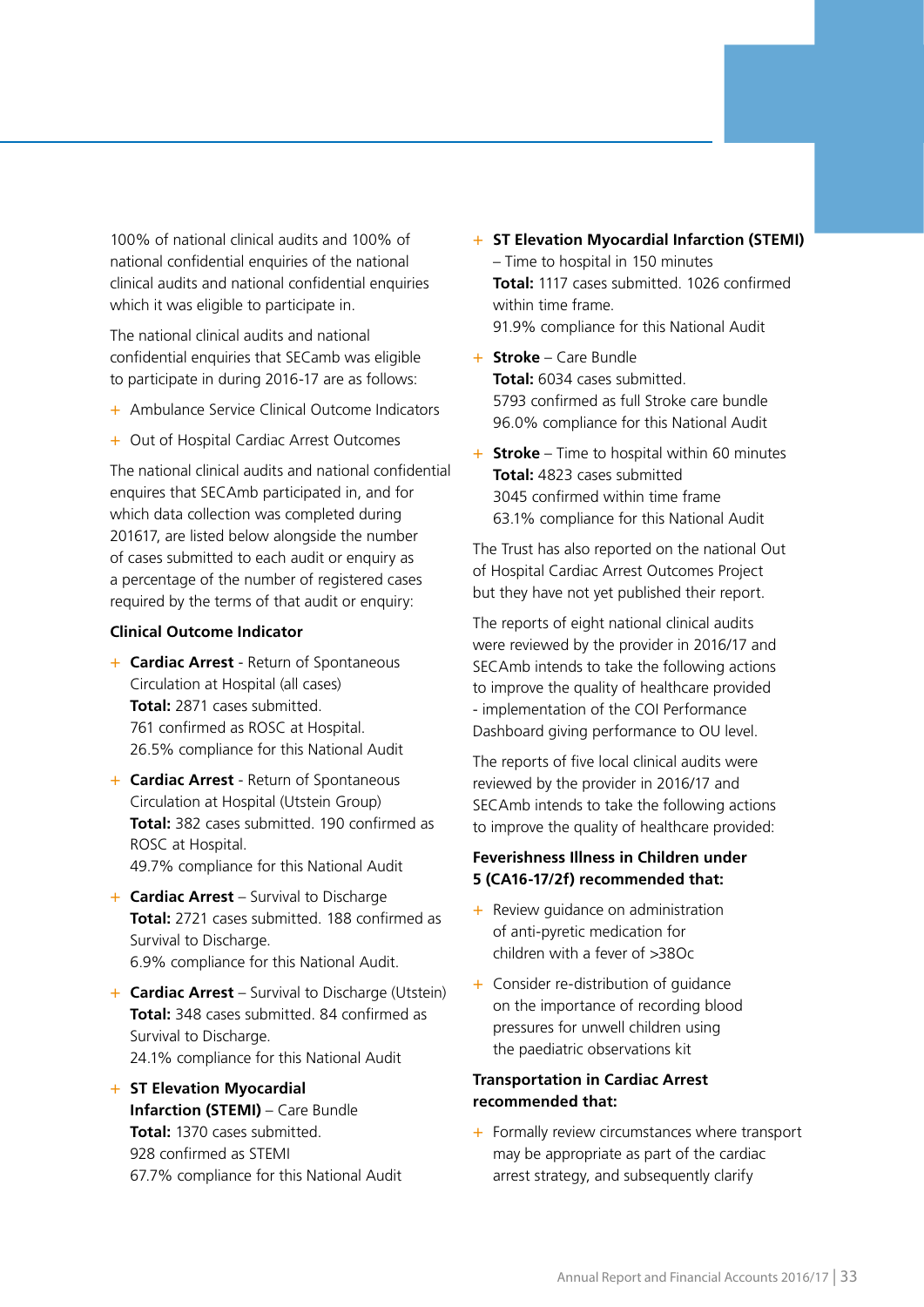# Part Two

guidance to all crews. This must include consideration to the outcomes of patients that are transported and clearly outline the interventions that are available to patients to manage reversible causes at scene

- $+$  Review and reissue a clinical instruction regarding the transport of adult patients in cardiac arrest with manual compressions on-going
- + Provide clarification to critical care paramedics on the documentation of LUCAS as an intervention and the rationale they should record for its use

### **Airways Management of Patients in Cardiac Arrest recommended that:**

- $+$  Audit findings to be shared with Professional Practice Group (PPG) for consideration of all recommendations
- + The Professional Practice Group should clarify the trusts adherence to the JRCALC (2016) airway management guidelines, in particular the stepwise approach, issuing justification and formal clinical instruction for deviation if required
- $+$  A clinical instruction should be considered that reiterates the expectation that intubation is only attempted with capnography, and that all staff should be comfortable prompting its use.
- $+$  The conclusions of this audit should be reviewed by learning and development, specifically considering inclusion of the audit results and 'step-wise approach' guidance in the advanced life support (ALS) section of key-skills training
- + The Clinical Equipment and Consumables Sub Group should review the airway equipment provided to all crews, considering:
	- bougie and stylet availability/training – availability and efficacy of paediatric supraglottic airway devices.

### **Documentation Completion Audit recommended:**

- + Publicise key findings from this audit in relevant staff newsletters to promote greater understanding of the importance of accurate and complete PCR completion
- + Issue an interim 'Quick Reference' guide to crews whilst awaiting the electronic PCR rollout to facilitate PCR completion
- + Consider issuing guidance to crews about the importance of documenting a decision not to take or repeat an observation
- + Re-audit overall documentation compliance from a sample of all incidents
- + Request inclusion of PCR completion and its importance to the 2017/18 Key Skills training

### **Appropriate and Effective use of Activated Charcoal audit recommended:**

- + Continue usage of activated charcoal
- + Crews to ensure times for overdose are accurately recorded on the PCR whenever possible
- $+$  Crews to ensure time of administration of activated charcoal is recorded.

# **Research and Development**

The number of patients receiving relevant health services provided or subcontracted by SECAmb in 2016/17 that were recruited during that period to participate in research approved by a research ethics committee was two.

### **CQUIN**

A proportion of SECAmb's income in 2016/17 was conditional on achieving quality improvement and innovation goals agreed SECAmb and any person or body they entered into a contract, agreement or arrangement with for the provision of relevant health services, through the Commissioning for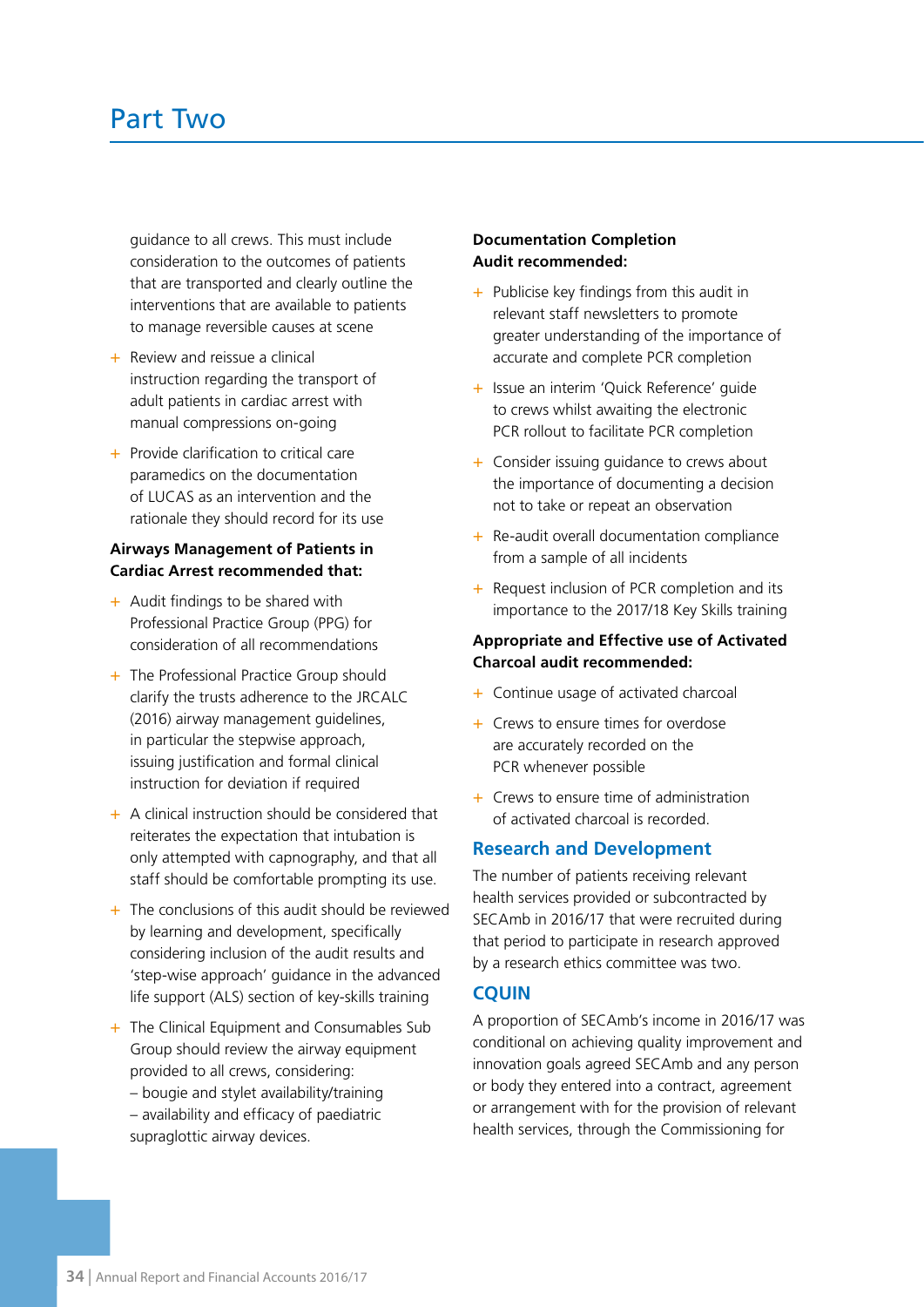Quality and Innovation payment framework.

In 2015/16, SECAmb received £2,749k, 1.7% of the contract income (£162,618k) for its CQUIN payment. For 2016/17, the monetary total for income condition on achieving quality improvement and innovation goals is £4,065k – 2.5% of the contract income.

Further details of the agreed goals for 2016/17 and for the following 12-month period are available electronically at http://www.secamb.nhs.uk/ about\_us/our\_performance/quality\_account.aspx.

Details of SECAmb's local 999 CQUINs are available at http://www.secamb.nhs.uk/about\_us/ our\_performance/idoc.ashx?docid=a81fe8cfc42a-4bbb-b528-84eaf82a5511&version=-1

# **CQC**

SECAmb is required to register with the Care Quality Commission and its current registration status is that there are no conditions to current registration.

The Care Quality Commission has taken no enforcement action against South East Coast Ambulance Service NHS Foundation Trust during 2016-17. However, a CQC inspection was completed in May 2016 and the overall rating for the Trust was scored as 'Inadequate'. Following the inspection and report the CQC formally issued a Section 29 warning Notice (Health and Social Care Act 2008) detailing the required improvement, compliance actions and 'Must dos'. The Trust was subsequently placed in 'Special Measures' in September 2016 by NHS Improvement.

You can read more about the findings of the CQC Inspection and how the Trust has responded to this in section 2.1 above.

SECAmb has not participated in any special reviews or investigations by the CQC during the reporting period.

# **Quality of Data**

SECAmb did not submit records during 2016/17 to the Secondary Uses Service for inclusion in the Hospital Episode Statistics which are included in the latest published data.

SECAmb's Information Governance Assessment Report overall score for April 2016 to March 2017 was 66% and was graded at a level 2.

SECAmb was not subject to the Payment by Results clinical coding audit during 2016/17 by the Audit Commission.

### **SECAmb will be taking the following actions to improve data quality:**

- $+$  The Trust will seek internal and external audits to continually assess and improve data quality
- $+$  Implement the Computer Aided Dispatch (CAD) System and Electronic Patient Records
- $+$  Further develop and improve our Business Intelligence Service
- + Work with commissioners and other partners to deliver digital agenda and contractual data quality improvement requirements
- + Up-grading the DATIX system

# **2.3 Reporting against Core Indicators**

SECAmb has undertaken a comprehensive and robust review of its core performance targets and has developed a robust Unified Recovery Plan (URP) which was developed in 2016 in response to a number of key concerns raised during the CQC inspection in May.

The report clearly highlighted a range of areas that were inadequate. The aim of the URP was to create a comprehensive plan to ensure remedial action was undertaken. A robust PMO was fully established at the beginning of the year following recognition that there was limited grip as to progress being made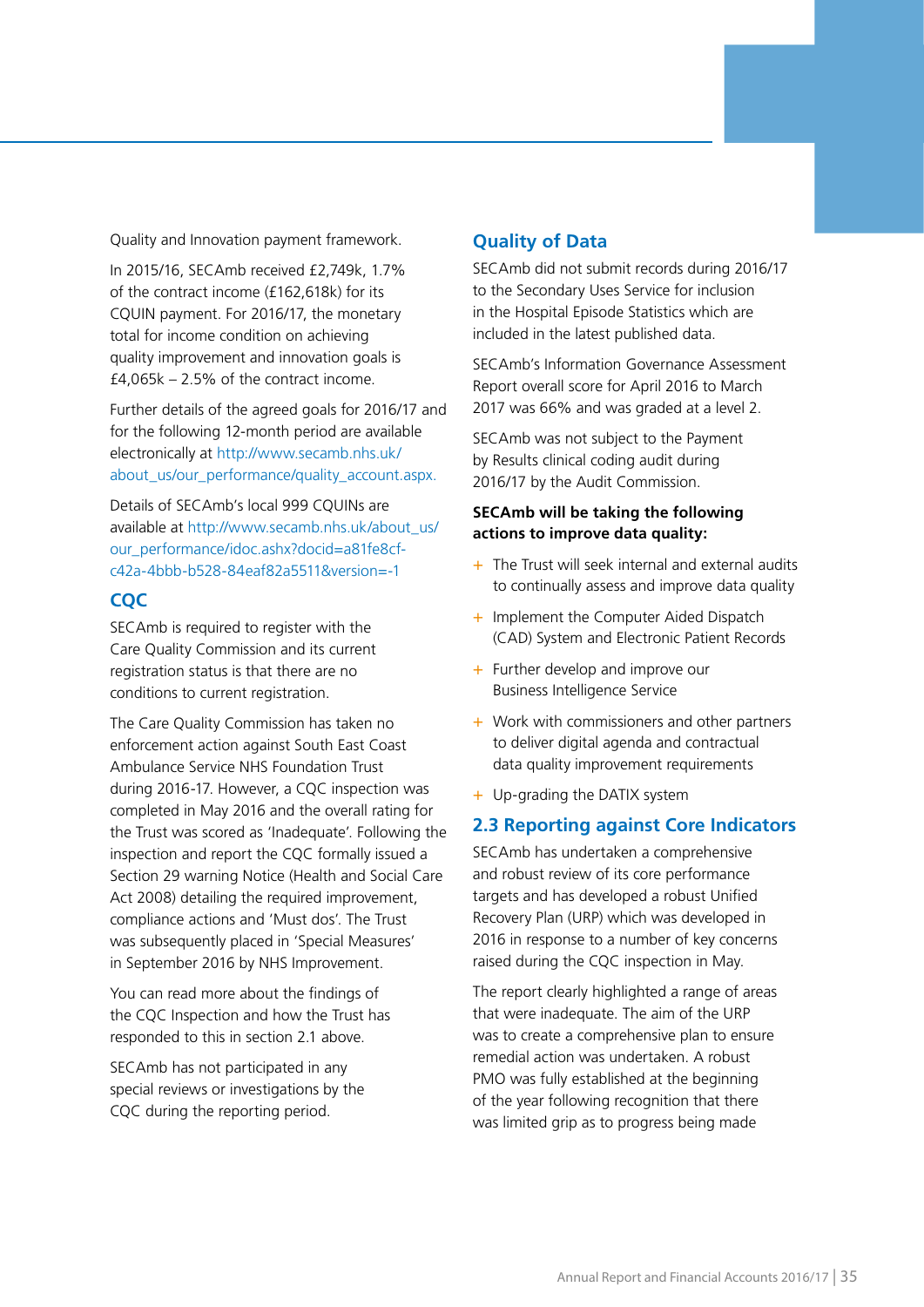against priority areas and there was no regular reporting being provided at the time.

Since the establishment of the PMO, the URP comprising of eight work streams has been grouped to three steering groups - Quality, Organisational Recovery and Financial Recovery. Through the steering groups, which are each chaired by execs, projects are closely monitored using highlight reports and project plans. Issues and risks are discussed in a timely manner and escalations raised on a weekly basis to an executive attended

'Turnaround' meeting for immediate resolve.

Comprehensive dashboards and exception reports are produced on a monthly basis and are received by the executive team, Trust board and sub committees of the board. These governance structures, now embedded, are enabling much faster progress and visibility of potential risks to delivery. The organisation is much more sighted on the issues and there is a more streamlined flow of information ensuring rapid escalation as required.

|           | <b>Prescribed information</b>                                                                                                                                                                                                              | <b>Type of Trust</b> | <b>Comment</b>                                                                                                                                            |
|-----------|--------------------------------------------------------------------------------------------------------------------------------------------------------------------------------------------------------------------------------------------|----------------------|-----------------------------------------------------------------------------------------------------------------------------------------------------------|
| 14 & 14.1 | The percentage of Category A<br>telephone calls (Red 1 and Red 2<br>calls) resulting in an emergency<br>response by the trust at the<br>scene of the emergency within<br>8 minutes of receipt of that call<br>during the reporting period. | Ambulance Trusts     | $+$ Red 1 (75% within eight<br>$minutes) - 65.1%$<br>$+$ Red 2 (75% within eight<br>$minutes) - 52.5%$<br>$+$ Red 19-minute standard<br>$(95\%) - 89.2\%$ |

SECAmb considers that this data is as described for the following reasons:

In terms of the data, the Trust has undertaken the following to assure itself of the data quality:

- + External performance data monitoring and reporting system developed by Lightfoot. This has been a key aspect of our ability to scrutinise performance on a daily basis and support our clinical staff in the implementation of continuous improvement projects
- + Internal audit review of clinical outcomes
- $+$  Internal scrutiny of all data areas

SECAmb has taken the following actions to improve 999 response times and so the quality of its services:

+ Inclusion of a 999 performance improvement plan within the Trust's Unified Recovery Plan (URP) and monitoring of delivery through the PMO

- + Sustained recruitment campaign for both front-line clinical staff and EOC staff
- $+$  Engagement with commissioners regarding contractual funding levels
- + More efficient use of clinician resources, including reducing 'job-cycle' time, reducing shift over-runs and better management of staff rest breaks
- + Changed the ratio of ambulances to response cars
- + Closer working with Community First Responders, leading to increased contribution to performance
- + More efficient use of private providers
- + Improved 999 call answer times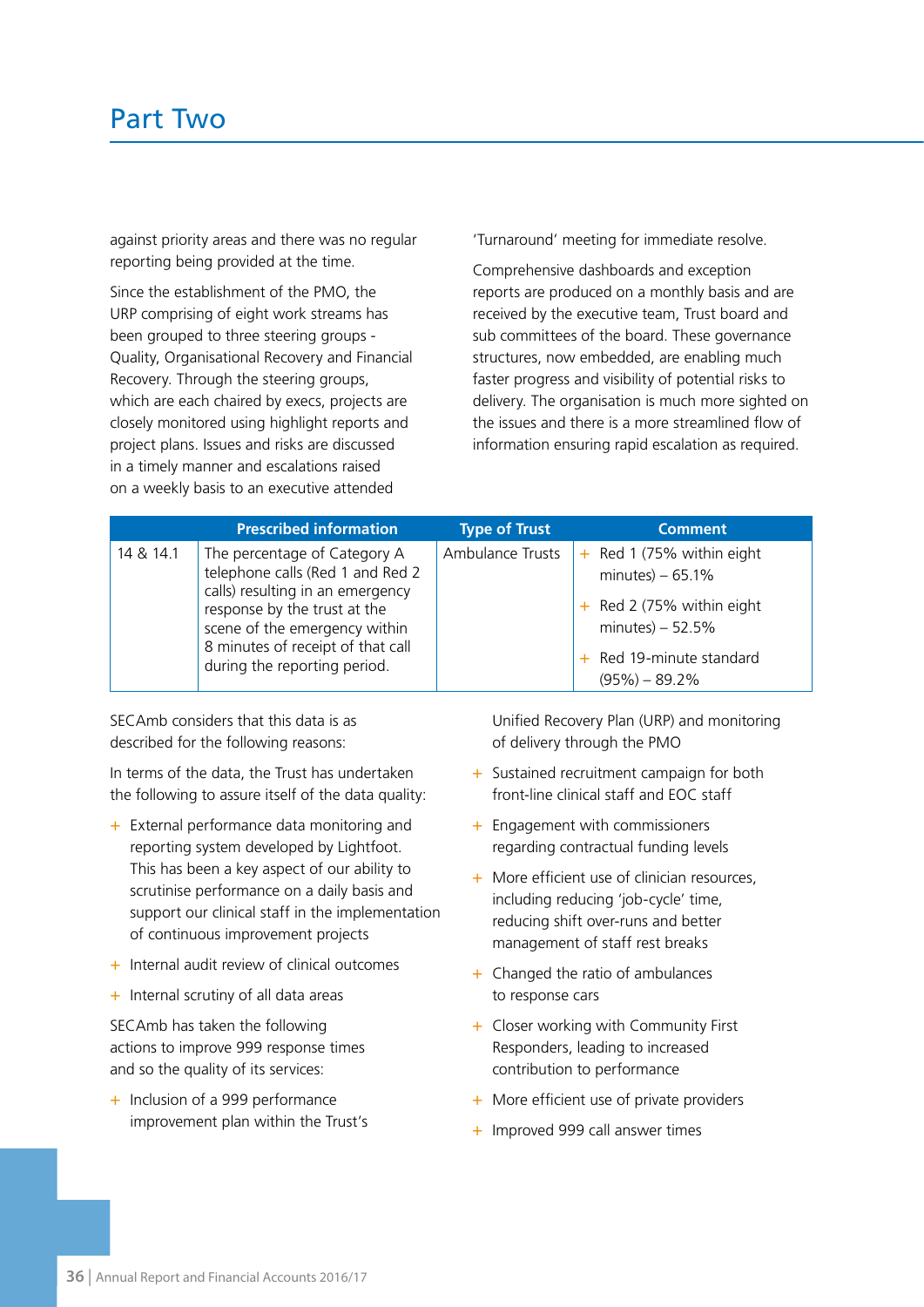| <b>Prescribed information</b>                                                                       | <b>Type of Trust</b> | <b>Comment</b>                                     |
|-----------------------------------------------------------------------------------------------------|----------------------|----------------------------------------------------|
| The percentage of patients<br>with a pre-existing diagnosis of                                      | Ambulance Trusts     | SECAmb performance = $68.1\%$                      |
| suspected ST elevation myocardial<br>infarction who received an<br>appropriate care bundle from The |                      | The National Average $=$<br>78.3% (up to Nov 2015) |
| trust during the reporting period.                                                                  |                      | Highest and Lowest $=$<br>88.4% and 62.5%          |

However, 999 response times continue to fall below where they need to be and will need to continue to be a key area of focus during 2017/18.

SECAmb considers that this data is as described for the following reasons:

In terms of the data, the Trust has undertaken the following to assure itself of the data quality:

- + Internal audit review of clinical outcomes
- + Internal scrutiny of all data areas

SECAmb has taken the following actions to improve performance against this indicator and so the quality of its services:

The Trust is aware of the below standard performance in relation to the STEMI care bundle which is mainly attributable to missing documentation in relation to the second pain scores and addressing appropriate analgesia. To rectify this, an update to the reporting requirement is being distributed across the

Trust, supported by review by local operating units of their own clinical performance. The team are in the process of discussing these with the Clinical Education team for inclusion in the key skills training programme for 2017/18.

The Trust's Clinical Audit Lead has also undertaken a comprehensive and robust review of the current reporting processes which has been matched against the Department of Health's national technical guidance. In line with this programme of work, the Clinical Audit function has undergone a comprehensive review of all areas of its core business which includes local level reporting to the Operational Units for local level Quality Improvements. The performance of the suspected ST elevation myocardial infarction care bundle is hoped to increase above the national average following this programme of work.

|                                                                                                | <b>Prescribed information</b>                                        | <b>Type of Trust</b>            | <b>Comment</b>                                  |
|------------------------------------------------------------------------------------------------|----------------------------------------------------------------------|---------------------------------|-------------------------------------------------|
|                                                                                                | The percentage of patients with<br>suspected stroke assessed face to |                                 | Ambulance Trusts. SECAmb performance = $95.5\%$ |
| face who received an appropriate<br>care bundle from the trust<br>during the reporting period. |                                                                      | The National Average = $97.6\%$ |                                                 |
|                                                                                                |                                                                      |                                 | Highest and Lowest $=$                          |
|                                                                                                |                                                                      | 100% - 90.1% (Nov 15).          |                                                 |

SECAmb considers that this data is as described for the following reasons:

In terms of the data, the Trust has undertaken the following to assure itself of the data quality:

- $+$  Internal audit review of clinical outcomes
- $+$  Internal scrutiny of all data areas

SECAmb has taken the following actions to improve performance against this indicator and so the quality of its services: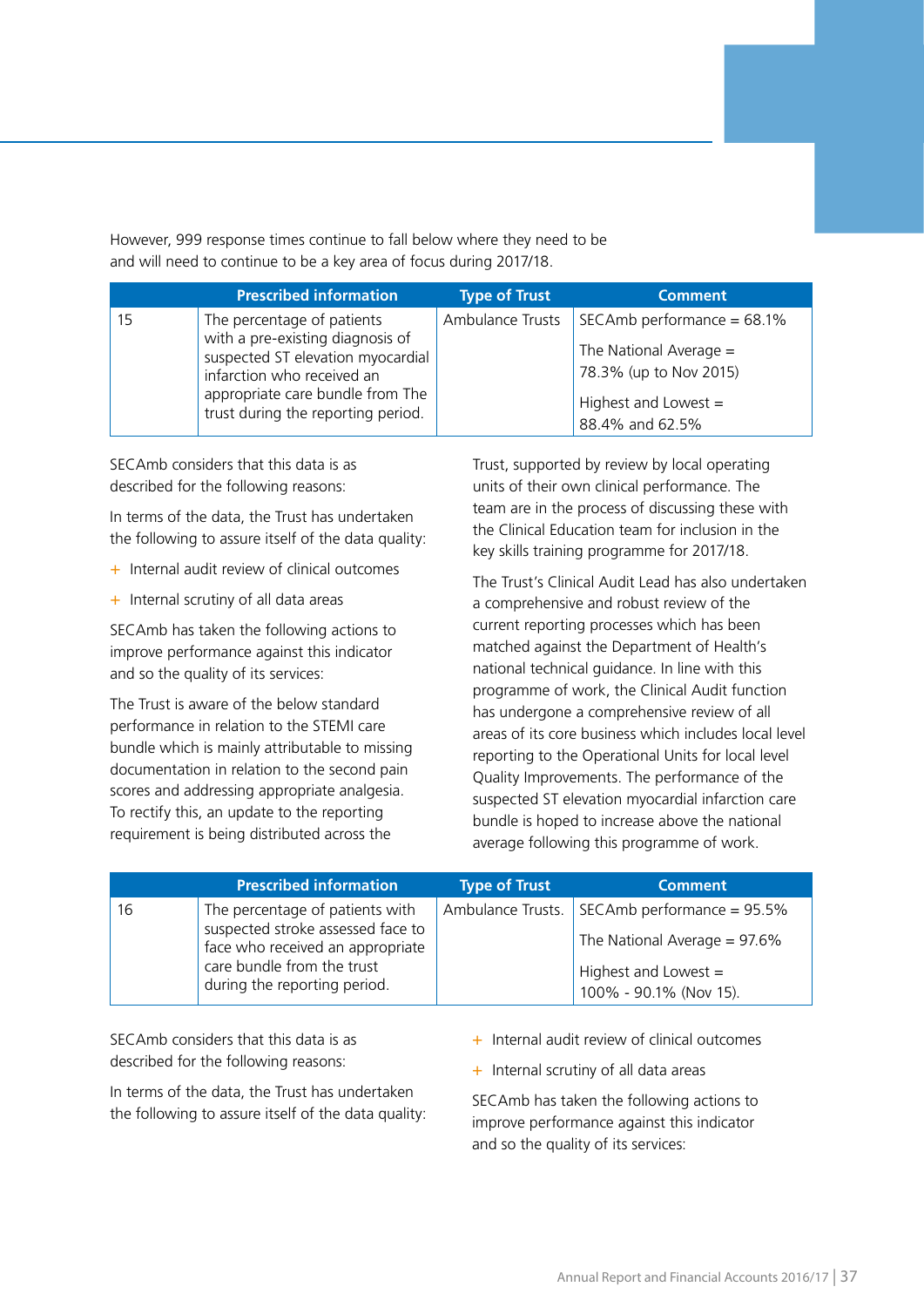# Part Two

The Trust is aware of the below-standard performance in the Stroke care bundles which is largely attributable to the lack of blood glucose monitoring recording on the clinical record. To rectify this, an update to the reporting requirement is being distributed across the Trust, supported by review by local operating units of their own clinical performance. The team are in the process of discussing these with the Clinical Education team for inclusion in the key skills training programme for 2017/18.

The Trust's Clinical Audit Lead has undertaken a comprehensive and robust review of its

current reporting processes, which has been matched against the Department of Health's national technical guidance. In line with this programme of work, the Clinical Audit function has undergone a comprehensive review of all areas of its core business which includes local level reporting to the Operational Units for local level Quality Improvements. The performance of the patients with suspected stroke assessed face to face who received an appropriate care bundle is hoped to increase above the national average following this programme of work.

|    | <b>Prescribed information</b>                                                                       | <b>Type of Trust</b>                            | <b>Comment</b>                                                                                                                                                                                                                                                |
|----|-----------------------------------------------------------------------------------------------------|-------------------------------------------------|---------------------------------------------------------------------------------------------------------------------------------------------------------------------------------------------------------------------------------------------------------------|
| 20 | The trust's responsiveness to the<br>personal needs of its patients<br>during the reporting period. | Trusts providing<br>relevant acute<br>services. | At the time of publication,<br>the data dictionary for<br>Quality Accounts on the NHS<br>Choices website refers to this<br>relating to all trusts, but NHS<br>Improvement has confirmed<br>this indicator only relates to<br>trusts providing acute services. |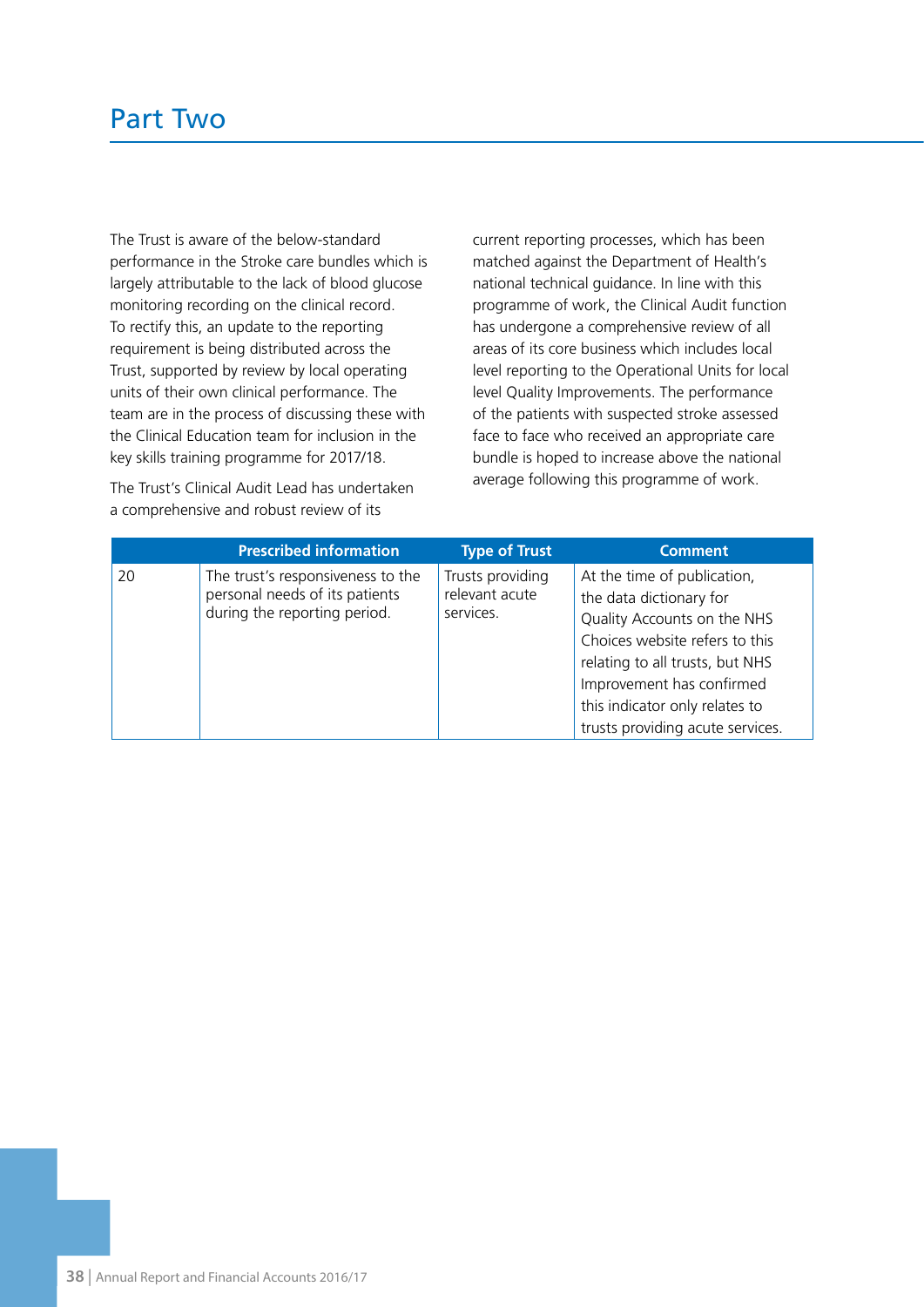|    | <b>Prescribed information</b>                                                                                                                                    | <b>Type of Trust</b>                            | <b>Comment</b>                                                                                                  |
|----|------------------------------------------------------------------------------------------------------------------------------------------------------------------|-------------------------------------------------|-----------------------------------------------------------------------------------------------------------------|
| 21 | The percentage of staff employed<br>by, or under contract to, the<br>trust during the reporting<br>period who would recommend<br>the trust as a provider of care | Trusts providing<br>relevant acute<br>services. | "How likely are you to<br>recommend the care SECAmb<br>provides to your friends &<br>family if they needed it?" |
|    | to their family or friends.                                                                                                                                      |                                                 | Quarter 2                                                                                                       |
|    |                                                                                                                                                                  |                                                 | + Likely = $85.84\%$                                                                                            |
|    |                                                                                                                                                                  |                                                 | + Unlikely = $7.07\%$                                                                                           |
|    |                                                                                                                                                                  |                                                 | Quarter 4                                                                                                       |
|    |                                                                                                                                                                  |                                                 | + Likely = $79.47%$                                                                                             |
|    |                                                                                                                                                                  |                                                 | + Unlikely = $9.27\%$                                                                                           |
|    |                                                                                                                                                                  |                                                 | "How likely are you to<br>recommend SECAmb<br>as a place to work?"                                              |
|    |                                                                                                                                                                  |                                                 | Quarter 2                                                                                                       |
|    |                                                                                                                                                                  |                                                 | + Likely = $42.77%$                                                                                             |
|    |                                                                                                                                                                  |                                                 | $+$ Unlikely = 38.15%                                                                                           |
|    |                                                                                                                                                                  |                                                 | Quarter 4                                                                                                       |
|    |                                                                                                                                                                  |                                                 | + Likely = $27.49%$                                                                                             |
|    |                                                                                                                                                                  |                                                 | $+$ Unlikely = 59.6%                                                                                            |

SECAmb considers that this data is as described for the following reasons:

In terms of the data, the Trust has undertaken the following to assure itself of the data quality:

 $+$  Internal scrutiny of all data areas

SECAmb has taken the following actions to improve performance against this indicator and so the quality of its services:

The Friends and Family test is currently being completed by a tiny percentage of staff (less than 2%). However, those who do complete the test show increasing dissatisfaction with the organisation.

The Trust is aiming to increase participation to a target of 20% by the end of 2017/18 and also gain a 20% improvement on positivity scores at the end of the same period.

In order to make these improvements, there are three specific actions proposed:

- $+$  The recruitment of a dedicated staff engagement team who will have responsibility for incorporating the F&F Test within a wider quarterly survey, related to the Staff Survey, in which staff should have more interest in and see it as more relevant
- + More feedback and actions emanating from the survey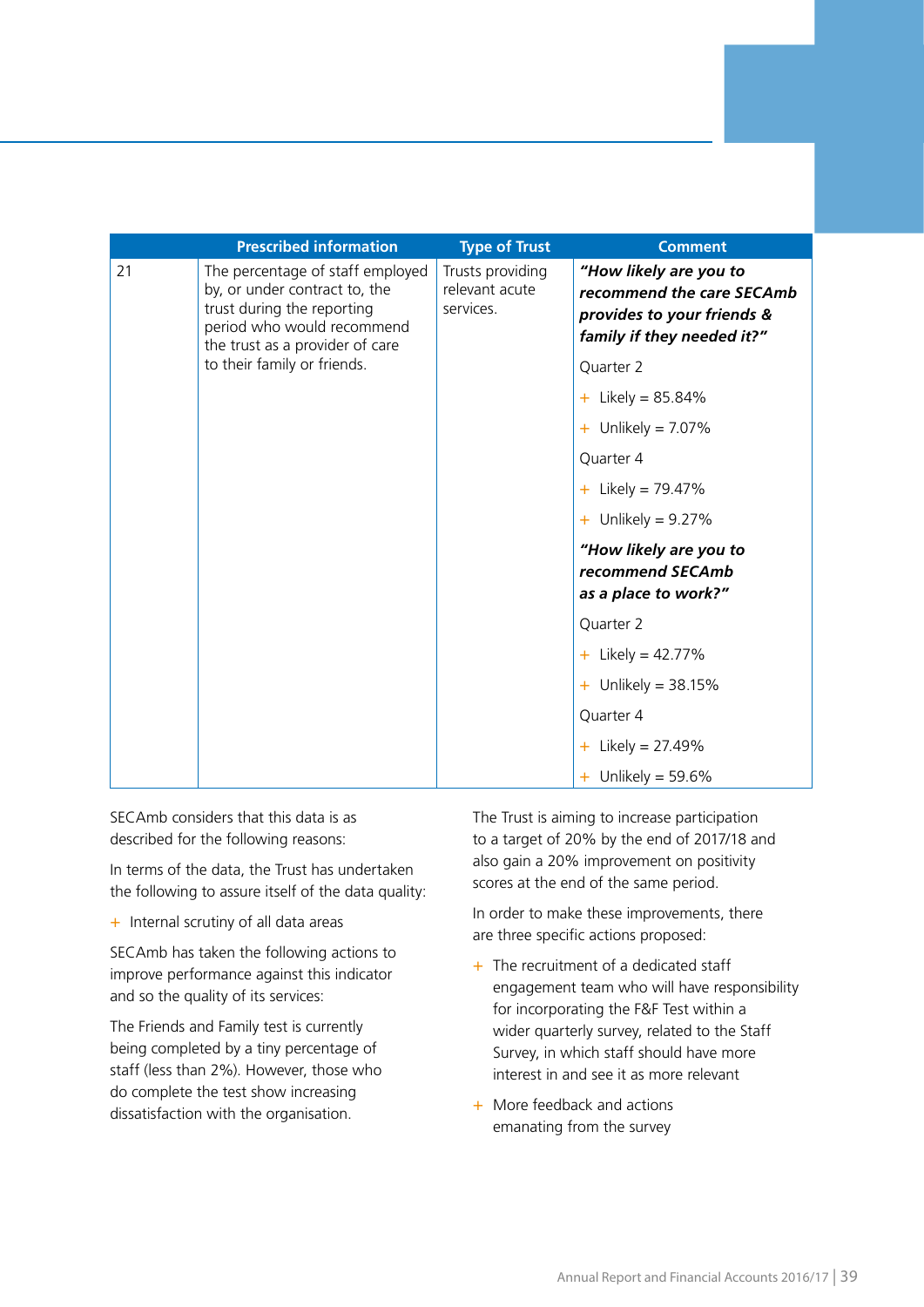# Part Two

 $+$  The implementation of organisation development plans relating to leadership and management development, staff engagement, performance management and appraisal, succession planning and talent management, all of which should lead to a more satisfied workforce as measured through the annual Staff Survey, quarterly surveys and the Friends & Family Test

|    | <b>Prescribed information</b>                                                                                                                                                                                                                    | <b>Type of Trust</b> | <b>Comment</b>                                                                                                         |
|----|--------------------------------------------------------------------------------------------------------------------------------------------------------------------------------------------------------------------------------------------------|----------------------|------------------------------------------------------------------------------------------------------------------------|
| 25 | The number and, where available,<br>rate of patient safety incidents<br>reported within the Trust during<br>the reporting period, and the<br>number and percentage of such<br>patient safety incidents that<br>resulted in severe harm or death. | All trusts           | There were 205 patient safety<br>incidents for this period, 75<br>(37%) of which resulted in<br>death or serious harm. |

SECAmb considers that this data is as described for the following reasons:

In terms of the data, the Trust has undertaken the following to assure itself of the data quality:

 $+$  Internal scrutiny of all data areas

SECAmb has taken the following actions to improve performance against this indicator and so the quality of its services:

The National Reporting and Learning System (NRLS) have confirmed that directly comparing the number of reports received from organisations can be misleading as ambulance organisations can vary in size and activity. The NRLS are currently looking into ways to make comparisons across this cluster more effective. It is therefore advised that comparisons drawn within this report should not be used as a basis for assurance.

SECAmb has reviewed its governance process in respect of incident reporting through the re-design of the incident reporting system, more recently ensuring the "harm" descriptor on the incident form is a mandatory field; this is supported with the introduction of weekly serious incident decision and mortality reviews, which are escalated as needed. Increased incident reporting, including no and low harm, improves each quarter with serious incident reporting remaining consistent.

In terms of making improvements going forwards, the Trust has listened to staff to identify areas where the system and process could be improved to increase our reporting. As a result, we have rewritten our policy, streamlined the reporting process, raised awareness of what an incident is and how to report, provided feedback to staff and shared learning in a timelier and more consistent manner.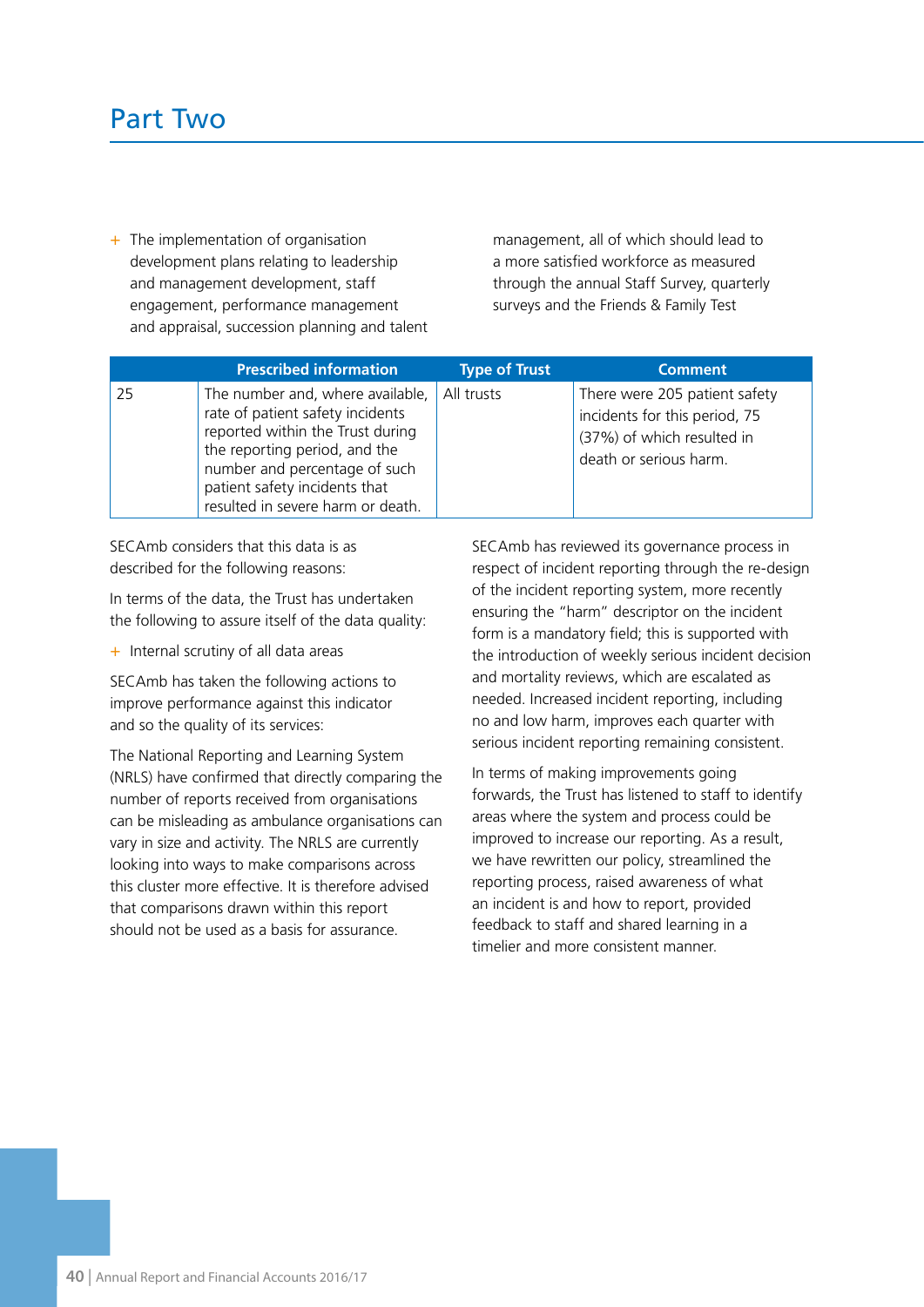Annual Report and Financial Accounts 2016/17 | 41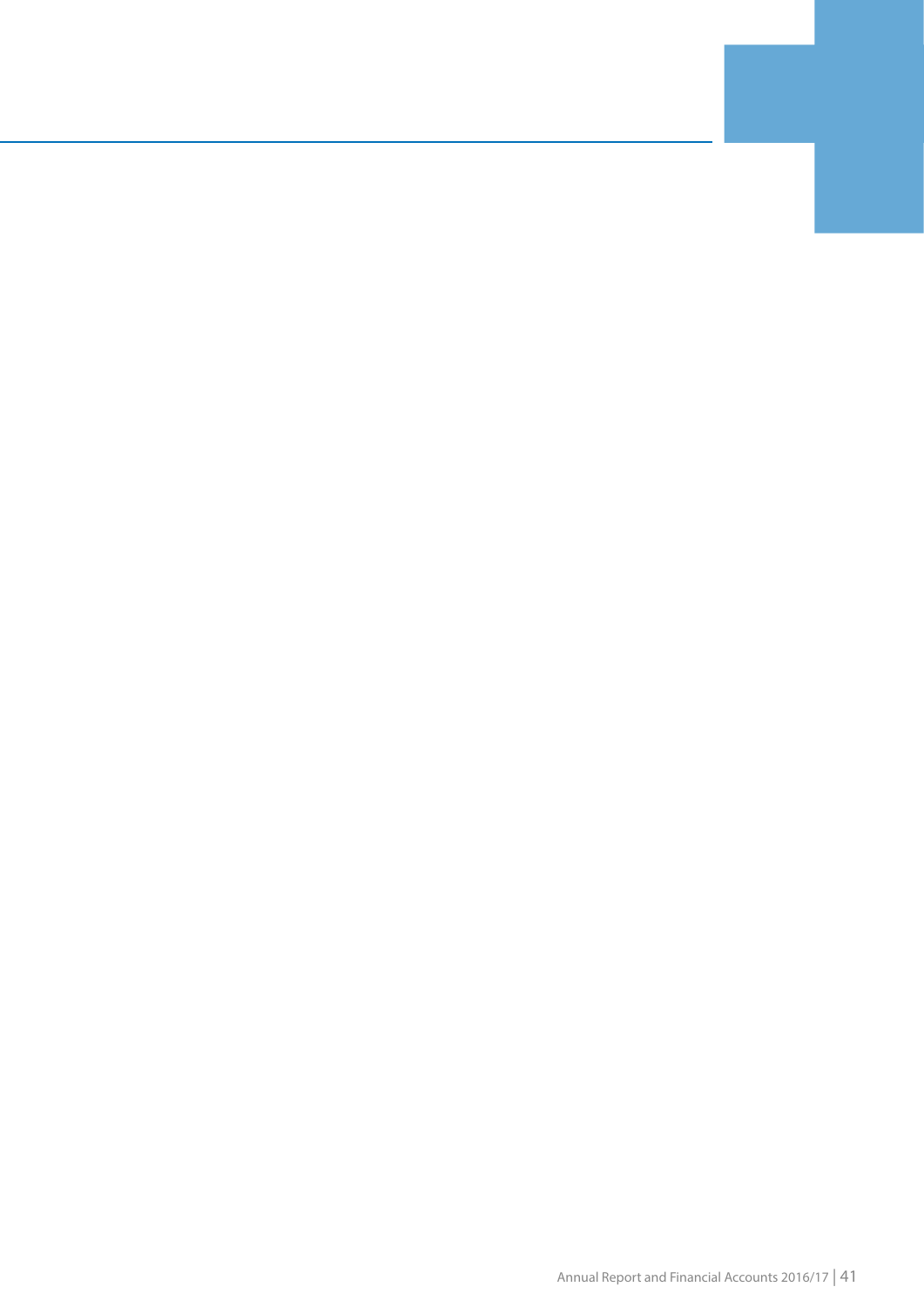# **3. Other Information**

The Risk Assessment Framework was replaced with the Single Oversight Framework during the year and the information regarding it appears below.

### **Single Oversight Framework**

NHS Improvement's Single Oversight Framework provides the framework for overseeing providers and identifying potential support needs. The framework looks at five themes:

- **1.** Quality of care
- **2.** Finance and use of resources
- **3.** Operational performance
- **4.** Strategic change
- **5.** Leadership and improvement capability (well-led)

Based on information from these themes, providers are segmented from 1 to 4, where '4' reflects providers receiving the most support, and '1' reflects providers with maximum autonomy. A foundation trust will only be in segments 3 or 4 where it has been found to be in breach or suspected breach of its licence.

The Single Oversight Framework applied from Quarter 3 of 2016/17. Prior to this, Monitor's *Risk Assessment Framework* (RAF) was in

place. Information for the prior year and first two quarters relating to the RAF has not been presented as the basis of accountability was different. This is in line with NHS Improvement's guidance for annual reports.

### **Segmentation**

NHS Improvement has placed South East Coast Ambulance NHS Foundation Trust in segment 4 (special measures). The Trust has taken a number of steps to ensure improvement, all of which is set out in the Unified Recovery Plan, information of which appears earlier in this report.

This segmentation information is the trust's position as at May 2017. Current segmentation information for NHS trusts and foundation trusts is published on the NHS Improvement website.

### **Finance and use of resources**

The finance and use of resources theme is based on the scoring of five measures, from '1' to '4' where '1' reflects the strongest performance. These scores are then weighted to give an overall score. Given that finance and use of resources is only one of the five themes feeding into the Single Oversight Framework, the segmentation of the Trust, disclosed above, might not be the same as the overall finance score here.

| <b>Area</b>              | <b>Metric</b>                   | 2016/17 Q3 score | 2016/17 Q4 score |
|--------------------------|---------------------------------|------------------|------------------|
| Financial sustainability | Capital service capacity        | $\overline{4}$   | 4                |
|                          | Liquidity                       |                  |                  |
| Financial efficiency     | I&E Margin                      | $\overline{4}$   | 4                |
| Financial controls       | Distance from<br>financial plan | 4                | 4                |
|                          | Agency spend                    | 4                | 4                |
| <b>Overall scoring</b>   |                                 | 4                |                  |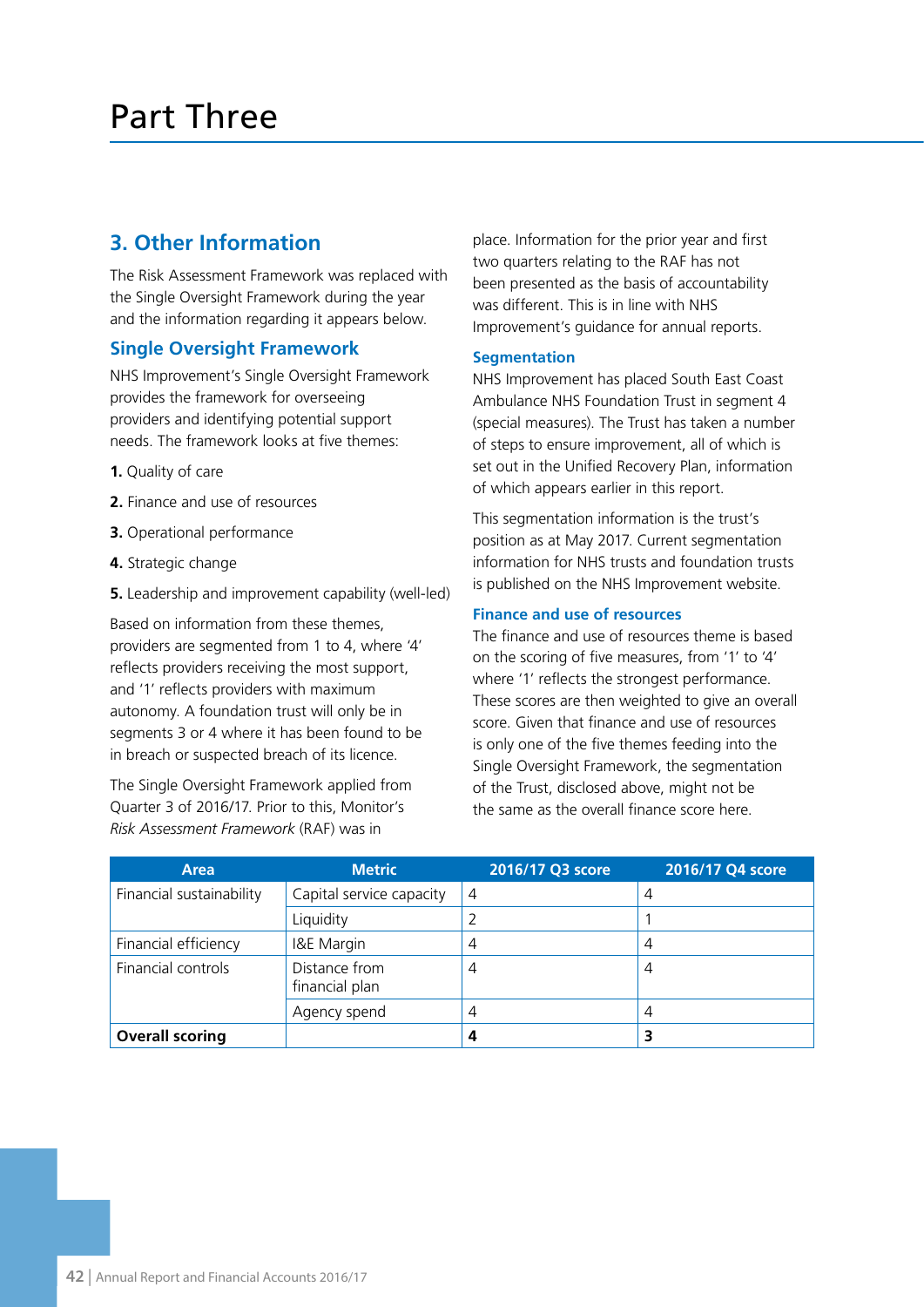The Trust has refreshed and revised its approach to patient safety and patient experience and has committed to becoming a safe, open and transparent care provider.

In the last year, a new Quality and Safety Directorate has been established to bring together, for the first time, all aspects of clinical governance and quality into one core central team. Led by the Chief Nurse and Director of Quality and Safety the team have worked in partnership with colleagues and other external key stakeholders to review and improve our policies, processes and practice. We remain on a journey of continual improvement and the focus on good governance supported by authentic patient and staff engagement will continue throughout the next year.

### **CQC Fundamental Standards of Care**

The duty to ensure that each of the CQC Fundamental Standards of care is met rests with the organisation.

The Board continues to assure itself that the systems in place provide robust evidence of compliance. Using a triangulation approach to correlate the information and intelligence data reported via the Operational Unit (OU) dashboard, the Section 29A Warning Notice issued to the Trust by the CQC, the SECAmb corporate action plan (must do improvement plan); and feedback from the staff survey, a quality assurance template using the CQC 13 Fundamental Standards of Care as the quality baseline, has been developed.

The developed tool assesses the 13 CQC Fundamental Standards of Care to form the evidence to appraise and inform the Trusts self-assessment of the CQC Key Lines of Enquiry (KLOEs).

Currently the evidence is tested and internally assured by a new programme of unannounced inspection visits undertaken by a quorate specialist team led by the Deputy Director of Nursing and the Lead Clinician of Quality & Compliance.

In the interests of openness, transparency and provision of an independent viewpoint, external stakeholders such as Quality Leads from the Clinical Commissioning Groups and Health watch are also invited to attend in an observational capacity. Feedback from the visits has been extremely positive with external representatives rating the domain of 'Caring' as outstanding.

To date, one pilot announced and seven unannounced Quality Assurance Visits have been completed. A calendar of planned visits has been diarised for 2017/18. This calendar has been shared with NHS Improvement, the Clinical Commissioning Groups and Healthwatch.

In order to assess the services accurately and consistently, the quorate inspection group rate the services from the documentation and evidence provided, and the observations and interviews/ discussions experienced on the day of the visit. This rating with be service specific, and not necessarily reflect or match what the overall CQC rating of the organisation would achieve. For example, *'well-led'* will represent the exclusive service team leadership only, not the senior management, corporate or executive responsibility or accountability.

### **Review of 2016/17 Quality Performance**

This section provides an overview of the quality of care offered by SECAmb on performance in 2016/17 against the indicators previously selected by the Board and published in last year's Quality Account.

### **Patient Safety Indicators**

The Trust has refreshed and revised its approach to patient safety and patient experience and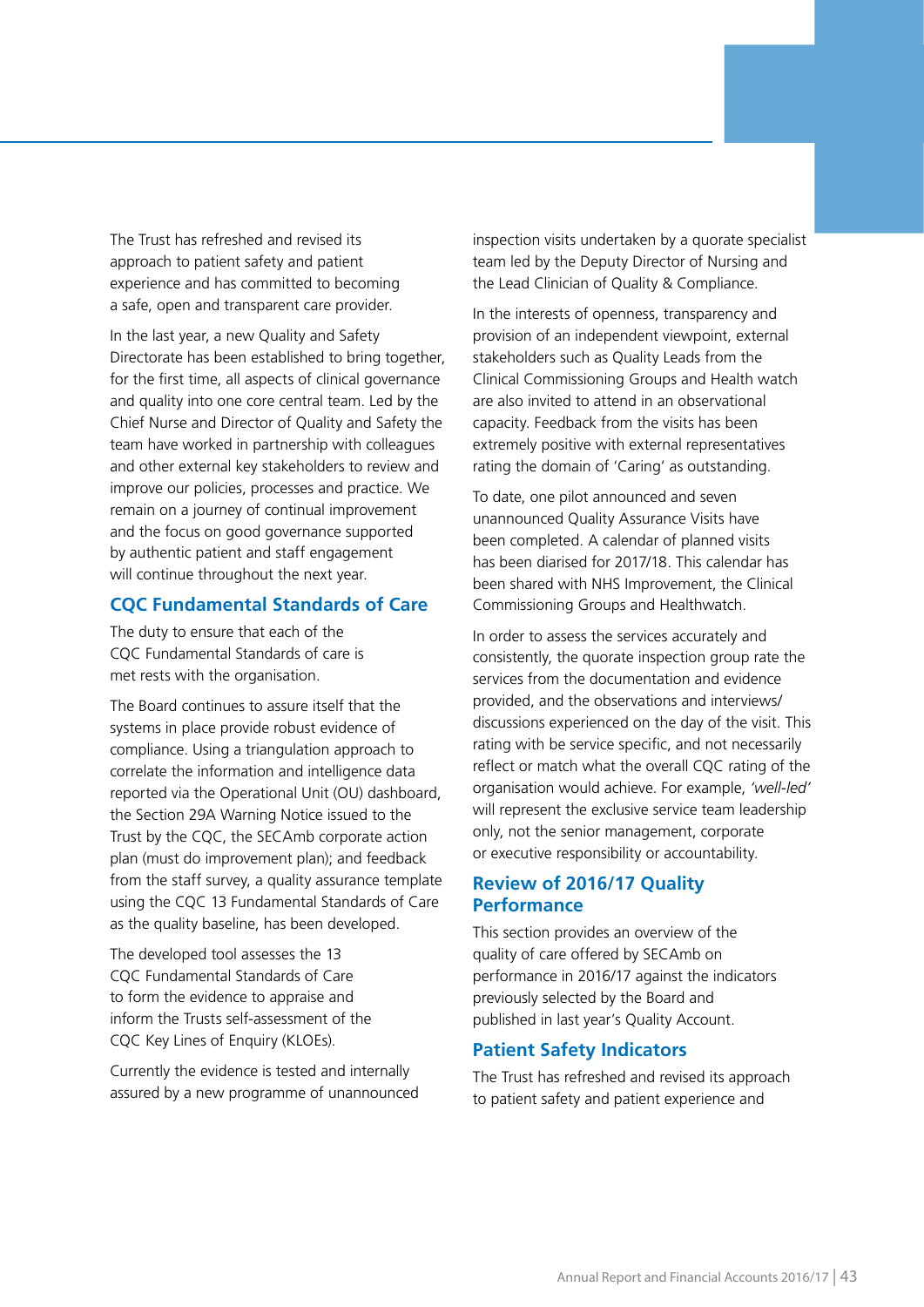has committed to becoming a safe, open and transparent care provider. In the last year a new Quality and Safety Directorate has been established to bring together for the first time all aspects of clinical governance and quality into one core central team. Led by the Chief Nurse and Director of Quality and Safety the team have worked in partnership with colleagues and other external key stakeholders to review and improve our policies, processes and practice. We remain on a journey of continual improvement and the focus on good governance supported by authentic patient and staff engagement will continue throughout the next year.

### **Incidents**

Our approach to incident management has been reviewed and refreshed in response to shortfalls in our previous systems and practices. Historically a low reporter of incidents we listened to staff to identify areas of how the system and process could be improved to increase our reporting. As a result, we have rewritten our policy, streamlined the reporting process, raised awareness of what an incident is and how to report, provided feedback to staff and shared learning in a timelier and consistent way.



### **Figure 1: Overall incident reporting 2010 to 2017**

Between 1st April 2016 and 31st March 2017 there had been an 18% increase in the reported figures related to patient safety incidents compared to the same period for 2015/16.

### **44** | Annual Report and Financial Accounts 2016/17

Of the 2,032 reported incidents, there were 205 patient safety incidents for this period, 75 (37%) of which resulted in death or harm.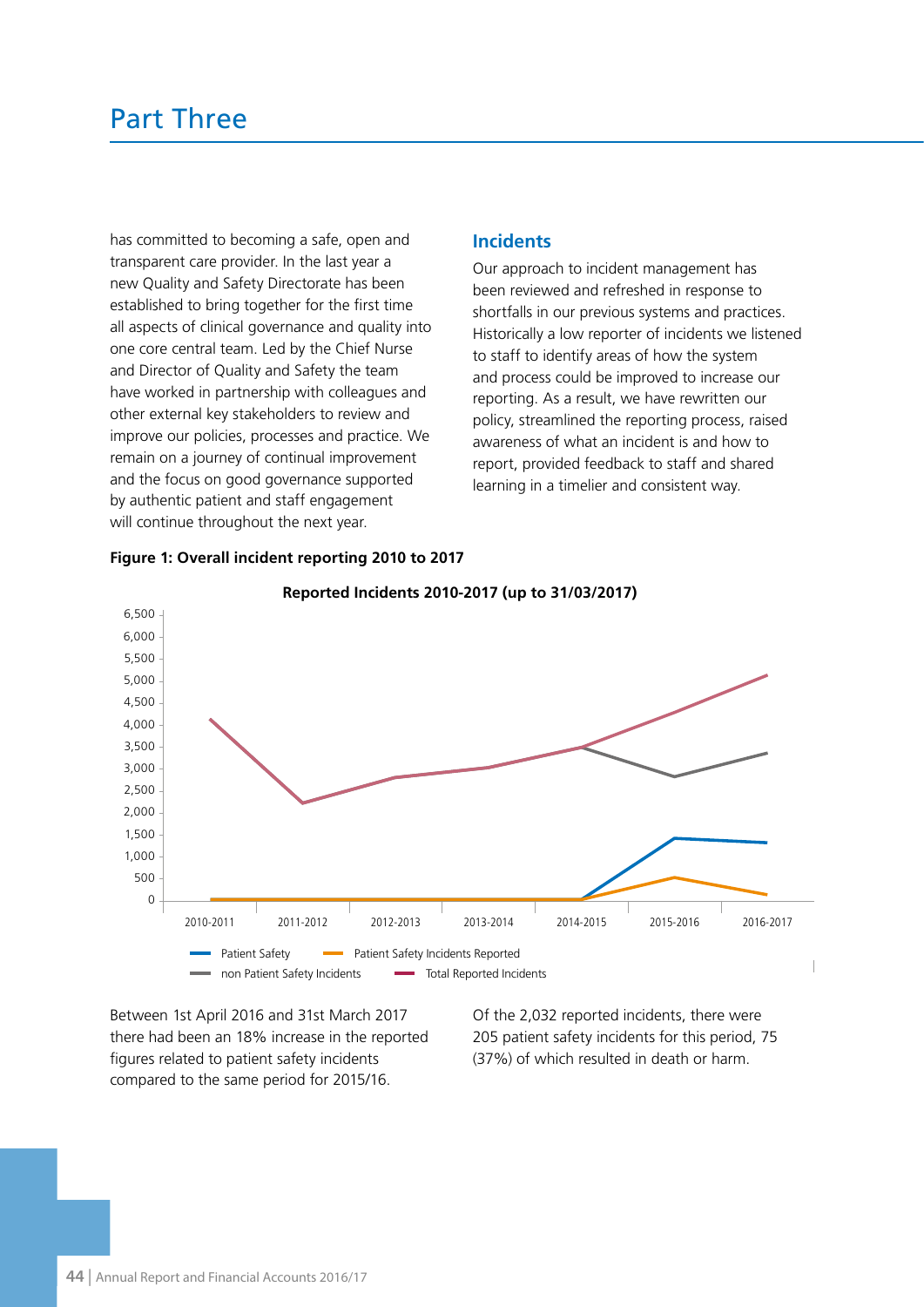|                                                | Apr<br>16      | <b>May</b><br>16 | <b>Jun</b><br>16 | Jul<br>16 | Aug<br>16      | Sep<br>16 | Oct<br>16      | <b>Nov</b><br>16 | Dec.<br>16 | Jan<br>16 | Feb<br>16 | <b>Mar</b><br>16 | <b>TOTAL</b> |
|------------------------------------------------|----------------|------------------|------------------|-----------|----------------|-----------|----------------|------------------|------------|-----------|-----------|------------------|--------------|
| Incident affecting<br>patient/service user     | 174            | 162              | 156              | 164       | 147            | 135       | 164            | 181              | 211        | 212       | 160       | 166              | 2032         |
| <b>Grade of Harm</b>                           |                |                  |                  |           |                |           |                |                  |            |           |           |                  |              |
| Death (caused as direct<br>result of incident) | $\overline{0}$ | $\overline{2}$   | 1                | 1         | $\overline{0}$ | $\Omega$  | $\overline{0}$ | $\overline{0}$   |            | 9         | 7         | 1                | 22           |
| Low (minimal harm)                             | 20             | 13               | 15               | 19        | 14             | 21        | 16             | 21               | 32         | 25        | 21        | 13               | 230          |
| Moderate (short-<br>term harm)                 | 6              | 7                | 12               | 17        | 8              | 7         | 5              | 13               | 14         | 16        | 8         | 18               | 131          |
| No known harm                                  | 141            | 139              | 124              | 122       | 123            | 105       | 140            | 146              | 159        | 150       | 118       | 127              | 1594         |
| Severe (permanent<br>or long-term harm)        | 7              | 1                | 4                | 5         | $\overline{2}$ | 2         | 3              | 1                | 5          | 12        | 6         | 7                | 55           |
| <b>TOTAL</b>                                   | 174            | 162              | 156              | 164       | 147            | 135       | 164            | 181              | 211        | 212       | 160       | 166              | 2032         |

This is an increase of 350 (19%) compared to 2015/16 (1682).

As shown in Figure 2 below and above, the majority of incidents result in no harm.



**Figure 2: Actual Harm from Patient Safety Incidents 2015/16 to 2016/17**

# **National Reporting and Learning System (NRLS) Data**

The Organisation Patient Safety Incident Reports (September 2016) were published by NHS Improvement via their website https://improvement.nhs.uk/uploads/documents/5.\_Ambulance.csv

The data for the reporting period shows that the Trust is above the national percentage for all Ambulance Trust severe harms at 3.4% (compared to 1%) and deaths- 1.9% (compared to 0.9%).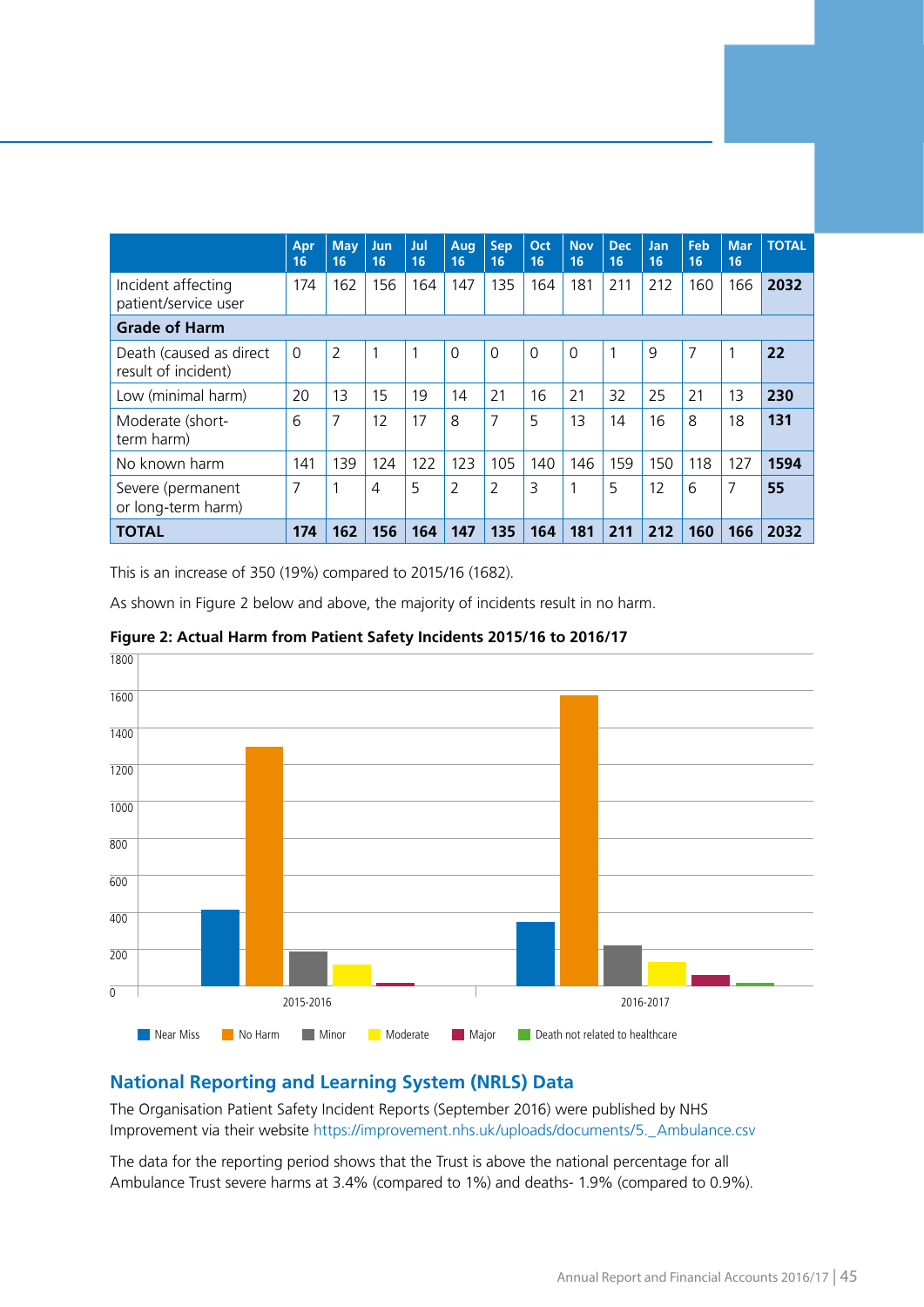# Part Three

#### **Trust level data for the 6-month period, 1st October 2015 - 31st March 2016**

| Based on occurring d Degree of harm |  |  |
|-------------------------------------|--|--|
|-------------------------------------|--|--|

|                                                                      |                                                  | <b>No Harm</b> |      |       | <b>Low Harm</b> |                | <b>Moderate</b><br><b>Harm</b> |              | <b>Severe Harm</b>       |                     | <b>Death</b>   |
|----------------------------------------------------------------------|--------------------------------------------------|----------------|------|-------|-----------------|----------------|--------------------------------|--------------|--------------------------|---------------------|----------------|
| <b>Trust</b>                                                         | <b>Number of</b><br><b>incidents</b><br>occuring | N              | %    | N.    | $\frac{9}{6}$   | N              | %                              | N            | %                        | N                   | %              |
| London Ambulance<br>Service NHS Trust                                | 1,187                                            | 945            | 79.6 | 183   | 15.4            | 53             | 4.5                            | 3            | 0.3                      | 3                   | 0.3            |
| Welsh Ambulance<br>Service NHS Trust                                 | 514                                              | 367            | 71.4 | 137   | 26.7            | 6              | 1.2                            | $\mathbf 0$  | $\overline{\phantom{0}}$ | 4                   | 0.8            |
| North East Ambulance<br>Service NHS<br><b>Foundation Trust</b>       | 1,059                                            | 851            | 80.4 | 183   | 17.3            | 8              | 0.8                            | $\mathbf{1}$ | 0.1                      | 16                  | 1.5            |
| North West<br>Ambulance Service<br><b>NHS Trust</b>                  | 570                                              | 508            | 89.1 | 51    | 8.9             | $\overline{4}$ | 0.7                            | 3            | 0.5                      | 4                   | 0.7            |
| Yorkshire Ambulance<br>Service NHS Trust                             | 848                                              | 623            | 73.5 | 136   | 16              | 51             | 6                              | 21           | 2.5                      | 17                  | $\overline{2}$ |
| East Midlands<br>Ambulance Service<br><b>NHS Trust</b>               | 362                                              | 261            | 72.1 | 60    | 16.6            | 12             | 3.3                            | 11           | 3                        | 18                  | 5              |
| West Midlands<br>Ambulance Service<br>NHS Foundation Trust           | 314                                              | 267            | 85   | 39    | 12.4            | 3              | $\mathbf{1}$                   | 3            | $\mathbf{1}$             | $\overline{2}$      | 0.6            |
| East of England<br>Ambulance Service<br>NHS Trust                    | 1,016                                            | 804            | 79.1 | 142   | 14              | 70             | 6.9                            | $\mathbf 0$  |                          | $\Omega$            |                |
| South East Coast<br>Ambulance Service<br><b>NHS Foundation Trust</b> | 267                                              | 158            | 59.2 | 58    | 21.7            | 37             | 13.9                           | 9            | 3.4                      | 5                   | 1.9            |
| South Central<br>Ambulance Service<br><b>NHS Foundation Trust</b>    | 415                                              | 307            | 74   | 95    | 22.9            | $\overline{7}$ | 1.7                            | 6            | 1.4                      | $\Omega$            |                |
| South Western<br>Ambulance Service<br>NHS Foundation Trust           | 1,530                                            | 5              | 0.3  | 1,501 | 98.1            | $\overline{4}$ | 0.3                            | 20           | 1.3                      | $\mathsf{O}\xspace$ |                |
| <b>All Ambulance</b><br>trusts                                       | 8,082                                            | 5,096          | 63.1 | 2,585 | 32              | 255            | 3.2                            | 77           | $\mathbf{1}$             | 69                  | 0.9            |

#### **Footnotes:**

Ambulance organisations have no reporting rate calculated for them as there currently is no suitable denominator data for them.

\* Reporting dataset - incidents reported to the NRLS between 1st October 2015 and 31st March 2016.These data are used for statistics based on reporting and are used for data quality.

\*\* Occurring dataset - incidents occurring between 1st October 2015 and 31st March 2016 and reported to the NRLS by 31st May 2016.

The following notations are used in the tables: '#' is used when the base number is deemed too small to provide meaningful statistics;

'0' is used for percentages that are rounded down to zero; '-' is used for a true zero in cell showing percent, i.e. where there are no cases in a category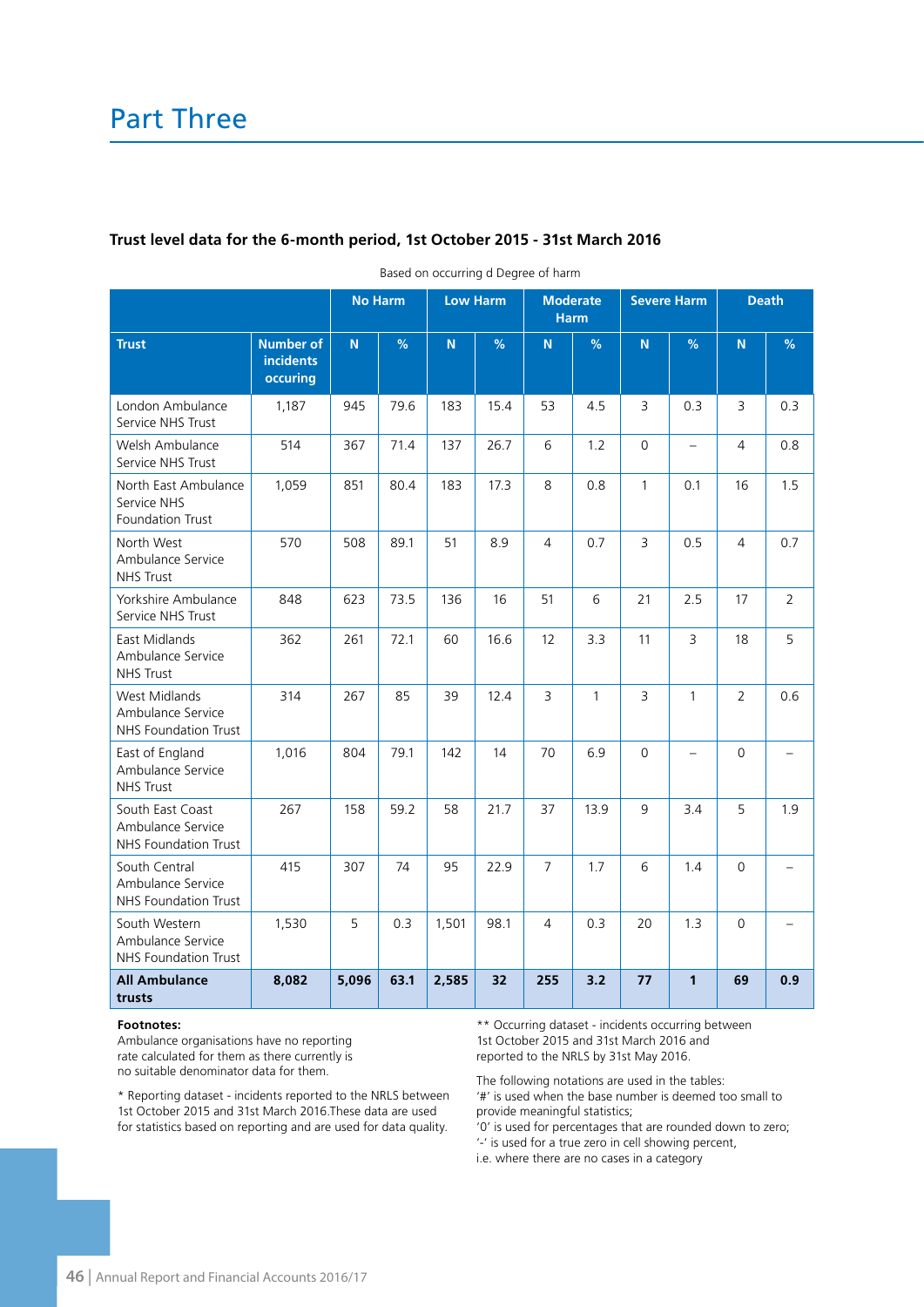Since the beginning of the year the Trust has invested in improving its incident systems. The first part of 2017 saw the redevelopment of Datix to encourage reporting and to monitoring functionality including:

- + Shortened IRW1 form to improve end-user reporting by making the process of reporting an incident faster and more streamlined
- $+$  Automatic feedback to staff raising incidents, once an incident has been closed by an administrator in Datix
- + Addition of a History Mark tick box, with the intention that once permissions have been reviewed, the History Marking Lead will receive notification of any incidents requiring a marker on the CAD record
- + Option to identify potential Serious Incidents
- + Duty of Candour checklist

Improvements to the Datix system continue and include updates to enable thematic analysis and data abstraction at a local level. More training and learning events will continue throughout 2017/18 to share changes to practice as a result of incidents and to embed further a culture of no blame and openness.

### **Duty of Candour**

Since 2015, Duty of Candour has been a legal duty applied to all NHS Trusts to be open and honest with patients and their families.

You can read more about how the Trust has applied Duty of Candour in section 2.1 above.

### **Serious Incidents (SIs) reporting and management**

Following our CQC inspection last year we took the opportunity to carry out a complete review of our Serious Incident (SI) investigation process.

All incidents which may be deemed serious incidents according to the updated serious incident reporting framework are referred for urgent review and are discussed weekly at a multidisciplinary Serious Incident Decision Group (SID). At this

meeting immediate actions taken are reviewed and any additional actions cascaded to all staff. Duty of candour compliance is checked and agreement made on who will be the investigator.

The new process is now inclusive of Regional Operational managers and clinicians involved in the incident from the investigations process, Root Cause Analysis (RCA) and also presenting the case to the Serious Incident Review Group (SIRG). Serious incident reviews are undertaken by a central team led by the Paramedic Consultant are reviewed by a multidisciplinary group prior to submission.

Following consideration at RCA the cases are then presented at the Trust's Serious Incident Review Group (SIRG), which is chaired by the Chief Nurse/Director of Quality & Safety (Medical Director is vice chair.). It is here that action plans are agreed and the format to communicate lessons learned are discussed. Attendance at this meeting has been sporadic and will be an area to much improve going forward.

The SI Policy will continue to be subject to ongoing review as the new process becomes embedded.

The next step is to further improve the audit of actions taken to provide assurance that they have been effective.

All SIs are also recorded and managed within the Trust's integrated risk management system, Datix. This facilitates the recording of evidence, developments and monitoring proving greater assurance and facilitates monitoring and management pf the Serious Incident process.

Themes from serious incidents are produced and presented internally at our and safety working group, Quality Committee and externally at the Quality Review Group (attended by CCGs and NECS). SI detail is also included in the integrated governance report to the Board

To enable reporting trends, the Trust measures the Reporting Reason for SIs rather than using the STEIS categories used in previous years. This allows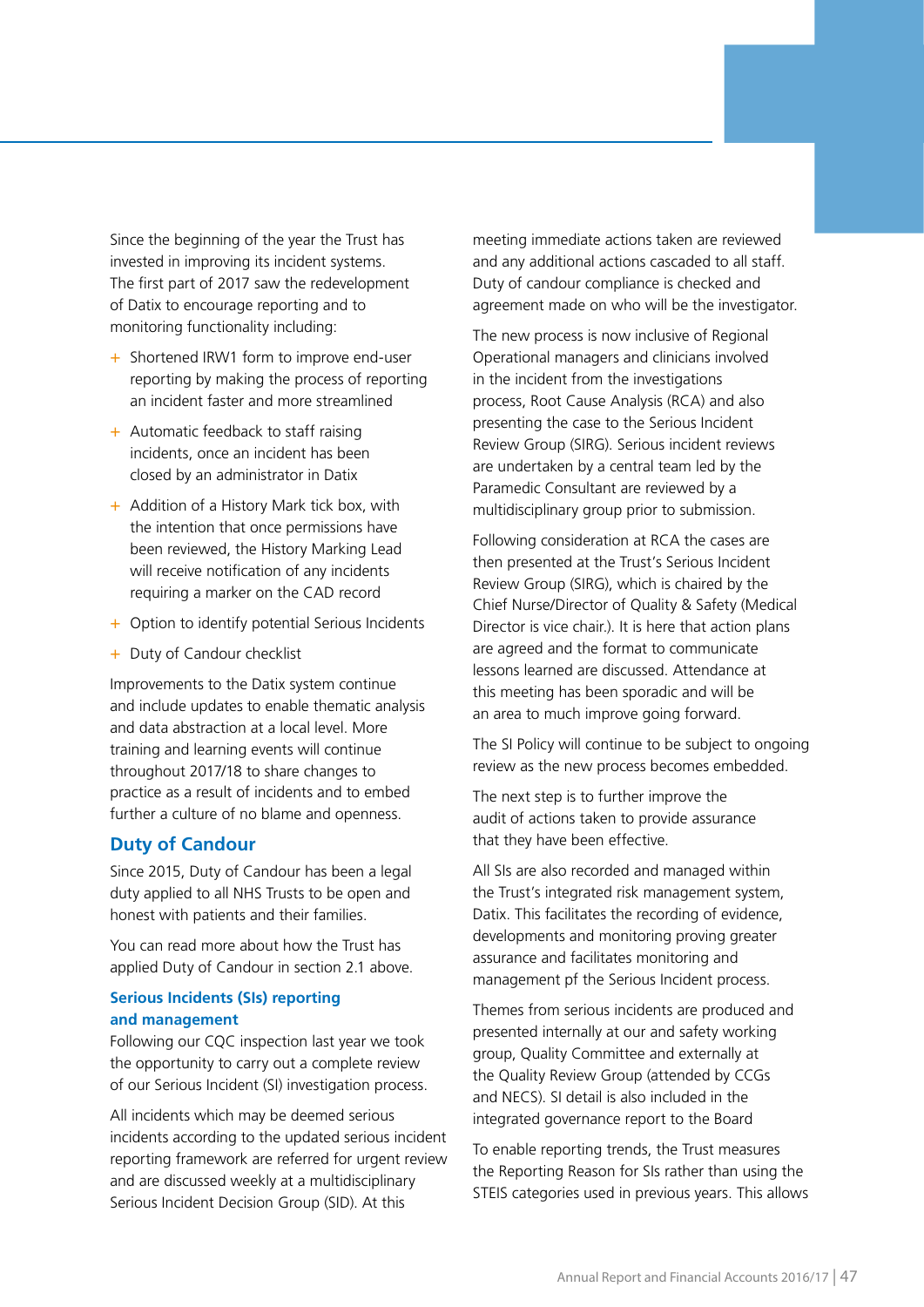# Part Three

the trust an improved picture of the causes of our SI reporting. STEIS categories changed in the new Framework and do not reflect ambulance service activity well. The following information has been collated from our SI management database and our current incident reporting system (Datix).

| 1 April 2016 - 31 March 2017               |                |
|--------------------------------------------|----------------|
| Child-related / Unexpected Child Death     | 5              |
| Delayed Dispatch / Attendance              | 12             |
| Green 5 Process                            | 2              |
| Handover Delay                             | 3              |
| Information Governance Breach              | 1              |
| <b>Medication Incident</b>                 | 1              |
| Non-Conveyance / Condition<br>deteriorated | 3              |
| Other                                      | 2              |
| Patient / Third Party Injury               | 4              |
| Power/Systems Failure                      | 2              |
| Red 3 Process                              | 1              |
| RTC/RTA                                    | 3              |
| <b>Staff Conduct</b>                       | $\mathfrak{D}$ |
| Treatment / Care                           | 4              |
| Triage / Call Management                   | 10             |
| <b>TOTAL</b>                               | 55             |

The number of SIs reported has remained the same between the above two comparative years. This confirms the positive reporting culture within the Trust, although we recognise this is an area where more work needs to done in terms of low-level reporting. We also recognise that we need to improve the sharing of learning from incidents and feedback to staff.

### **Learning from Incidents, serious Incidents safeguarding and complaints**

We share learning in many different ways including;

- $+$  Immediate feedback to staff in person and via our Datix system
- + Distribution of Patient Care Updates by the Clinical Care and Patient Safety team
- $+$  Issue of the Clinical News Letter- Reflections
- + Quality Matters Newsletter
- + Use of our internet and intranet sites
- + Use of the staff magazine
- + Topics shared for inclusion in clinical skills updates
- + Revised corporate induction and transition to practice courses
- + Coaching and mentoring
- + Learning shared at Governance Meetings
- + Trust wide learning events

### **Serious Incident and Duty of Candour Training**

In late 2016, the Kent Surrey and Sussex Quality and Patient Safety Collaborative (QPSC) formed a regional Serious Incident (SI) Communities of Practice (CoP).

From inception, the primary remit of the focus group was to develop a Continuous Professional Development (CPD) accredited training course incorporating a human factors approach to SI investigations and experiential Duty of Candour training.

The aim of the training was to develop a very collaborative approach, joining NHS providers and commissioners alike to share learning, ideas and concept, and focus together on a more innovative quality improvement methodology. The training was delivered as a pilot programme in February 2017 to SECAmb staff.

In total 17 SECAmb staff were trained, and the evaluation was very favourable, leading to a transformation in the methodology of SI investigation. Further training will be provided for SECAmb staff in 2017.

In addition, the course has been accredited by the Royal College of Physicians (12 Continual Professional Development/CPD points) and is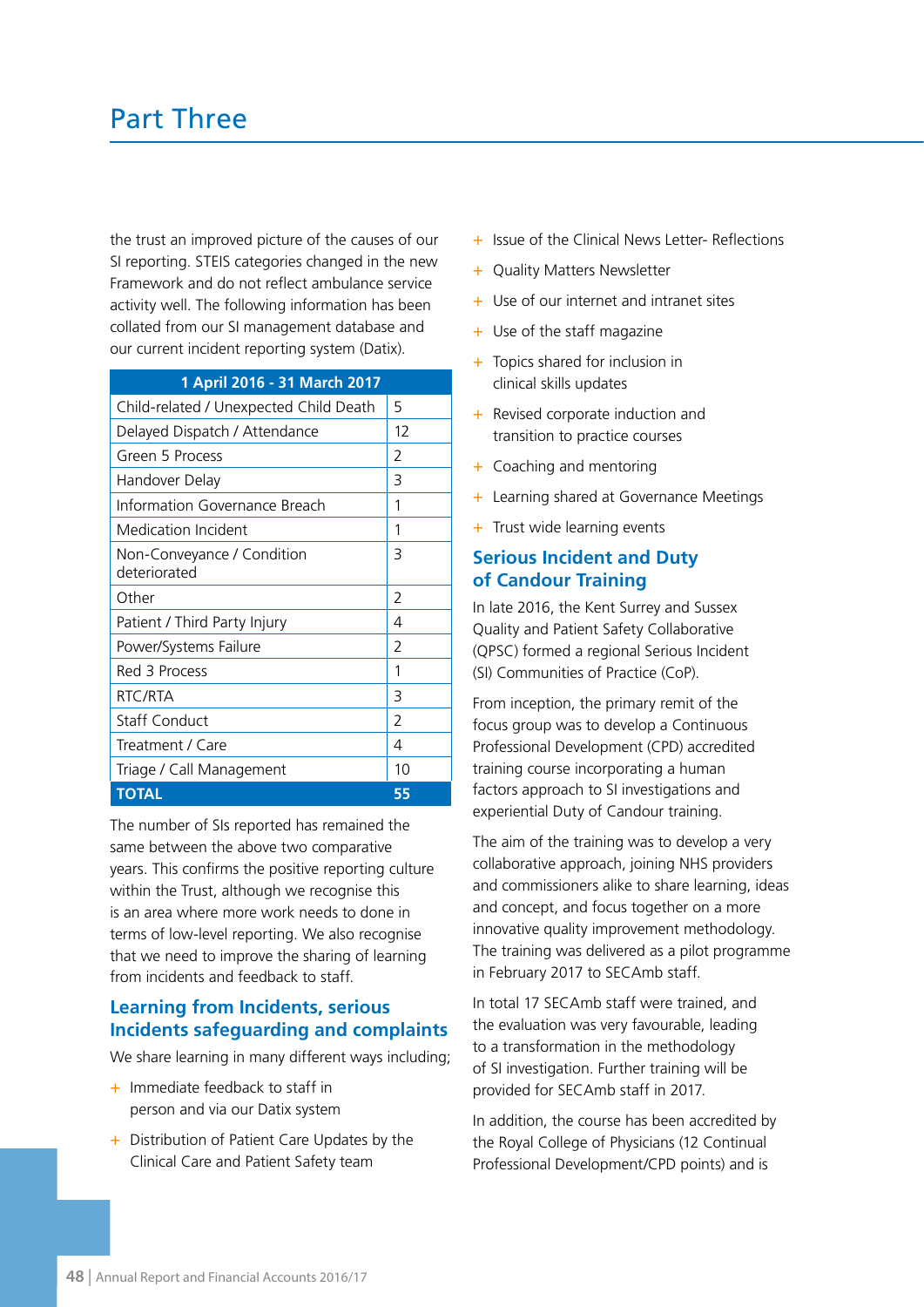supported by both the Kent Surrey and Sussex Patient Safety Collaborative SI CoP and the Health Foundation Q Initiative of which the course facilitator and SECAmb Lead Clinician for Quality and Compliance is a cohort founding member.

Duty of Candour and the role of the Freedom to Speak Up Guardian has now been incorporated into the Trust Corporate Induction for all new staff, in addition a new Duty of Candour information page has been added to both the SECAmb public and staff website.

The AVMA Duty of Candour patient information leaflet is now sent to all service users/families who raise a complaint, and is provided as part of the Duty of Candour process with Serious Incident investigation.

When a notifiable patient safety incident is reported, the Datix electronic incident reporting system has a new Duty of Candour menu, the incident cannot be finally approved and closed until this additional information has been added and documented and the completed investigation report uploaded.

### **Medication Errors**

Effective medicine management is an essential element of ensuring patient safety and wellbeing. This includes the administration of the correct drug type, dosage and method of administration, as well as ensuring staff are trained and competent to identify and recognise any contra-indications associated with drugs. The administration of drug types is documented in the scope of practice for each operational role and is reflective of the clinical experience of that role.

The 2016 Care Quality Commission (CQC) inspection highlighted non-compliance with medicine management processes. Despite the Trust investing over £1 million in the installation of a new medicines management system enabling medicines to be stored securely with the ability to track staff removing drugs, medicines management continues to be a challenging and high risk for the Trust.

Where medication errors do occur there are slightly more incorrect drug doses than incorrect drug types with an average of three incidents per month for incorrect drug doses and two incidents per month for incorrect drug type. SECAmb monitors both of these types of incident to ensure that mitigation is enabled before trends begin to develop. We have promoted a no blame culture in relation to incident reporting throughout the year and this may explain the slight rise in reported incidents relating to incorrect drug doses. The table below highlights the number of drug incidents

|               | <b>Incorrect drug dose administered</b> | <b>Incorrect drug type administered</b> | <b>TOTAL</b>   |
|---------------|-----------------------------------------|-----------------------------------------|----------------|
| <b>Apr 16</b> | 2                                       |                                         | 3              |
| <b>May 16</b> |                                         |                                         | 3              |
| <b>Jun 16</b> |                                         |                                         | 3              |
| <b>Jul 16</b> | 8                                       | 3                                       | 11             |
| <b>Aug 16</b> |                                         |                                         | 8              |
| <b>Sep 16</b> |                                         |                                         | $\overline{2}$ |
| <b>Oct 16</b> | 2                                       |                                         | 3              |
| <b>Nov 16</b> | 3                                       | 2                                       | 5              |
| <b>Dec 16</b> | 3                                       |                                         | 5              |
| <b>Jan 17</b> | 6                                       |                                         | 6              |
| Feb 17        |                                         | 3                                       | 4              |
| Mar 17        | 3                                       |                                         | 4              |
| <b>TOTAL</b>  | 32                                      | 25                                      | 57             |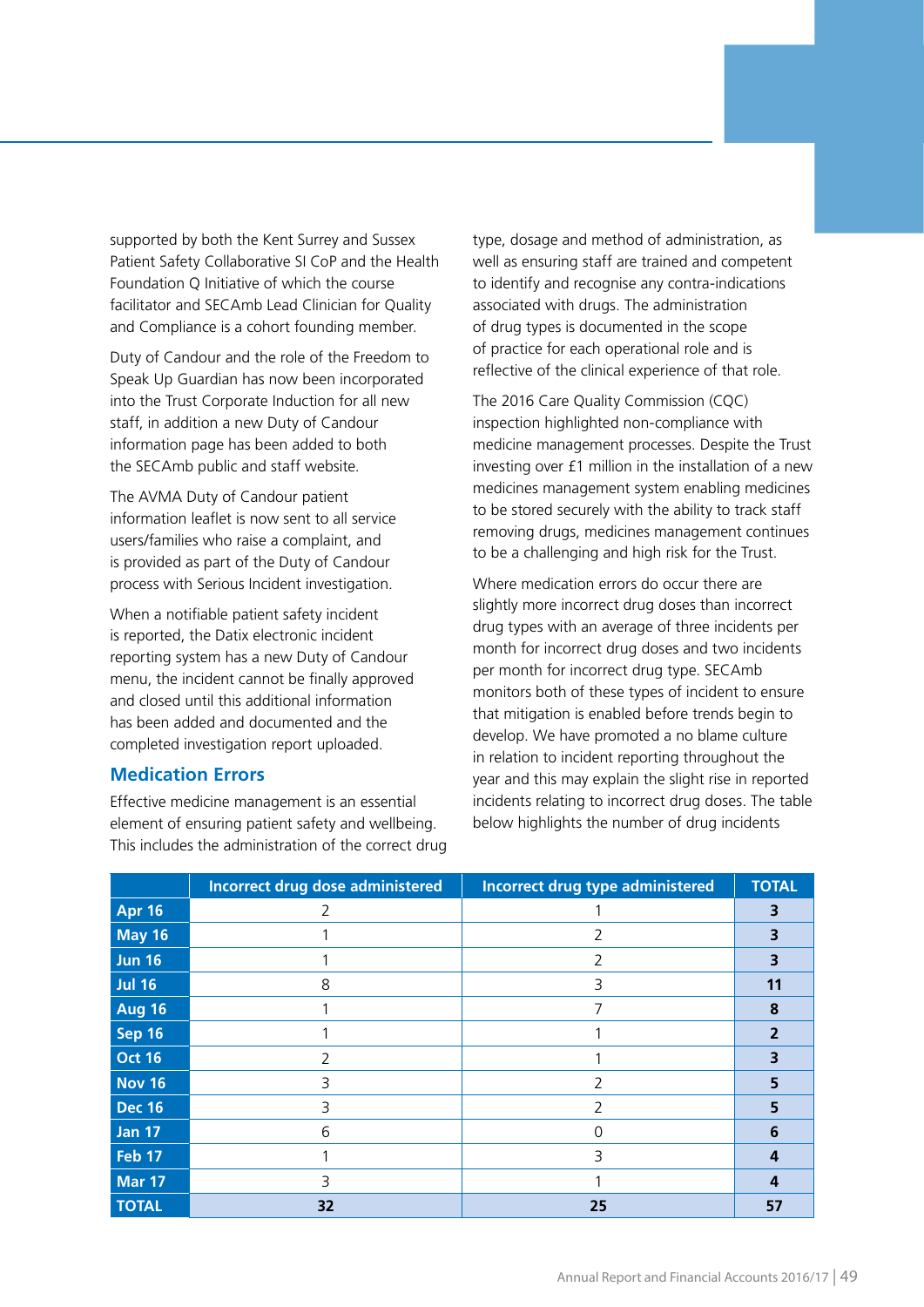# **Clinical Effectiveness Indicators**

Clinical Performance Indicators are monitored by all national ambulance services in England on a rolling cycle with each indicator being measured twice a year. The performance for each trust is compared and benchmarked before the findings are submitted to the National Ambulance Service Clinical Quality Group (NASCQG) and the National Ambulance Services Medical Directors (NASMeD). National CPI reports are produced in two formats. The first relates specifically to each monitored condition within the agreed cycle and is circulated shortly after the submission date. A subsequent report is published bi-annually following the completion of each full cycle. This contains the results for all indicators, qualitative information around variations in results, exception rates etc. and information on quality improvement work which has been undertaken by individual Trusts.

The data samples are obtained through a mixture of automated reporting and manual interrogation of individual patient clinical records by SECAmb's Clinical Audit Department to ensure accuracy of data. The sample size for each indicator is 300 cases. However, as not all participating trusts always reach this number of cases the comparative data is adjusted to accommodate this. For 2016/17, the Trust reported on the following CPIs:

- + Cycle 16 Mental Health (April 16 Data)
- + Cycle 17 Asthma (June 2016 Data)
- + Single Limb Fracture (July 2016 Data)
- + Febrile Convulsion (August 2016 Data).

In September 2016, SECAmb was advised of the decision to suspend the CPIs pending further discussions between NASMED, NASCQG and Ambulance Leading Paramedic Group (ALPG) into the future of Ambulance Quality Indicators. Results from subsequent meetings were then taken forward for further consultation with NHS England and the Ambulance Response Programme.

### **Asthma**

Asthma is a chronic disease with a significant impact on the predominantly younger population affecting their quality of life; rapid and appropriate treatment can ensure the patient can safely remain in the community and/or be rapidly transferred to secondary care where appropriate.

SECAmb performance in June 2016 is 74% for the full care bundle and whilst above the national mean of 70.9%, shows a 5% downward trend compared to the previous cycle. The Trust is also above the national mean in three of the five data elements of care delivered for patients suffering from asthma.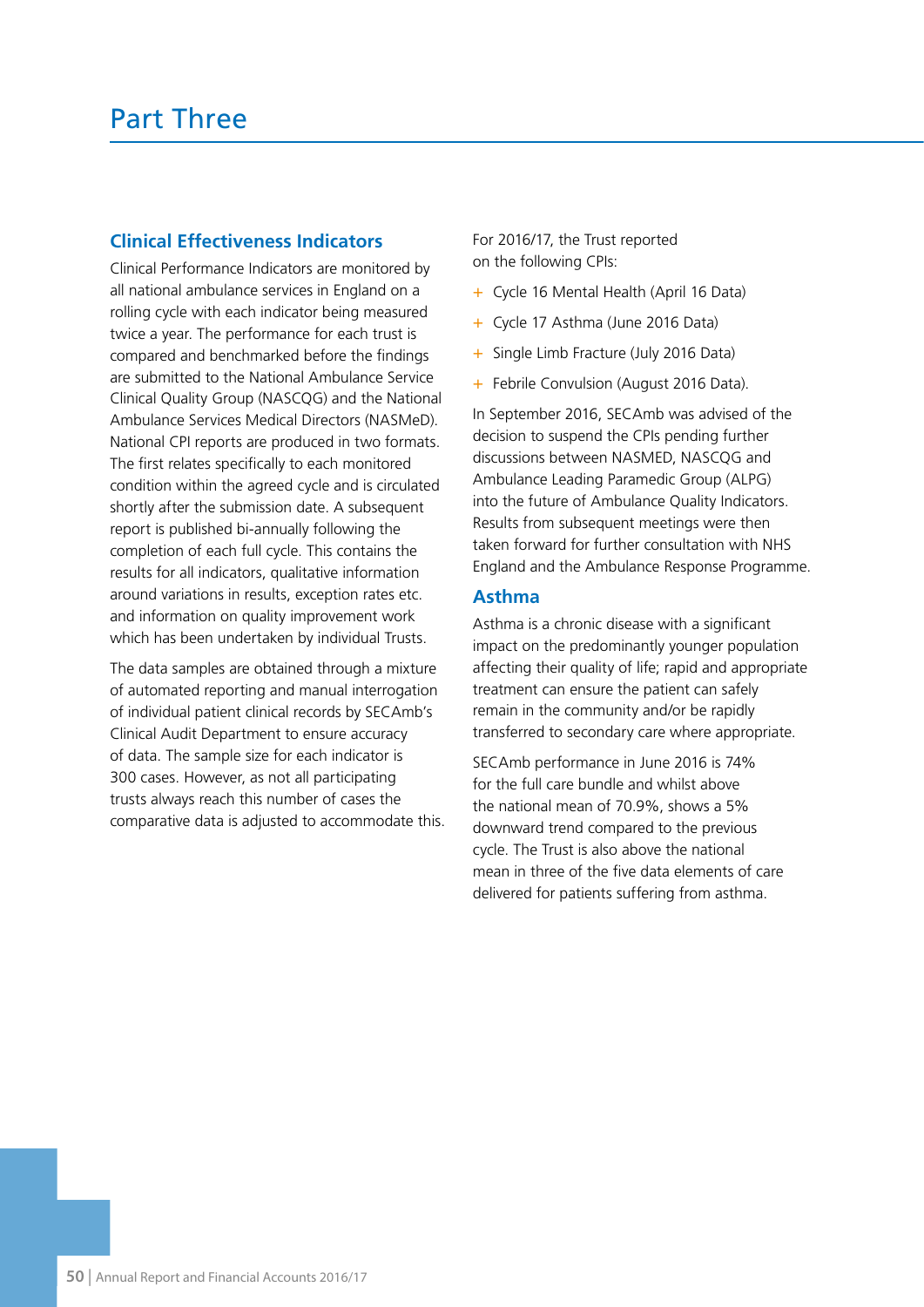

### **Asthma – June 2016**

# **Febrile Convulsions**

In August 2016 the Trust was monitored for the care of febrile convulsions. SECAmb performance against each of the elements is detailed below. The Trust is currently below the national mean for the full care bundle. An increased performance of 96% was recorded was recorded for the administration of anti-Convulsant compared to cycle 16 when this stood at 93.7%.



### **Febrile Convulsion – August 2016**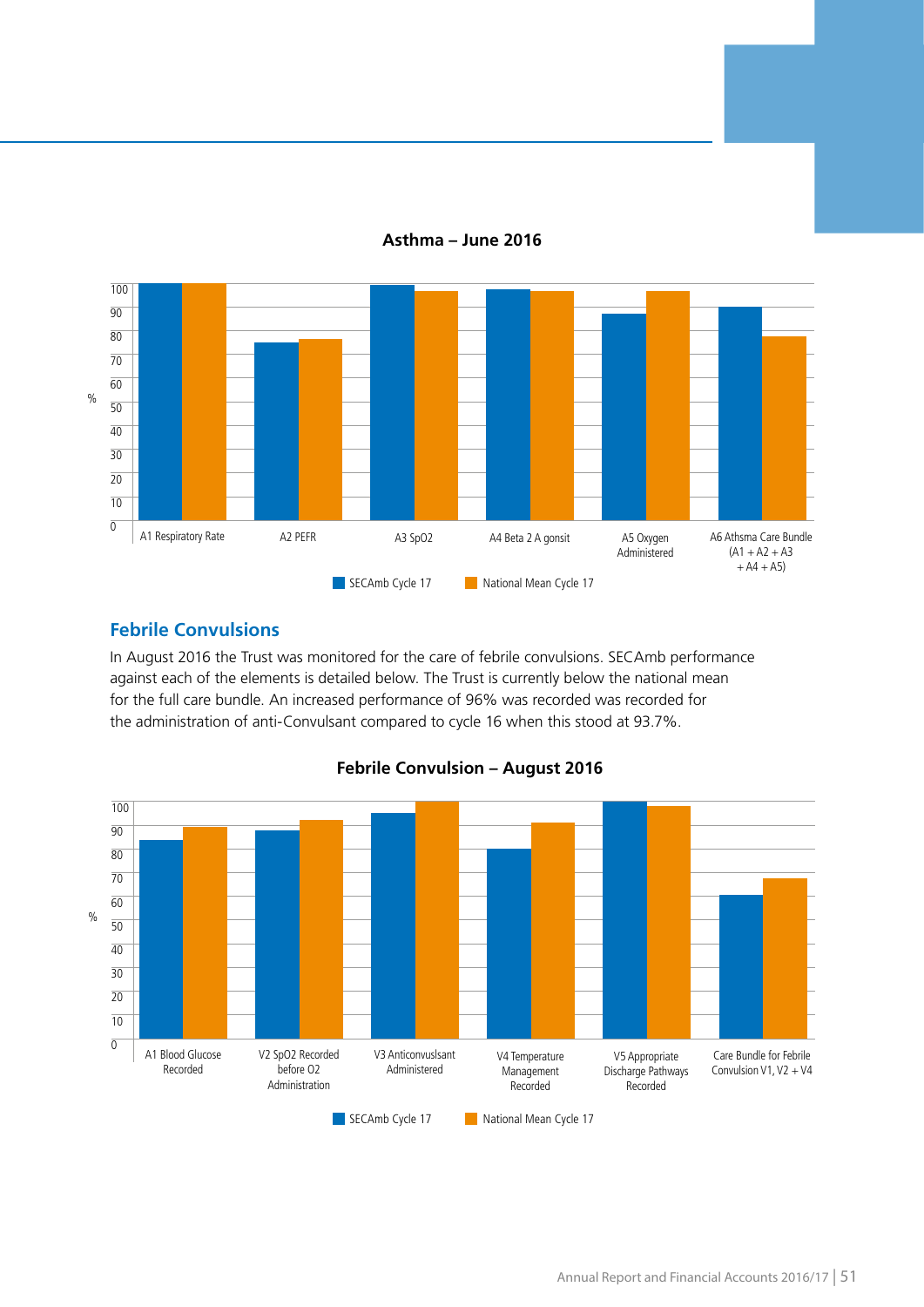# Part Three

# **Single Limb Fractures**

In July 2016 the Trust was assessed for the care of patients experiencing a single limb fracture. SECAmb performance against all four elements and the care bundle is above the national mean as detailed below. For the care bundle the Trust shows an upward trend with an increased performance from 51.0% for the previous cycle to 54.3%.



### **Single Limb Fracture – July 2016**

# **Mental Health**

In April 2016 the Trust was assessed for the care of patients experiencing mental health difficulties. The chart below demonstrates how SECAmb performed in the second pilot audit for this condition. The Trust is above the national mean for the full care bundle recording a performance of 69.7% being the second highest in the country.



### **Mental Health – April 2016**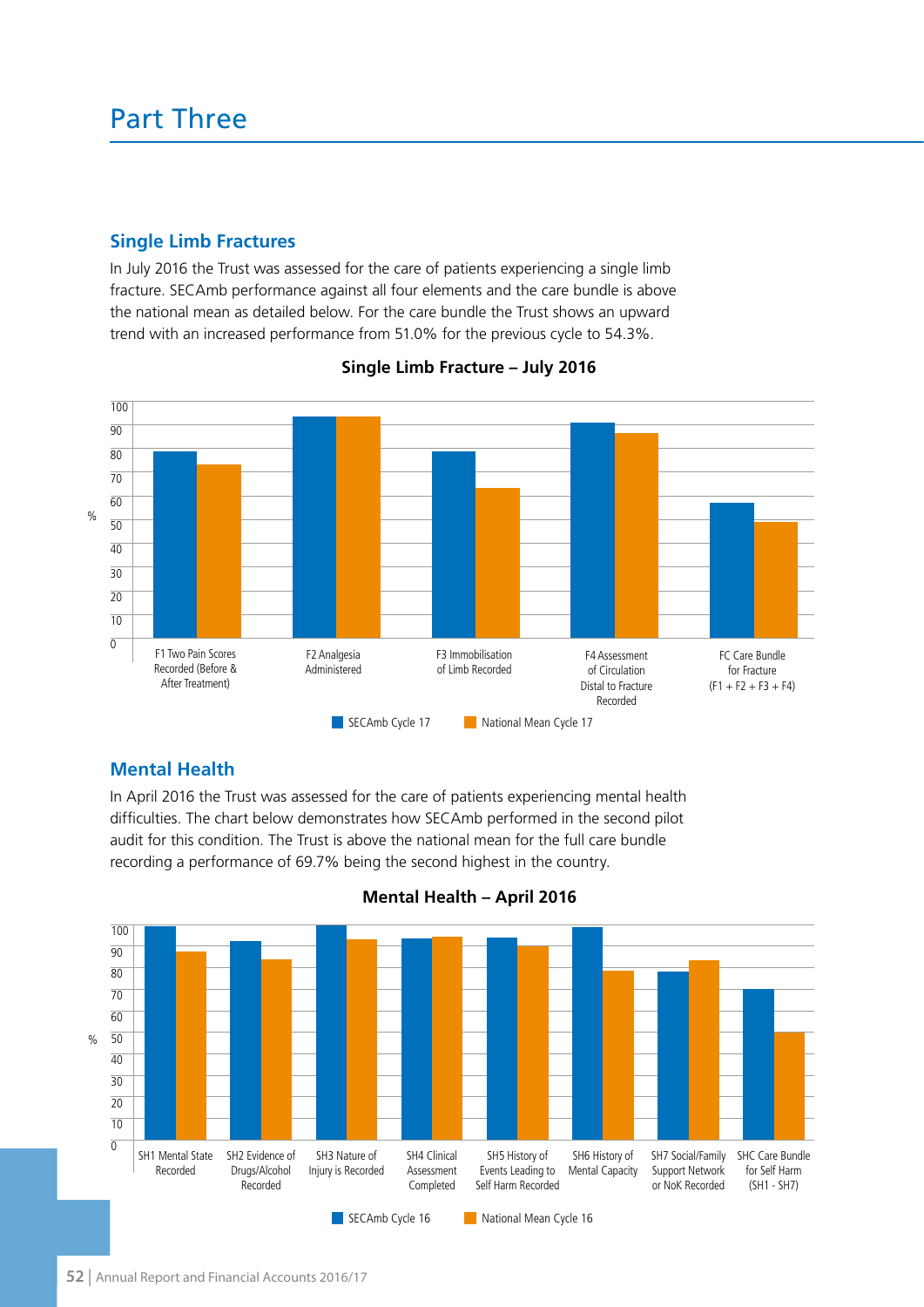# **Patient Experience Indicators Patient Experience Quality Data**

The Patient Experience Team manages all complaints that are made to the Trust. The team also delivers SECAmb's Patient Advice and Liaison Service (PALS), providing help to patients, their carers and relatives, other NHS organisations and the general public who have queries or require information about our services, as well as signposting people to other services appropriate to their needs. Last year the Trust received 1,394 complaints. These include:

- + Statutory complaints (those from patients or their direct representatives)
- + Non-statutory complaints (those from other responsible bodies)

This classification has replaced the formal/ informal/HCP classifications in order to ensure that complaint handling is compliant with the NHS Regulations. PALS concerns have also been reintroduced and in 2016/2017 the Trust processed 69 such enquiries.

### **Complaints by service area 2016/17**

| <b>Service area</b> | <b>Number</b> |
|---------------------|---------------|
| <b>PTS</b>          | 135           |
| EOC                 | 426           |
| A&E                 | 555           |
| <b>NHS 111</b>      | 271           |
| Non - operational   | 7             |
| <b>TOTAL</b>        | 1394          |

### **Complaints by subject 2016/17**

| <b>TOTAL</b>          | 1394 |
|-----------------------|------|
| Transport             | 61   |
| Timeliness            | 325  |
| Concern about staff   | 357  |
| Patient care          | 523  |
| Miscellaneous         | 24   |
| History marking issue | 9    |
| Communication issues  | 73   |
| Administration        | 22   |
|                       |      |

Complaints may raise more than one issue, hence there being a greater number of subjects than complaints. When running the report by subject and service area, all of the subjects are included, rather than just the primary subject as in the simple table above.

| <b>Subject</b>               | <b>PTS</b>        | <b>EOC</b> | <b>A&amp;E</b> | <b>NHS 111</b> | <b>Other</b> | <b>TOTAL</b> |
|------------------------------|-------------------|------------|----------------|----------------|--------------|--------------|
| <b>Administration Issues</b> | 0                 | 6          | 4              | 12             | 3            | 25           |
| Communication                | 0                 | 25         | 9              | 36             |              | 71           |
| Concern about Staff          | 27                | 19         | 274            | 35             | 3            | 358          |
| <b>History Marking Issue</b> | 0                 | 5          | 3              | 0              | 0            | 8            |
| Miscellaneous                | 0                 | 5          | 19             | $\Omega$       | 0            | 24           |
| Patient Care                 | $12 \overline{ }$ | 132        | 232            | 147            | $\Omega$     | 523          |
| <b>Timeliness</b>            | 45                | 232        | 110            | 41             | $\Omega$     | 428          |
| Transport Issues             | 51                | 3          | 4              | $\Omega$       | 0            | 58           |
| <b>TOTAL</b>                 | 135               | 427        | 655            | 271            |              | 1495         |

#### **Complaints by subject and service area, 2016/17**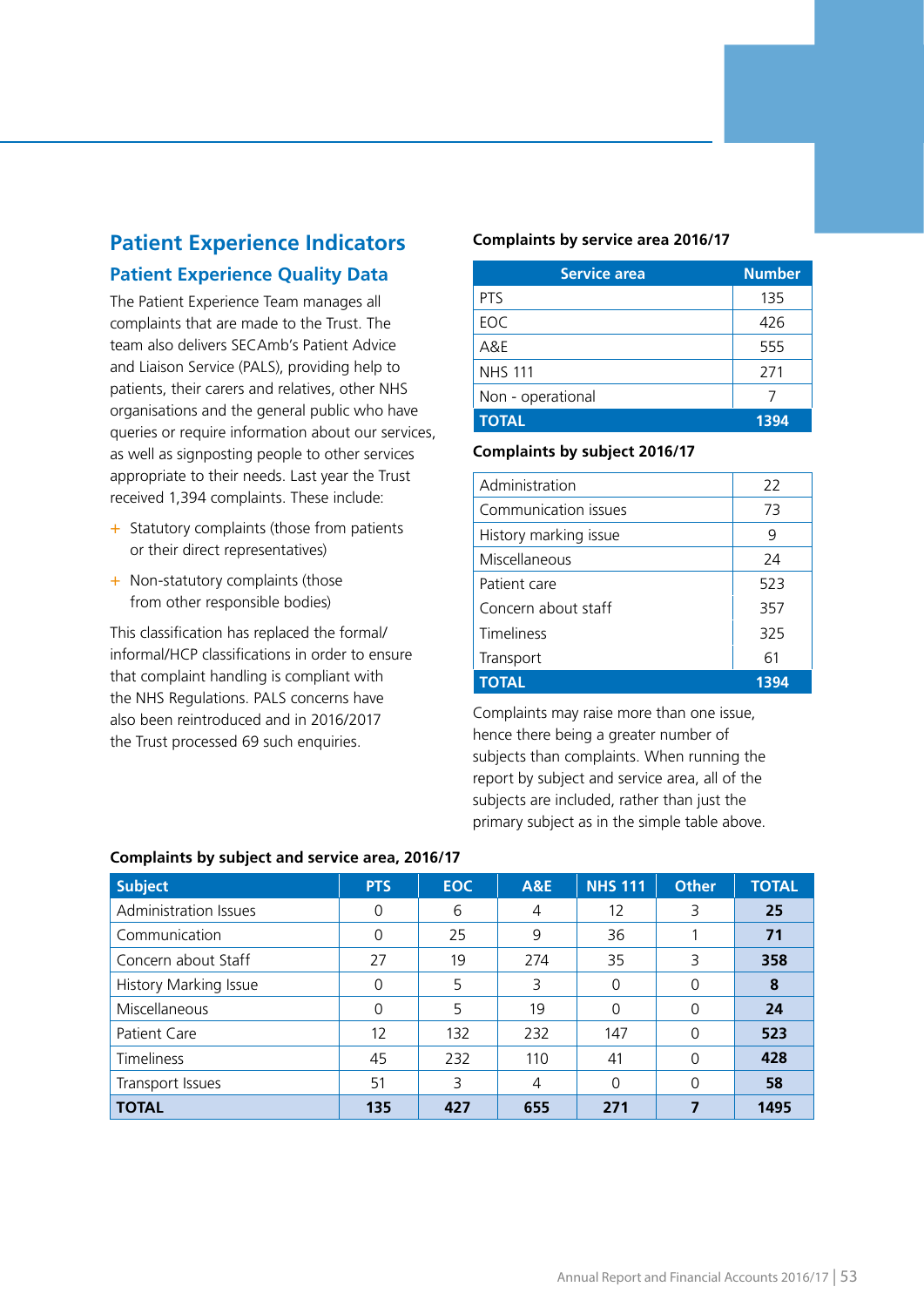### **Complaints by subject for 2015/16 were as follows:**

| Administration        | 27   |
|-----------------------|------|
| Communication issues  | 65   |
| History marking issue | 10   |
| Miscellaneous         | 40   |
| Patient care          | 495  |
| Concern about staff   | 551  |
| Timeliness            | 627  |
| Transport             | 329  |
| <b>TOTAL</b>          | 2144 |

### **Complaints by Outcome**

The Trust aims to respond to all complaints within 25 working days. Extensions to this timeframe are granted for specified reasons and the extended timescale is agreed with the complainant. The investigating manager decides, based on their findings, whether the complaint is Upheld, Partly Upheld or Not Upheld, and the Patient Experience Team will challenge the decision should it be felt necessary. The former category of 'Unproven' has been removed as an option.

Below is the outcome of the complaints that had been closed at the time of writing:

| <b>Subject</b> | <b>PTS</b> | <b>EOC</b> | A&E | <b>NHS 111</b> | <b>Other</b> | <b>TOTAL</b> |
|----------------|------------|------------|-----|----------------|--------------|--------------|
| Not Upheld     | 27         | 94         | 280 | 94             |              | 497          |
| Partly Upheld  | 20         | 72         | 120 | 40             |              | 253          |
| Upheld         | 76         | 221        | 117 | 121            |              | 536          |
| Withdrawn      |            |            |     |                | 0            | 6            |
| <b>TOTAL</b>   | 124        | 389        | 519 | 258            | 4            | 1294         |

Once an investigation is complete, feedback is provided to the complainant in the manner that they have requested. This may be verbal, in writing or at a resolution meeting. In all cases a full explanation of SECAmb's actions is given, along with a further apology and, where appropriate, an explanation of the actions the Trust will take in order to mitigate against a recurrence.

All complaints that are of a serious, complex nature are responded to by the Chief Executive, with less complex matters being managed to completion by the Patient Experience Team.

Complaints and concerns help us to identify areas where improvements to quality and services can be made and, wherever possible, steps are taken

to implement changes as a result. We also ensure that this learning is disseminated throughout SECAmb using a range of mechanisms, reflective practice, peer reviews and the issuing of clinical/ operational instructions etc. We place great emphasis on learning from complaints and every effort is made to take all the steps necessary to help prevent similar situations recurring.

### **Compliments**

Each year SECAmb receives an ever-increasing number of "compliments" - letters, calls, cards and e-mails - thanking our staff for the wonderful work they do.

Compliments are recorded on SECAmb's Datix database, alongside complaints, ensuring both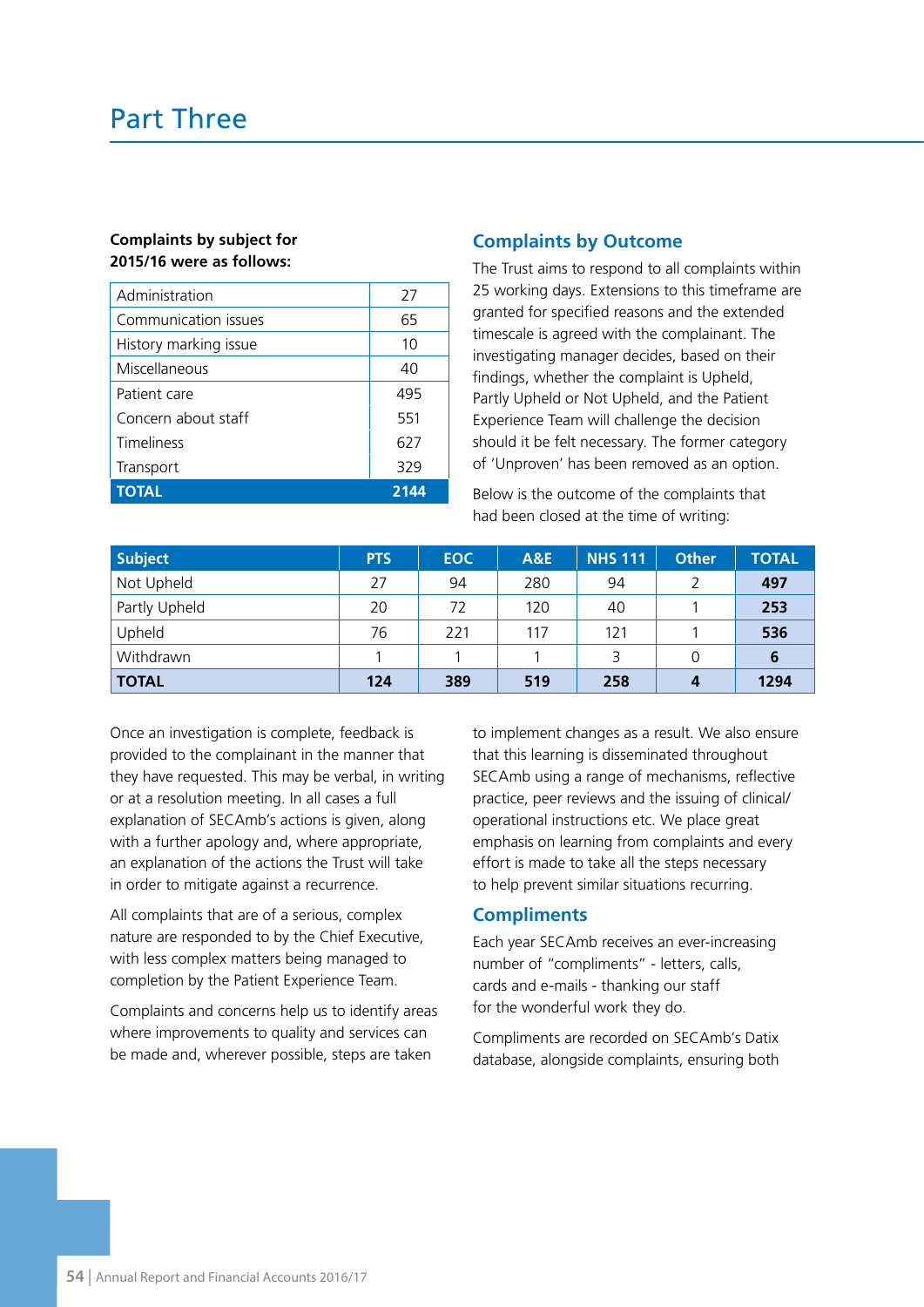positive and negative feedback is captured and reported. All staff involved receive a letter from SECAmb's Chief Executive, thanking them for their dedication and for the care they provide to our patients.

This data forms part of the report provided every two months to the Quality & Patient Safety Committee, the Board and to the commissioners' quality review group meetings.

During 2016/17 SECAmb received 2,350 compliments (an increase from 2,327 in 2015/16), thanking our staff for the treatment and care they provide.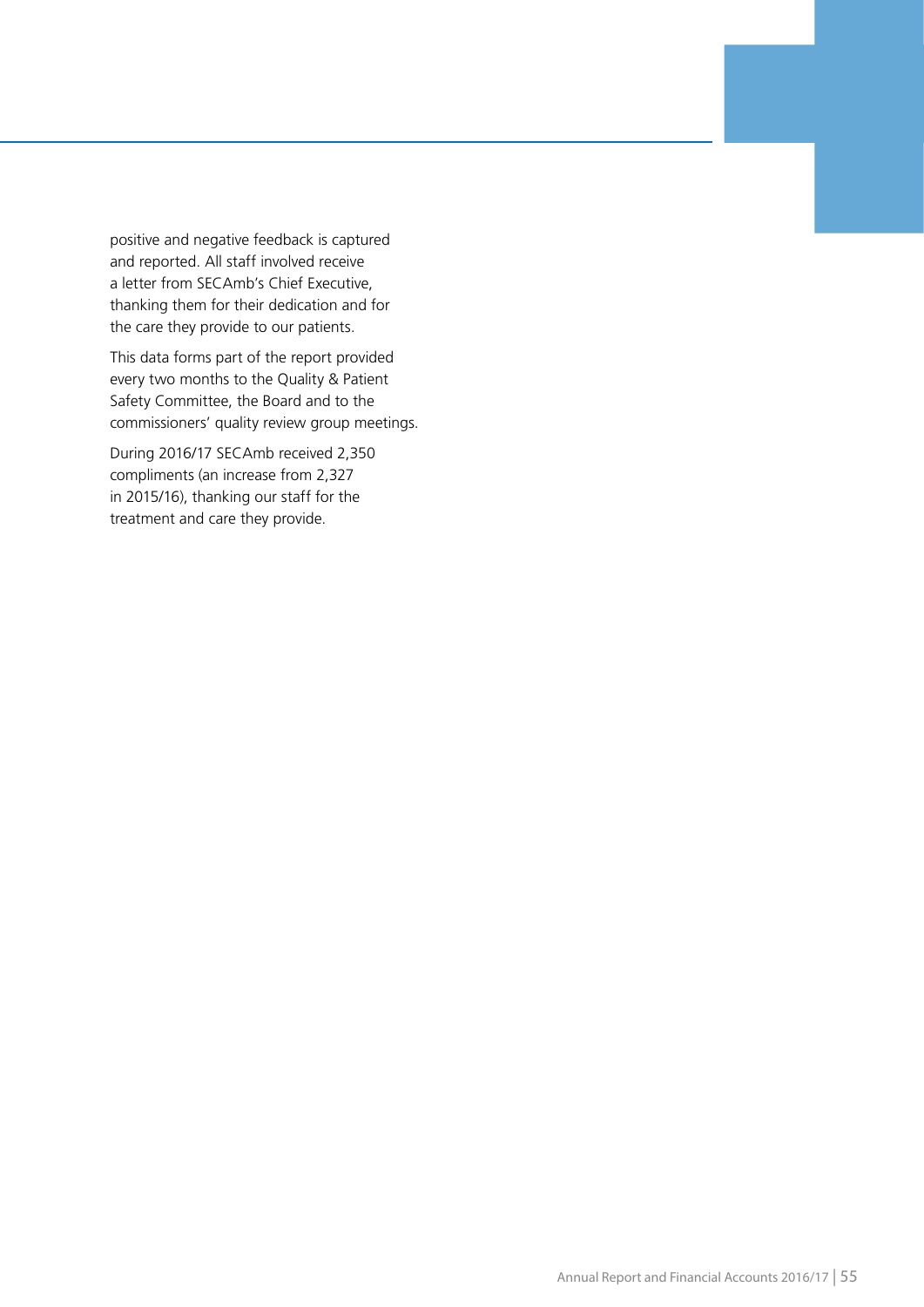# **Statements from external stakeholders**

*It should be noted that the commissioners have a legal obligation to review and comment, while local Healthwatch organisations and OSCs have been offered the opportunity to comment on a voluntary basis. The Clinical Commissioning Group, which has responsibility for the largest number of people to whom the trust has provided relevant health services during the reporting period, has responded on behalf of the commissioners.*

# **Healthwatch West Sussex response to South East Coast Ambulance NHS Foundation Trust's Quality Account**

As the independent voice for patients, Healthwatch West Sussex is committed to ensuring local people are involved in the improvement and development of health and social care services.

For several years now, local Healthwatch across the country have been asked to read, digest and comment on the Quality Accounts, which are produced by every NHS Provider (excluding primary care and Continuing Healthcare providers). In West Sussex this translates to seven Quality Accounts from NHS Trusts. Each document is usually over 50 pages long and contains lengthy detailed accounts of how the Trust feels it has listened and engaged with patients to improve services.

Each year, we spend many hours of valuable time reading the draft accounts and giving clear guidance on how they could be improved to make them meaningful for the public. Each year we also state that each and every Trust could, and should, be doing more to proactively engage and listen to all the communities it serves.

Whilst we appreciate that the process of Quality Accounts is imposed on Trusts, we do not believe it is a process that benefits patients or family and friend carers, in its current format.

This format has remained the same despite Healthwatch working strategically on this for over two years. We have reducing resources and we want to focus our effort where it has the most effect on patient care and we do not believe quality accounts have this impact.

This year we have been more proactive in our own engagement with local people in their communities, more direct in our influencing work and more critical of how commissioners and providers are communicating with local people. These activities have been a positive process and we feel a better use of our resource.

We remain committed to providing feedback to the Trust through a variety of channels to improve the quality, experience and safety of its patients.

### **Kent HOSC response**

The Kent HOSC will not be providing a statement this year as the Committee has not been reconstituted following the election on 4 May; it will be reconstituted on 25 May which is after the deadline for comments.

# **Medway Council's Health and Adult Social Care Overview and Scrutiny Committee response**

The Acting Chief Executive of SECAmb attended the Committee in November 2016 to provide an update on the Trust's improvement journey following the publication of the Care Quality Commission's (CQC) inspection findings in September 2016, which had given the Trust an overall rating of inadequate. The Committee was advised that the Trust had been placed in special measures as a result.

SECAmb recognised its shortcomings and was delivering a Recovery Plan, which it was anticipated would address the issues that been identified by the CQC. The Plan had been submitted to NHS Improvement and had been endorsed by the CQC. The Trust would be re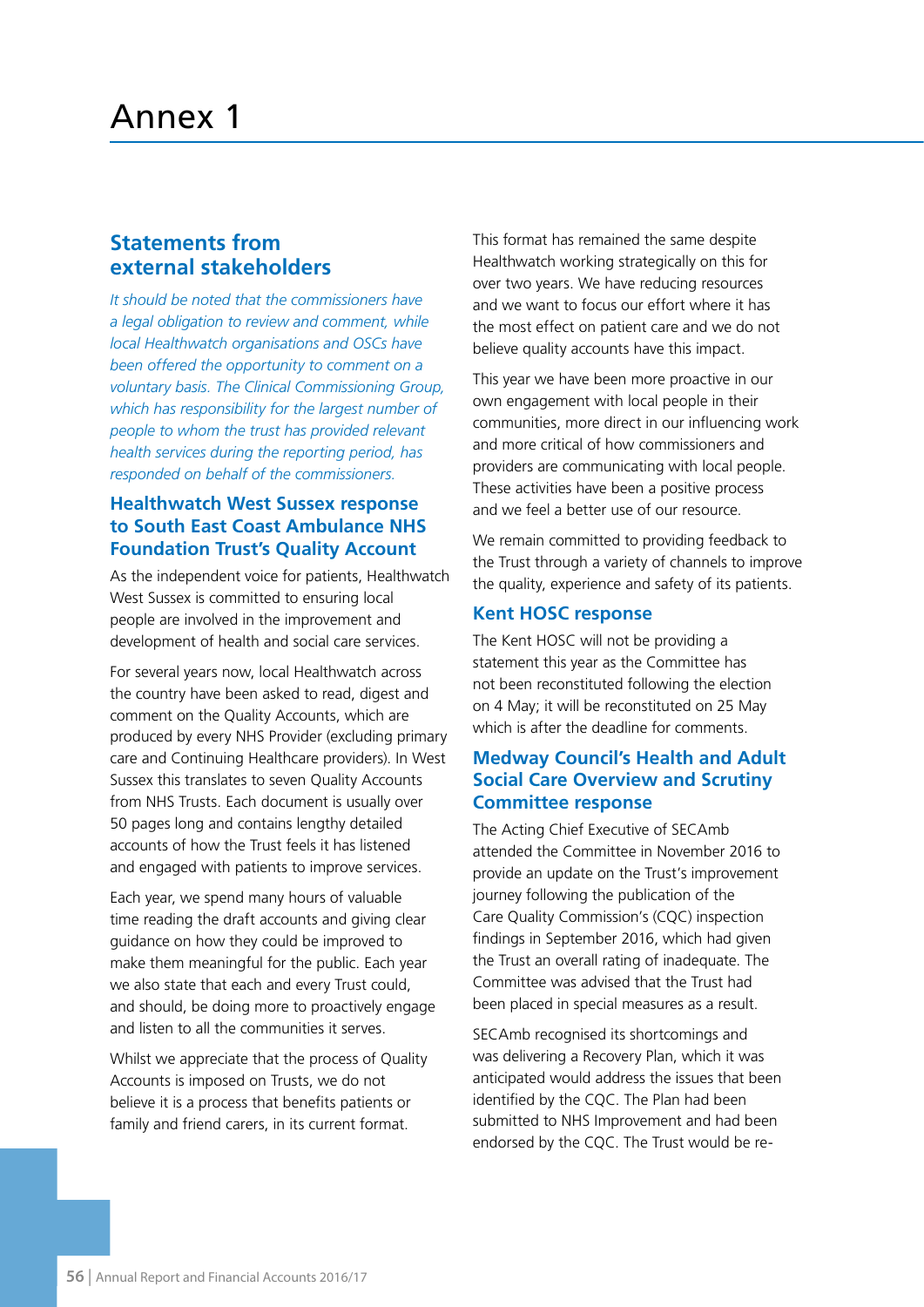inspected within six months. The Acting Chief Executive considered that a realistic target was for this to give the Trust a rating of 'requires improvement.' The expectation was that SECAmb

would be able to come out of special measures within 12 months. It was noted that the Trust had agreed an overall budget deficit of £7.1 million. SECAmb's contract for the current year only provided 75% of what was considered to be the required level of funding for red 1 responses and 70% of the required level for red 2 responses. The presentation given to the Committee also acknowledged concerns about the ability of services to manage winter pressures.

The Committee was informed that a Patient Impact Review published in relation to a Red 3 Pilot had found no evidence of patient harm which could be attributed to the pilot.

The Acting Chief Executive of SECAmb considered that the Trust had got into difficulties due to it having focused on innovation, as opposed to getting the day job right, although a Member of the Committee was not convinced that there had been significant innovation.

Committee Members were concerned about the high staff turnover and retention at SECAmb and the low rate of staff appraisal completions. The Committee was assured that steps were being taken to address these issues, although staff retention was likely to remain problematic for the foreseeable future. Bullying and harassment of staff was also raised as a concern, with the Acting Chief Executive acknowledging the issue.

The Committee noted that some statistics presented a more encouraging picture of service provision. These included relatively low patient conveyancing rates (50%) and patient satisfaction levels of over 90%

#### **General Comments:**

- $+$  The Committee notes that SECAmb is due to be re-inspected during May 2017 and anticipates that this will show that measures are being put in place as part of SECAMB's Improvement Plan to address its inadequate rating and concerns raised by the previous inspection and by Committee Members, such as staff retention and the Trust's financial situation. The Committee is concerned that the percentage of staff who have experienced harassment, bullying or abuse had increased in 2016 compared to 2015
- + The Committee is also particularly concerned that safety has been rated as inadequate, both overall and for the NHS 111 service and that only 65.1% of red 1 responses reached the patient within eight minutes, compared to the Department for Health requirement of 75%
- + The Committee is supportive of the Sub-Group, established by the South East Regional Health Scrutiny Network to undertake scrutiny of SECAmb and to support its improvement journey. However, the Committee wishes to emphasise that it does not see the Sub-Group as a replacement for scrutiny of SECAmb undertaken by individual local authority health scrutiny committees and looks forward to SECAmb attending the Committee once again in June 2017 and subsequently during 2017/18
- + The Committee relies on Healthwatch Medway, which is a non-voting committee member, to feedback patient views and experiences.

Councillor David Wildey, Chairman of Medway Health and Adult Social Care Overview and Scrutiny Committee, 2016/17

This response to the Quality Account has been submitted by officers, in consultation with the Committee Chairman, Vice-Chairman and Opposition Spokesperson, under delegation from the Medway Health and Adult Social Care Overview and Scrutiny Committee.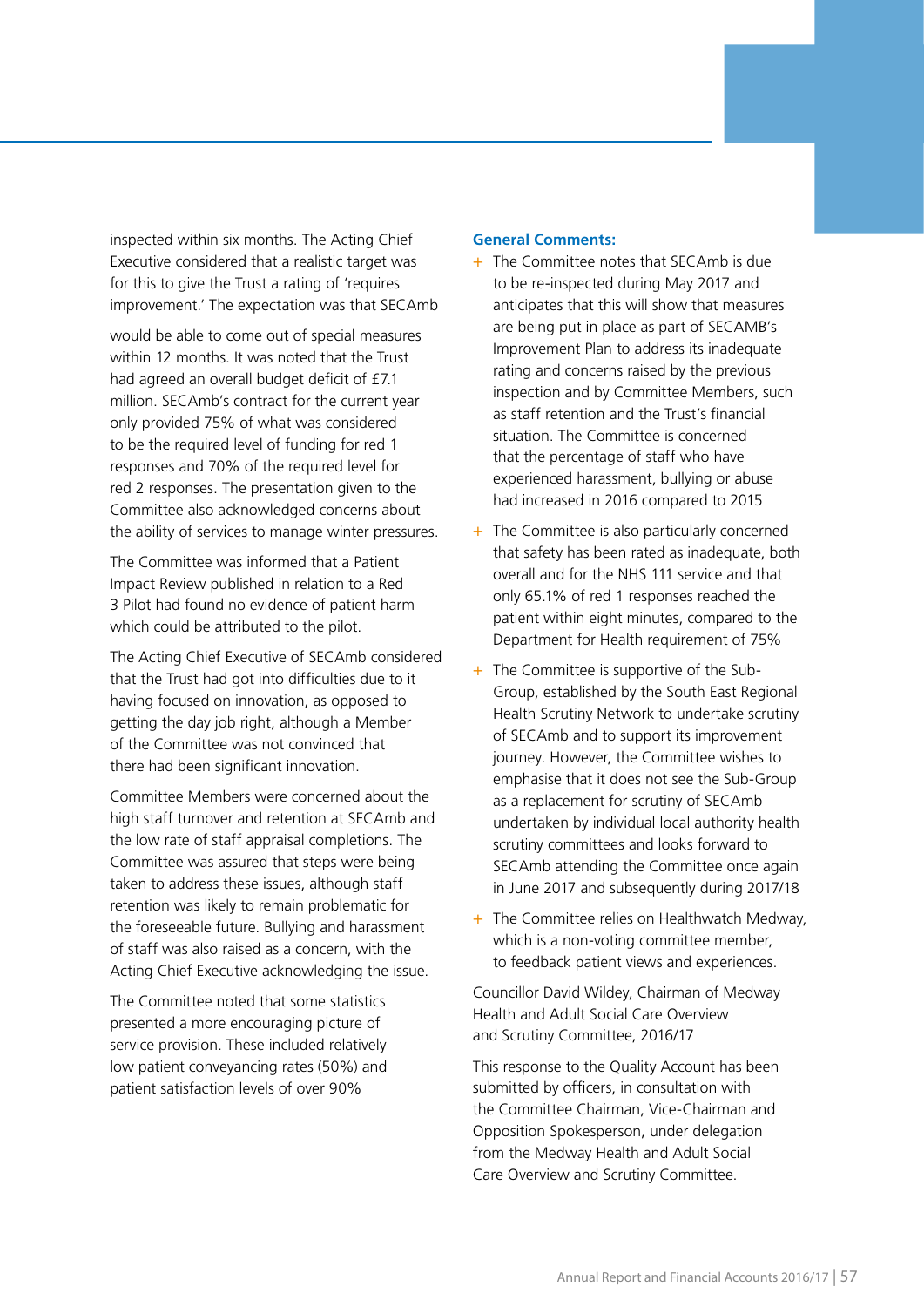### **Surrey Wellbeing and Health Scrutiny Board**

The Wellbeing and Health Scrutiny Board welcomes the opportunity to comment on the South East Coast Ambulance Trust Quality Account. It has worked closely with the Trust through the South-East Coast Ambulance Regional Scrutiny Sub-group. This group is constituted of representatives from each of the health and overview scrutiny committees covering the region. The Board has seen a good level of engagement from Trust representatives through this subgroup, and feels it represents a coordinated and proportionate scrutiny arrangement.

The Board commends the Trust's candour in highlighting the challenges it continues to face. It would, however, also add that it is difficult to ascertain the impact for people that use the services from the Trust's Quality Account. The Trust could present its information in a more accessible way, with clearer links articulated between its core indicators, priorities and how care is delivered for people that use its services.

The Board notes the implementation of a number of actions following the issue of the Section 29 notice by the CQC, and welcomes steps taken to put a Project Management Office in place to oversee the required improvements. It awaits the outcome of CQC's follow up visit to ascertain the extent to which progress has been made.

The Board notes that anecdotal patient feedback remains positive, and is reflective to the commitment and energy of front-line staff. It is concerned that staff report experiencing bullying, harassment and abuse, and that the figures have risen when compared to 2015. It is hoped that the newly appointed Chief Executive will take action to address issues in workplace culture, for the benefit of the staff and patients.

The Board recognises there are some positive

examples of the Trust's work, for example in its use of Community First Responders, and the management of frequent callers. It commends the Trust on the feedback it has received with regard to the Community First Responders, a clear demonstration of the valued role the community can play in supporting patients.

The Board recognises that there are continued challenges for the Trust in the year ahead, and will work with its regional counterparts to ensure these challenges are given due consideration across the whole system. It is clear that partnership working has a vital role to play in supporting the Trust to make its required improvements, and the Board will take this into consideration in its scrutiny over 2017/18

### **Statement from East Sussex Health Overview and Scrutiny Committee (HOSC)**

It is clear from the Quality Account, and from HOSC's own scrutiny of the Trust, that 2016/17 has been another difficult year for the Trust. Demand for services (ambulance, 111, and related services provided by other Trusts) has increased. A number of targets have been missed and it is clear that the Trust's capacity has been stretched.

HOSC is concerned about the findings of the Care Quality Commission (CQC) inspection, which rated SECAmb as inadequate and recommended that it be placed in special measures.

Following the publication of the CQC report, the health scrutiny committees within SECAmb's area of operation have set up a joint liaison meeting in order to monitor the implementation of the Trust's quality improvement plan. The Trust's commitment to this meeting has been evidenced through the senior representation at meetings. SECAmb has been providing evidence of improvement in performance during these meetings in regards to response times, staffing, and organisational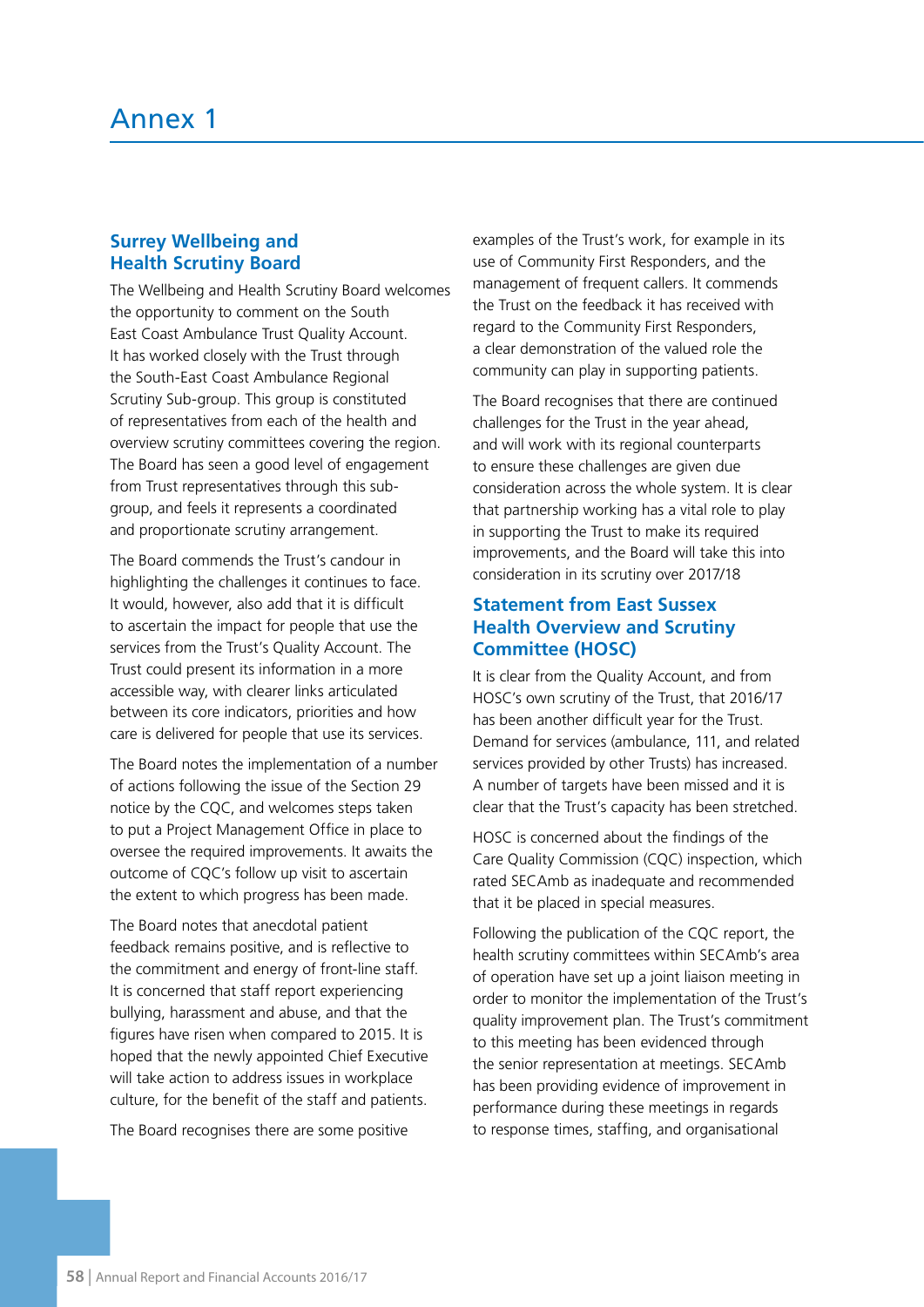culture, but there is a considerable way still to go.

HOSC also has ongoing concerns about the impact of delays in the handover of patients at hospital A&E departments. The 15 minute recommended handover standard is frequently exceeded, and it is not unusual for ambulance crews to experience delays of up to 45 minutes or more. This inevitably impacts on SECAmb's performance and therefore on the Trust's ability to provide a timely response to other calls. HOSC has investigated this issue during the past year but it continues to be a cause of concern.

The Committee welcomes the appointment of the new Chairman and Chief Executive and is glad to hear their commitment to recruiting a new Executive Leadership team. HOSC hopes that this will enable the Trust to focus on addressing key challenges. The Committee recognises that the Trust has been open in acknowledging the quality challenges that exist and welcomes this approach.

The Committee continues to believe that patient and staff satisfaction are intrinsically linked and a key aspect of moving forward will be addressing staff concerns, ensuring staff feel supported and more positive about the organisation. However, HOSC is disappointed to note that the NHS Staff Survey results showed more staff had experienced harassment and bullying than in 2016 than in the previous year. HOSC believes that SECAmb must show improvements in this year's survey.

#### **2016/17 Quality Priorities**

HOSC welcomes the progress made but it is clear that further work is needed on a number of 2016/17 quality priorities, especially those that have decreased in performance compared with the same period in 2015/16.

#### **2017/18 Quality Priorities**

It is good to see that patient & family involvement in investigating incidents is being prioritised, as well as the aim to improve patient safety by learning from incidents.

HOSC notes that both were recommendations of the CQC in its September 2016 report.

HOSC looks forward to working with the Trust to monitor progress on the priority areas, and overall performance, over the coming year. HOSC will particularly look to ensure that any areas for improvement highlighted by CQC are fully and actively addressed by the Trust leadership.

#### **Statement from West Sussex HASC**

This year it is difficult for the Health and Adult Social Care Select Committee (HASC) to provide any commentary for your Trust's Quality Account as there have recently been County Council elections and the Committee has not held any meetings since mid-March. Two thirds of the county councillors on the Committee are new and therefore it is a difficult time for us to provide a comment.

### **Brian Rockell, Lead Governor**

Patients want to know they are receiving the best quality care. SECAmb has had a very difficult year but with a new Chair and Chief Executive now in place, we shall be looking for a renewed vigour and quality improvements which are embedded in the Trust's approach to performance and patient care.

The Quality Account reflects the Trust's ambitions in a significant number of areas. Successes are positively highlighted but there remains challenges where further progress is needed.

# **Response from Kent, Surrey and Sussex Clinical Commissioning Group**

In response to the draft South East Coast Ambulance NHS Foundation Trust (SECAmb) Quality Account & Quality Report 2016-17 submitted to Kent, Surrey and Sussex Clinial Commissioning Groups (CCGs) for review, please find attached the CCGs statement in accordance with the National Health Service (Quality Account) Amendment Regulations 2012.

Kent, Surrey and Sussex CCGs acknowledge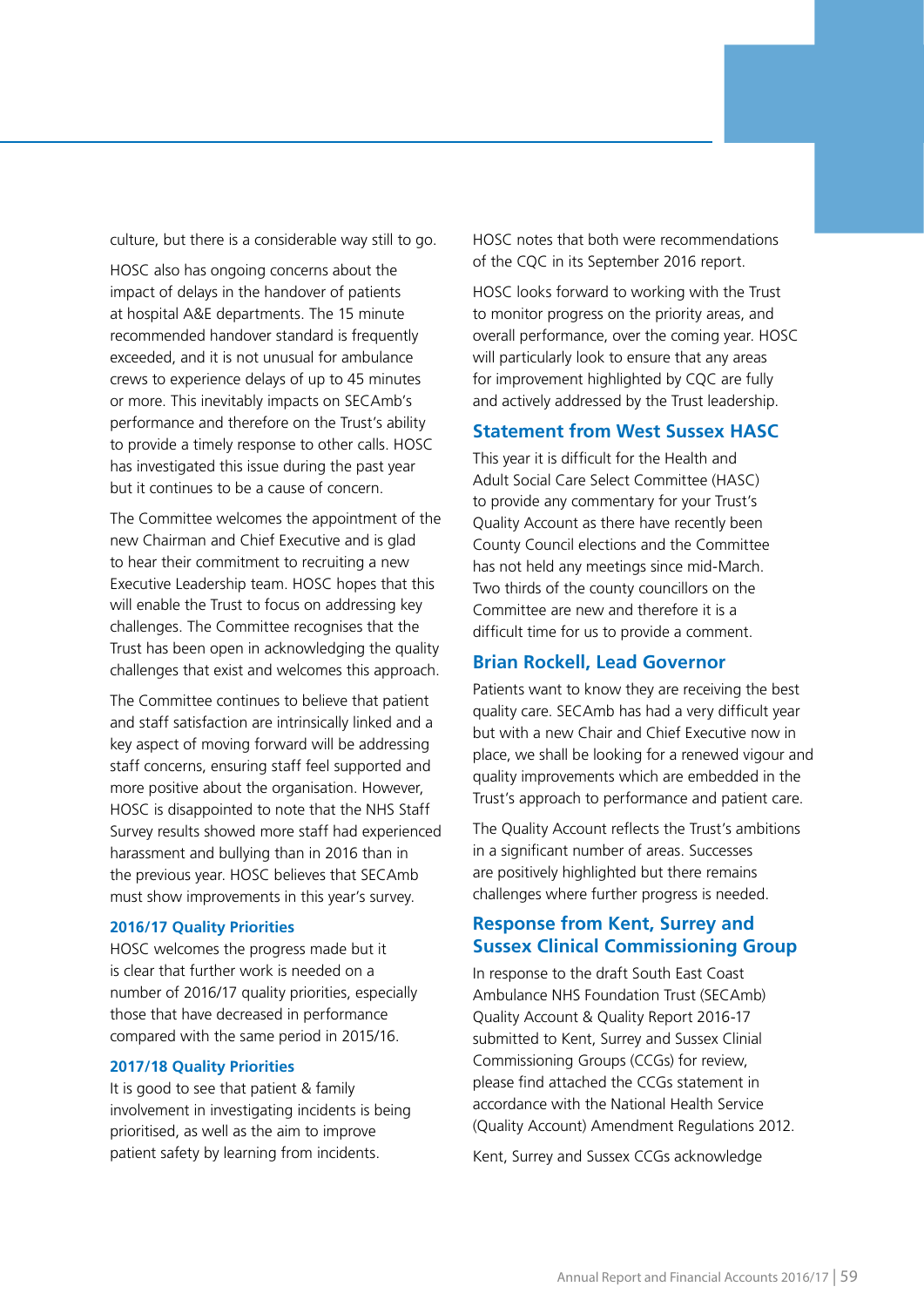the 2016/17 draft Quality Account submitted by SECAmb to commissioners. One version was received on 2 May 2017 and circulated for commissioner review on the 3 May 2017. A further draft of the Quality Account was submitted to commissioners on the 11 May 2017. We also acknowledge that a further version was circulated on the 19 May 2017, however this document has not been reviewed as it was received after the timeframe agreed for commissioner review.

The detail of the letter below and the comments on the Quality Account Checklist and draft Quality Account document are based on the version received on the 11 May 2017.

Kent, Surrey and Sussex CCGs can confirm that the documnent has been reviewed against the Department of Health reporting requirements. (See attached quality account checklist). Some comments have also been recorded on the draft document that we hope will be of use in compiling your final Quality Account.

Over the year SECAmb and Commissioners have jointly focused on both the development and implementation of a remedial action plan – the Unified Recovery Plan (URP) – which was initially agreed to address and mitigate operational shortfalls and the wider organisational governance issues and was later expanded in purpose to incorporate the actions identified from the CQC inspection undertaken in May 2016. However there remain concerns between us and our associate commissioners with regard to the ongoing financial challenges, performance against constitutional standards and future sustainability.

During the contract negotiations for 2017/18 and 2018/19, SECamb raised concerns about the perceived structural gap required to support their delivery of the national performance standards. As part of these negotiations it was agreed that a piece of work would be commissioned and

subsequently carried out by Deloitte to review the financial and performance gap and offer an evidence based position. The final report from this review has proposed a number of scenarios and recommendations that will be considered and will also take into consideration future changes such as the Ambulance Response Programme. It should be noted that in recent years Commissioners have contractually funded outturn plus growth.

CCGs note the Quality Account contains a clear reflection of the outcomes from the CQC organisational assessment in May 2016 and note that reference is also made to the re-inspection scheduled for May 2017. Commissioners acknowledge the work that has been undertaken towards addressing the concerns raised by CQC but would also like to see increased momentum in change over the coming year. We also look forward to support the planned Quality Assurance visits across the year.

The Quality Account provides a summary of progress agains the 2016/17 quality priorities and while it recognises that some of the 2016/17 priorities were not achieved commissioners feel it would be helpful to add some detail on how these priorities will continue to be monitored and reported on moving forward.

The draft report shared with commissioners on the 11 May 2017 included a section describing the 3 priority areas for improvement in 2017/18 which are:

- **1)** Improving outcomes from Out of Hospital Cardiac Arrests (OHCA) – Clinical Effectiveness
- **2)** Patient & Family involvement in investigating incidents – Patient Experience
- **3)** Learning from incidents and improving patient safety – Patient Safety

Whilst Commissioners to support these areas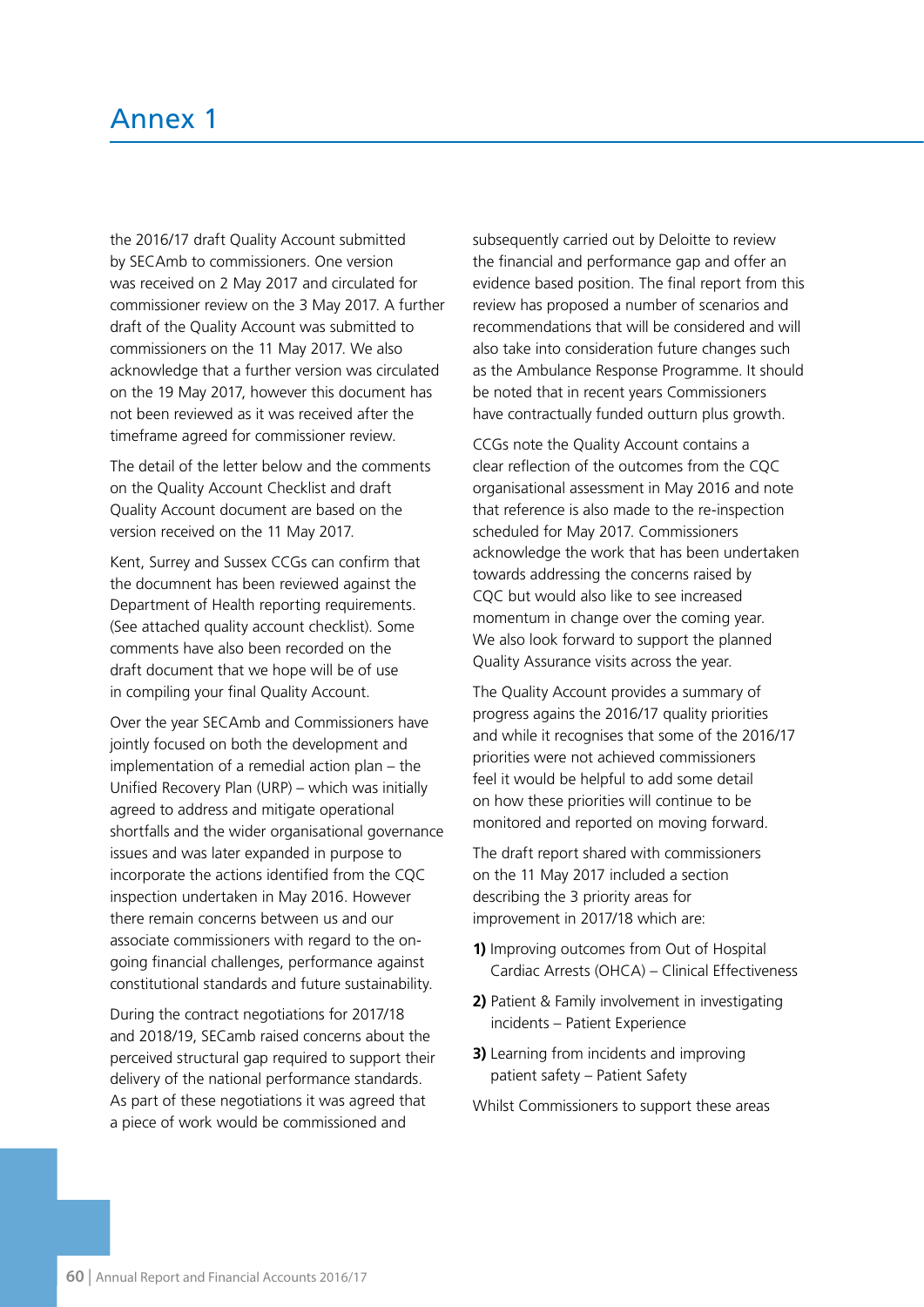as prioirities for quality improvement as they align with areas outlined in the Unified Recovery Plan and CQC inspection report, commissioners would like to see clear targets, milestones and measures of improvement metrics set and we would like to see these metrics included in the final published report.

It is expected that SECAmb will require the majority of 2017/18 in order to make a full recovery against the elements identified in the unified recovery plan, and th CCGs have been working jointly with NHS England and NHS Improvement, and working closely with the Trust to support them in further development and implementation of their overarching recovery.

# **Data Quality**

Commissionmers are satisfied with the accuracy of the data contained in the Account pending completion of final validation by auditors. We will continue to work with the SECAmb to ensure that quality data is reported in a timely manner through clear information schedules.

Overall the Kent, Surrey and Sussex CCGs acknowledge the significant challenges the Trust has faced over the past year and we look forward to working closely to support the Trust in delivering and sustaining improvements set out in this plan going forward in to 2017/18, and Commissioners are keen to see improvements in all aspects of the services delivered by the Trust, not only in terms of performance but importantly in the quality aspects of the services delivered and the governance that supports them. As commissioners, we welcome the steps being taken by SECAmb to stabilise the executive team and also note the development of the new programme office.

We look forward to receiving your final document.

If you have any queries, please contact clare. stone@nwsurreyccg.nhs.uk in the first instance.

Yours sincerely

**Gail Locock** Chief Nurse

For and on behalf of Swale CCG and Associate Commissioners



Chief Nurse

For and on behalf of North West Surrey CCG and Associate Commissioners

**Julia Layzell** Chief Nurse and Head of Quality

For and on behalf of Crawley, Horsham and Mid Sussex CCGs and Associate Commissioners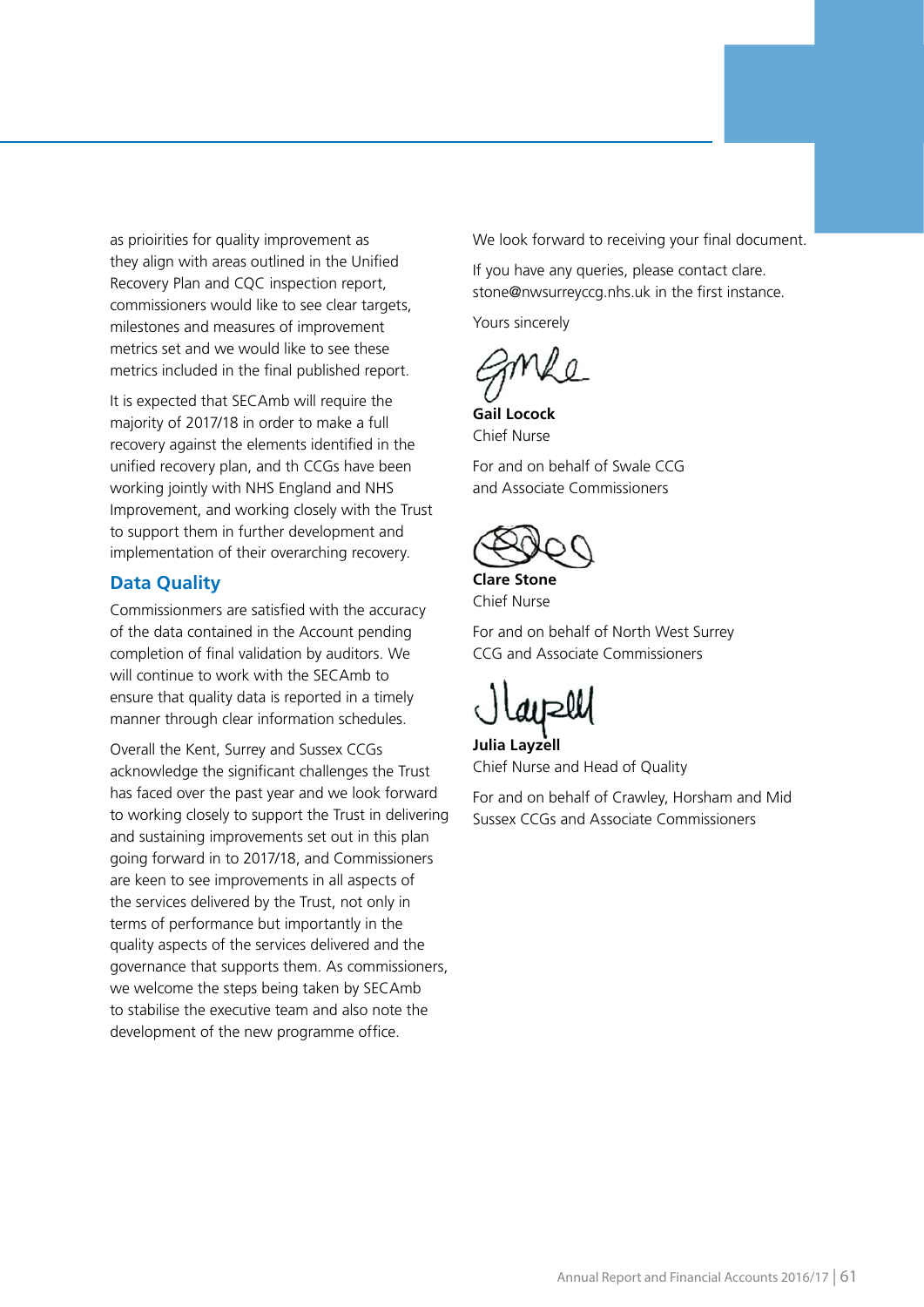# **Statement of Directors' Responsibilities for the Quality Report**

The directors are required under the Health Act 2009 and the National Health Service (Quality Accounts) Regulations to prepare Quality Accounts for each financial year.

NHS Improvement has issued guidance to NHS foundation trust boards on the form and content of annual quality reports (which incorporate the above legal requirements) and on the arrangements that NHS foundation trust boards should put in place to support the data quality for the preparation of the quality report.

In preparing the Quality Report, directors are required to take steps to satisfy themselves that:

- + The content of the Quality Report meets the requirements set out in the NHS foundation trust annual reporting manual 2016/17 and supporting guidance
- + The content of the Quality Report is not inconsistent with internal and external sources of information including:
	- Board minutes and papers for the period April 2016 to May 2017
	- Papers relating to quality reported to the board over the period April 2016 to May 2017
	- Feedback from commissioners dated 26/05/17
	- Feedback from governors dated 26/05/17
	- Feedback from local Healthwatch organisations dated 07/05/2017
	- Feedback from Overview and Scrutiny Committee dated 10/05/2017
	- The trust's complaints report published under regulation 18 of the Local Authority Social Services and NHS Complaints Regulations 2009, dated 31/05/2017
	- There is no national patient survey to refer to
- The latest national staff survey 07/03/2017
- The Head of Internal Audit's annual opinion of the trust's control environment dated 12/05/2017
- CQC inspection report dated 29/09/2016
- + The Quality Report presents a balanced picture of the NHS foundation trust's performance over the period covered
- + The performance information reported in the Quality Report is reliable and accurate
- $+$  There are proper internal controls over the collection and reporting of the measures of performance included in the Quality Report, and these controls are subject to review to confirm that they are working effectively in practice
- $+$  The data underpinning the measures of performance reported in the Quality Report is robust and reliable, conforms to specified data quality standards and prescribed definitions, is subject to appropriate scrutiny and review and
- + The Quality Report has been prepared in accordance with NHS Improvement's annual reporting manual and supporting guidance (which incorporates the Quality Accounts regulations) as well as the standards to support data quality for the preparation of the Quality Report.

The directors confirm to the best of their knowledge and belief they have complied with the above requirements in preparing the Quality Report.

### **By order of the board**

.................................................**Date** 30 May 2017  $R.A.\overline{75}$  Chair .................................................**Date** 30 May 2017

0<sup>-</sup>5 *Mortic*, Chief Executive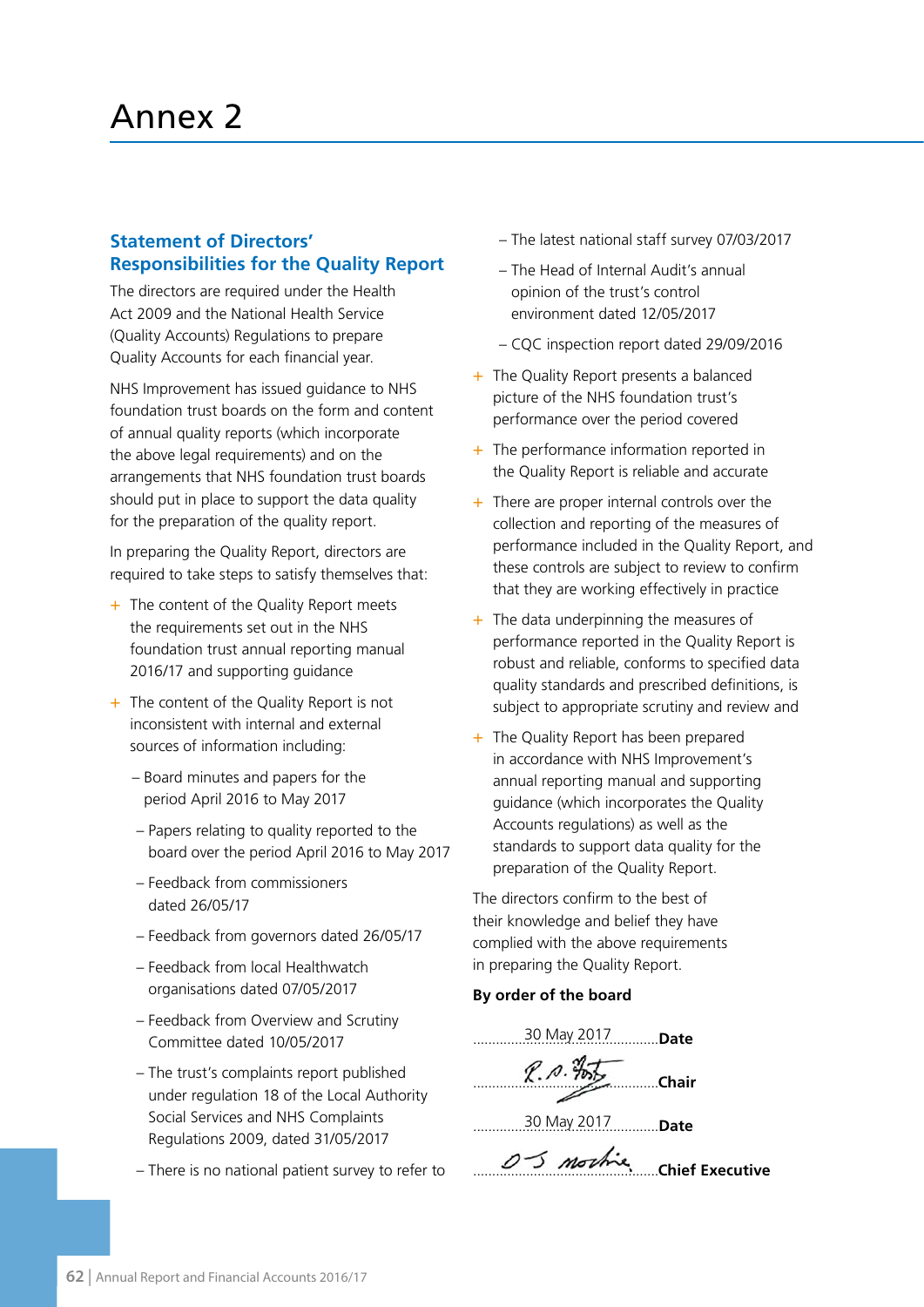# **Independent Practitioner's Limited Assurance Report to the Board of Governors of South East Coast Ambulance Service NHS Foundation Trust on the Quality Report**

We have been engaged by the board of governors of South East Coast Ambulance Service NHS Foundation Trust to perform an independent limited assurance engagement in respect of South East Coast Ambulance Service NHS Foundation Trust's Quality Report for the year ended 31 March 2017 (the " Quality Report") and certain performance indicators contained therein against the criteria set out in the 'NHS' foundation trust annual reporting manual 2016/17' and additional supporting guidance in the 'Detailed requirements for quality reports for foundation trusts 2016/17' (the 'Criteria').

### **Scope and subject matter**

The indicators for the year ended 31 March 2017 subject to the limited assurance engagement consist of the national priority indicators mandated by NHS Improvement:

- + Category A call Emergency response within 8 minutes; and
- + Category A call ambulance vehicle arrival within 19 minutes

We refer to these national priority indicators collectively as the 'Indicators'.

### **Respective responsibilities of the directors and Practitioner**

The directors are responsible for the content and the preparation of the Quality Report in accordance with the criteria set out in the 'NHS foundation trust annual reporting manual 2016/17' and supporting guidance issued by NHS Improvement.

Our responsibility is to form a conclusion, based on limited assurance procedures, on whether anything has come to our attention that causes us to believe that:

- $+$  The Quality Report is not prepared in all material respects in line with the Criteria set out in the NHS foundation trust annual reporting manual 2016/17 and supporting guidance;
- $+$  The Quality Report is not consistent in all material respects with the sources specified in NHS Improvement's 'Detailed requirements for external assurance for quality reports for foundation trusts 2016/17'; and
- $+$  The indicators in the Quality Report identified as having been the subject of limited assurance in the Quality Report are not reasonably stated on all material respects in accordance with the 'NHS foundation trust annual 2016/17' and supporting guidance and the six dimensions of data quality set out in the 'Detailed requirements for external assurance for quality reports for foundation trusts 2016/17.

We read the Quality Report and consider whether it addresses the content requirements of the 'NHS foundation trust annual reporting manual 2016/17' and supporting guidance, and consider the implications for our report if we become aware of any material omissions.

We read the other information contained in the Quality Report and consider whether it is materially inconsistent with:

- + Board minutes for the period 1 April 2016 to 26 May 2017;
- + Papers relating to quality reported to the Board over the period 1 April 2016 to 26 May 2017;
- + Feedback from Commissioners dated 26 May 2017;
- + Feedback from Governors dated 26 may 2017;
- $+$  Feedback from local Healthwatch organisations dated 7 May 2017;
- $+$  Feedback from Overview and Scrutiny Committee dated 10 May 2017;
- + The Trust's complaints report published under regulation 18 of the Local Authority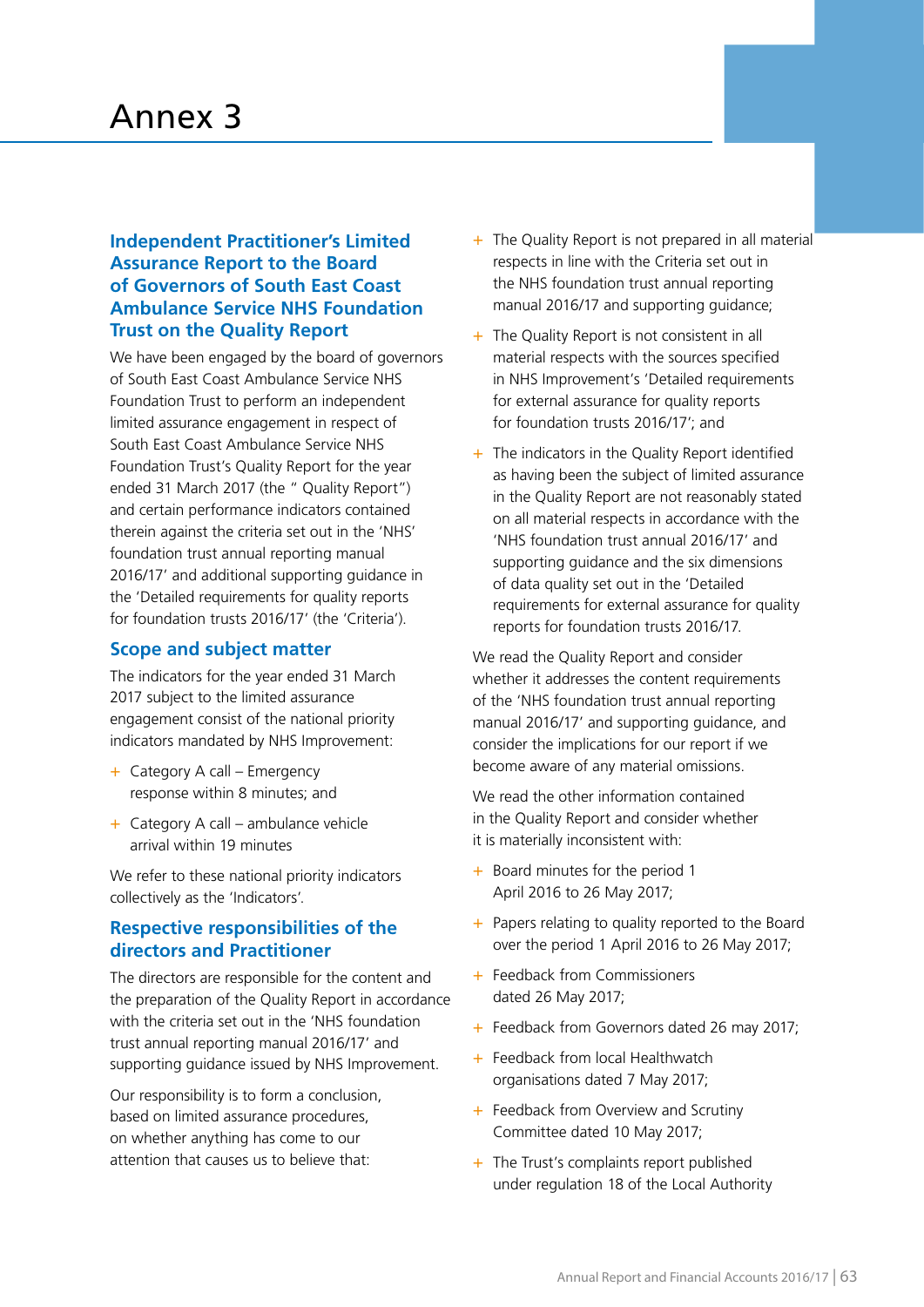Social Services and NHS Complaints Regulations 2009, dated 31 May 2017;

- $+$  The national staff survey dated 7 March 2017;
- + The Care Quality Commission inspection report dated 29 September 2016;
- $+$  The Head of Internal Audit's annual opinion over the Trust's control environment dated 12 May 2017; and
- + Any other information obtained during our limited assurance engagement.

We consider the implications for our report if we become aware of any apparent misstatements or material inconsistencies with those documents (collectively, the "documents"). Our responsibilities do not extend to any other information.

The firm applies International Standard on Quality Control 1 and accordingly maintains a comprehensive system of quality control including documented policies and procedures regarding compliance with ethical requirements, professional standards and applicable legal and regulatory requirements.

We are in compliance with the applicable independence and competency requirements of the Institute of Chartered Accountants in England and Wales (ICAEW) Code of ethics. Our team comprised assurance practitioners and relevant subject matter experts.

This report, including the conclusion, has been prepared solely for the Board of Governors of South East Coast Ambulance Service NHS Foundation Trust as a body, to assist the Board of Governors in reporting South East Coast Ambulance Service NHS Foundation Trust's quality agenda, performance and activities. We permit the disclosure of this report within the Annual report for the year ended 31 March 2017, to enable the Board of Governors to demonstrate they have discharged their governance responsibilities by commissioning an

independent assurance report in connection with the indicators. To the fullest extent permitted by law we do not accept or assume responsibility to anyone other than the board of Governors as a body, and South East Coast Ambulance Service NHS Foundation Trust for our work on this report, except where terms are expressly agreed and with our prior consent in writing.

### **Assurance work performed**

We conducted this limited assurance engagement in accordance with the International Standard on Assurance Engagements 3000 (Revised) – 'Assurance Engagements other than Audits or Reviews of Historical Financial information' issued by the International Auditing and Assurance Standards Boards ("ISAE 3000"). Our limited assurance procedures included:

- $+$  Evaluating the design and implementation of the key processes and controls for managing and reporting the indicators;
- + Making enquires of management;
- $+$  Limited testing, on a selective basis, of the data used to calculate indicators tested back to supporting documentation;
- + Comparing the content requirements of the 'NHS foundation trust annual reporting manual 2016/17' and supporting guidance to the categories reported in the Quality Report; and
- + Reading the documents.

A limited assurance engagement is narrower in scope than a reasonable assurance engagement. The nature, timing and extent of procedures for gathering sufficient appropriate evidence are deliberately limited relative to a reasonable assurance engagement.

### **Limitations**

Non-financial performance information is subject to more inherent limitations than financial information, given the characteristics of the subject matter and the methods